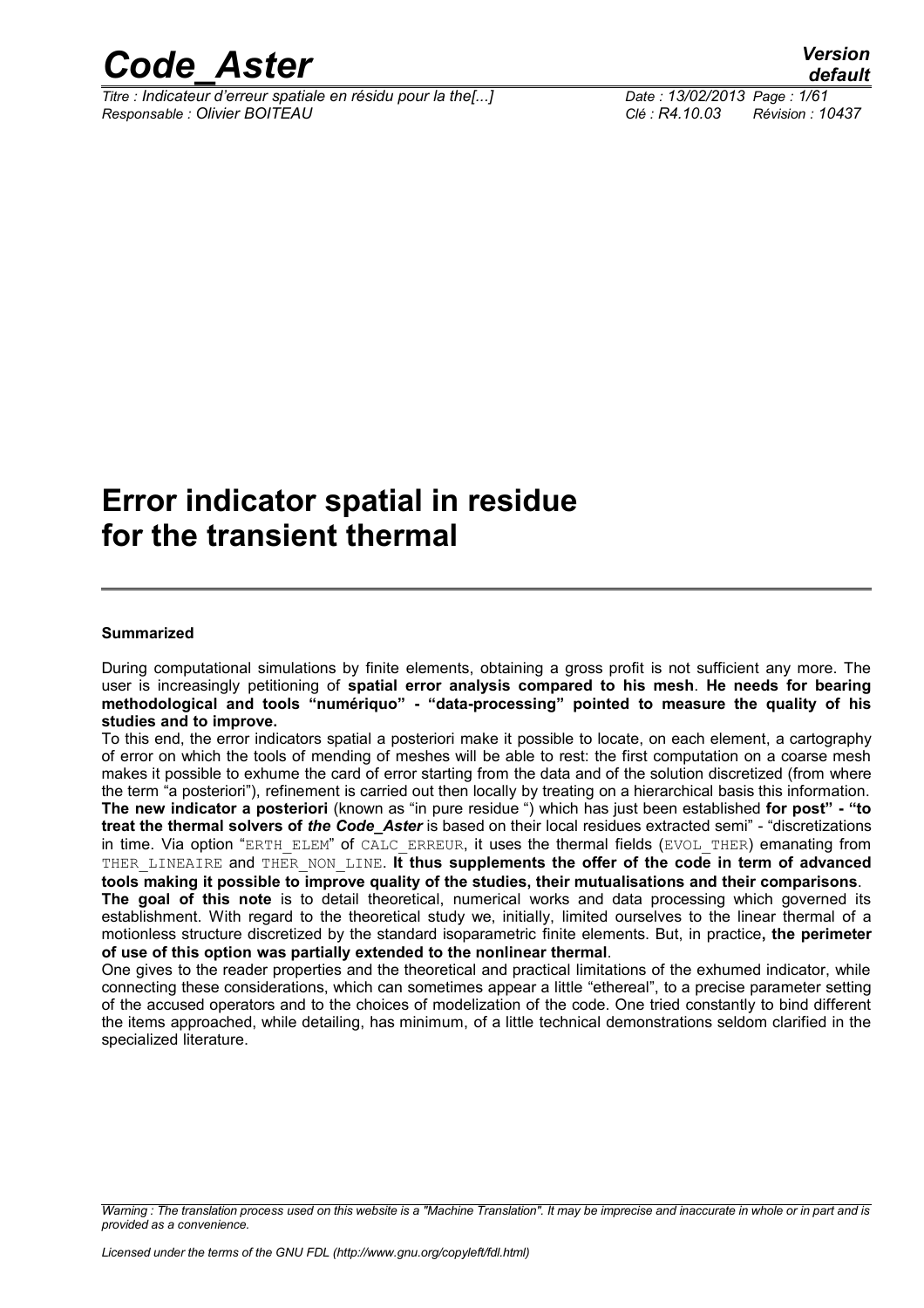*Titre : Indicateur d'erreur spatiale en résidu pour la the[...] Date : 13/02/2014 Date : 13/02/2013 Page : Olivier BOITEAU Responsable : Olivier BOITEAU Clé : R4.10.03 Révision : 10437*

### **Contents**

*Warning : The translation process used on this website is a "Machine Translation". It may be imprecise and inaccurate in whole or in part and is provided as a convenience.*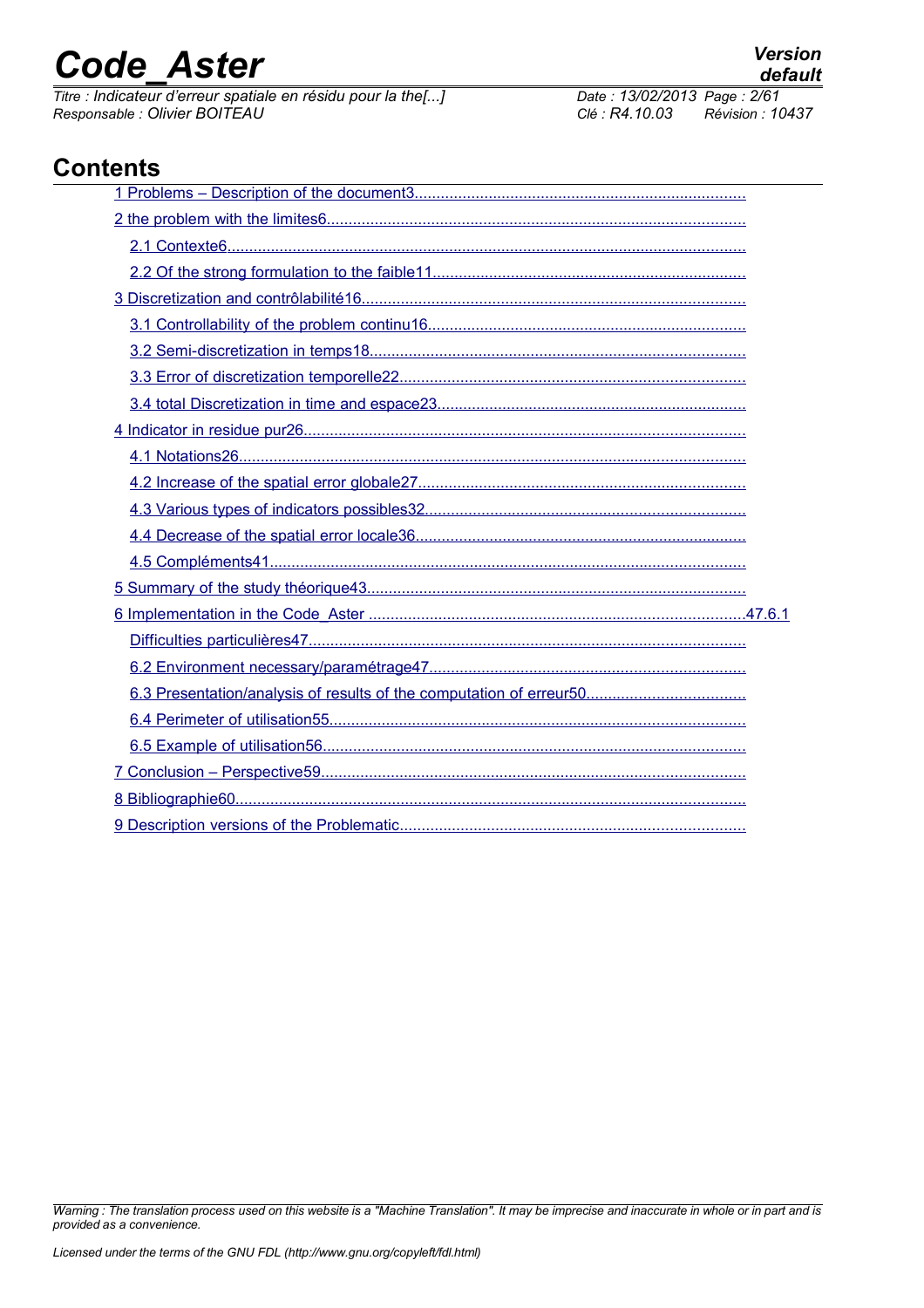*Titre : Indicateur d'erreur spatiale en résidu pour la the[...] Date : 13/02/2013 Page : 3/61 Responsable : Olivier BOITEAU Clé : R4.10.03 Révision : 10437*

### **1 document60 – Description of the document**

<span id="page-2-0"></span>During computational simulations by finite elements obtaining a gross profit is not sufficient any more. **The user is increasingly petitioning of spatial error analysis compared to his mesh**. **He needs for bearing methodological and pointed numerical tools to measure the quality of his studies and to improve.**

For example, the accuracy of the results is often degraded by local singularities (corners, heterogeneities…). One then seeks the good strategy to identify these critical areas and them to refine/déraffiner in order to optimize the compromise site/total error. And this, with the highhest possible degree of accuracy, in an automatic, reliable way (the error analysis must be itself the least approximate possible!) robust and with the lower costs.

For each type of finite elements, one in general has **estimates a priori of the spatial error** [bib1], [bib3]. But those are checked only asymptotically (when the size *h* of the elements tends towards zero) and they require a certain level of regularity which is precisely not reached in the zones with problem. Moreover, these increases underlie two types of strategies to improve computation:

- the "methods" -" p "which consist in increasing locally the order of the finite elements,
- "methods" -" h "which locally refines in order to decrease the geometrical characteristics of the elements.

We are interested here in the second strategy, but through another class of indicators: **error indicators a posteriori** . Since works founders of I. BABUSKA and W. RHEINBOLDT [bib18], the importance of this kind of indicator is well established and they arouse a growing interest, as well in pure numerical analysis [bib5], [bib6], [bib7] as in the field of the applications [bib4], [bib16]. They were in particular established and used in N3S, TRIFOU and *the Code* Aster (for the linear mechanics cf [R4.10.01], [R4.10.02]). For a panorama of the existing indicators, one will be able to consult the reference work of R. VERFURTH [bib7] or, the ratio of X. DESROCHES [bib16].

To take again a sales leaflet of M.FORTIN (cf [bib17] pp468" - "469), the development of the estimate a posteriori is justified mainly by three reasons:

- the first is the need for establishing the accuracy of the results got by a computation finite elements: which credit to grant to them? All are the phenomena and all the data which intervene" - "they well taken into account in the modelization?
- the second purpose is to make it possible whoever to use a computer code without having to intervene in the construction of the mesh in order to obtain the necessary total accuracy,
- finally, the third direction of study is more particularly directed towards the three-dimensional problems for which the size of the meshes is limited by the core memory available and the cost of the resolution.

**These specifications reveal two duaux problems** : to estimate the accuracy of the solution obtained on the principal parameters of simulation and to propose layers to calculate a new solution which respects a minimal accuracy. The first problem is truly that of the estimate of error whereas the second relates to the associated adaptive methods (refinement/coarsening, mending of meshes, displacement of points, follow-up of border…).

Thus these indicators make it possible to locate on each element a cartography of error on which the tools of mending of meshes will be able to rest.

*Warning : The translation process used on this website is a "Machine Translation". It may be imprecise and inaccurate in whole or in part and is provided as a convenience.*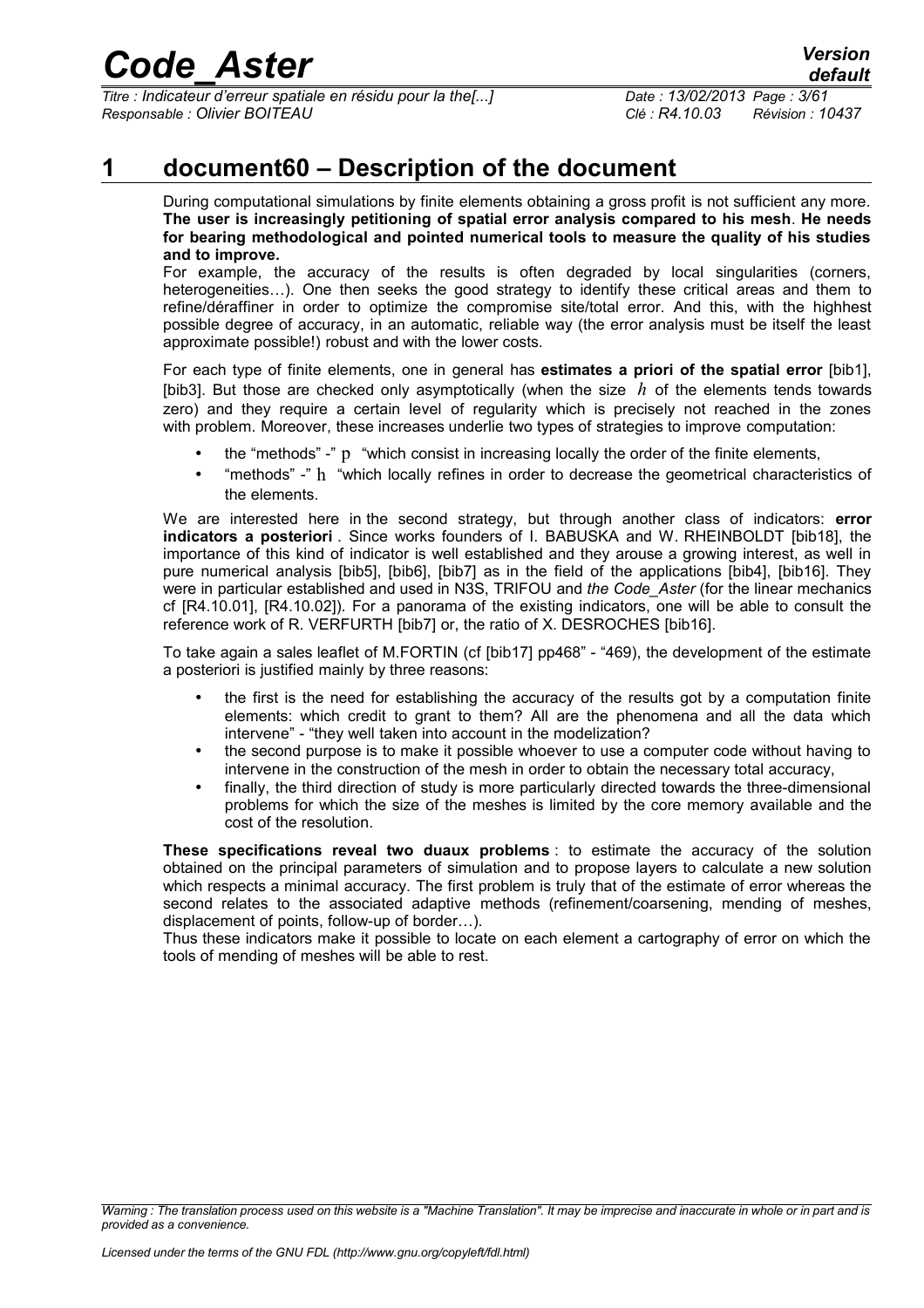*Titre : Indicateur d'erreur spatiale en résidu pour la the[...] Date : 13/02/2013 Page : 4/61 Responsable : Olivier BOITEAU Clé : R4.10.03 Révision : 10437*

**Note:**

*One prefers to him the denomination of "indicator" to the usual terminology of "estimator" (translation literal of English "the error estimator "). Count" - "held owing to the fact that it has the same theoretical limitations as those of the solver finite elements (as it "post - milked "), than he is him even often sullied with numerical approximations and than he is exhumed via relations of equivalence utilizing many constants dependant on the problem… the information which it under" - "tightens truly gives "only one order of magnitude "of the required spatial error. In spite of these restrictions, these cartographies of error a posteriori do not remain less important about it, and in any case, they constitute the only type of accessible information in this field.*

The first computation on a coarse mesh makes it possible to associate, with each element of the triangulation, an indicator calculated starting from the discretized data and first discrete solution. Refinement is carried out then locally by treating on a hierarchical basis this information.

In short, and in a nonexhaustive way, **the use of an indicator possibly coupled with a remaillor:**

- provides a certain estimate of the error of spatial discretization,
- gets a better frequency of errors due to the local singularities,
- allows to improve the modelization of the facts of the case (materials, loadings, sources…),
- allows to optimize (even accuracy with the lower costs) and to make reliable the process of convergence of the mesh,
- to estimate and qualify a computation for a class of mesh given.

These considerations show clearly that the computation of these estimators (which is finally only a post" - "processing of the problem considered) must:

- to be much less expensive than that of the solution,
- to require only the discretized data and the calculated solution,
- to be able to be localised,
- be equivalent (in a particular form) to the exact error.

**We will see, that with the indicators in residue, one can obtain only one total increase of the exact error united with a local decrease of this same error**. But these hight delimiters and lower of the error are complementary because, the first ensures us to have obtained a solution with a certain tolerance, while the second enables us to locally optimize the number of points to respect this accuracy and not to over-estimate it. They utilize constants which not depending on the discretizations spatial and temporal.

#### **The goal of this note is to detail theoretical, numerical works and data processing which governed the error indicator installation of a posteriori making it possible "post-to treat" the thermal solvers of** *Code\_Aster* **. It is about an indicator in pure residue initiated by option " ERTH\_ELEM "of CALC\_ERREUR .**

With regard to the theoretical study we, initially, limited ourselves to the linear thermal of a motionless structure discretized by the standard isoparametric finite elements. But, in practice, the perimeter of use of this option was partially extended to the nonlinear thermal. For more details on the perimeter of use and functional of the thermal indicator and an example of use, one will be able to refer to [§6].

*Warning : The translation process used on this website is a "Machine Translation". It may be imprecise and inaccurate in whole or in part and is provided as a convenience.*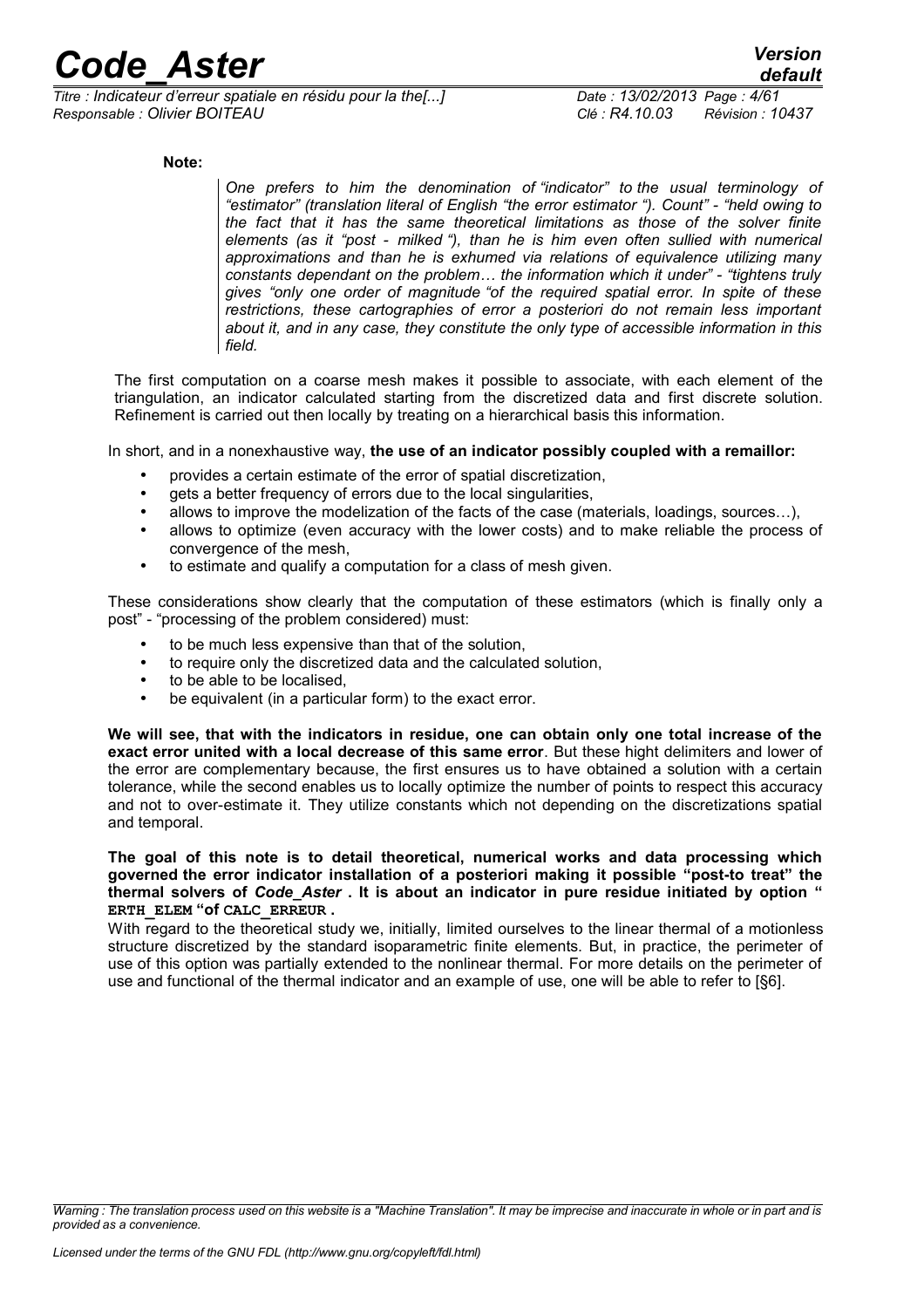*Titre : Indicateur d'erreur spatiale en résidu pour la the[...] Date : 13/02/2013 Page : 5/61 Responsable : Olivier BOITEAU Clé : R4.10.03 Révision : 10437*

**The indicator a posteriori that we propose is an indicator in pure residue based on the local residues of the semi strong equation" - "discretized in time**. For certain elements of the theoretical study (and in particular its groundwork) we took as a starting point the innovative works of C. BERNARDI and B. METIVET [bib6]. They have extended they-even, of elliptic with parabolic, the results of R. VERFURTH [bib7]. They in particular were interested in computations of indicators on the model case of the equation of heat with homogeneous condition of Dirichlet, semi-discretized in time by an implicit diagram of Eulerian. We extended these results to with the problems really dealt by the operator linear thermal of the code, THER\_LINEAIRE. They are mixed problems in extreme cases (Cauchy-Dirichlet-Neumann-Robin) inhomogeneous, linear, with coefficients variable and discretized by one *θ*- method.

**A basic work was thus undertaken for encircling theoretical springs of the subjacent thermal problem well and to extrapolate the results of the problem models preceding**. This in order to try to approach to the modelizations and the perimeter of the code while detailing often induced mathematical subtleties in the articles of Article a special effort was brought compared to to put in prospect the choices led in the Code\_Aster search, passed and current, like clarifying the general philosophy of these indicators.

One gives to the reader properties and the theoretical and practical limitations of the indicators released while connecting these considerations to a precise parameter setting of operator CALC ERREUR accused in this postprocessing. One tried constantly to bind different the items approached, to limit the recourse to long mathematical digressions, while detailing has minimum many "technical" demonstrations seldom clarified a little in the specialized literature.

**This document is articulated around the following parts:**

- Initially **, one leads a theoretical study** in order to underline holding them and the bordering subjacent thermal problem, and, their possible links with the choices of modelization of the code. First of all, one determines the Variational Frame Abstracted (CVA) minimum (cf [§2.1]) on which one will be able to rest to show the existence and the unicity of a field of temperature solution (cf [§2.2]). By recutting these pre-necessary theoretical with the practical stresses of the users, one from of deduced from the limitations as for the types of geometry and the licit loadings. Then one studies the evolution of the properties of stability of the problem (cf [§3]) during the process of semi-discretization in time and space.
- These results of controllability are very useful to create the standards, the techniques and the inequalities which intervene in the genesis of the indicator in residue. After having introduced the usual notations of this kind of problems (cf [§4.1]), **one exhumes a possible formulation of the indicator** as well as the increase of the total error (cf [§4.2]) and the decrease of the site error associated (cf [§4.4]). Various types of spatial indicators (cf [§4.3]) are evoked and one details several used strategies of construction of indicators into parabolic (cf [§4.5]). In this same paragraph, the temporal aspect of the problem is also examined through the contingencies of management of the spatial error with respect to that of time step.
- In a third part (cf [§5]), the principal contributions of these theoretical chapters and their restrains with the thermal solvers of the code are summarized.
- Finally, one concludes by approaching the practical difficulties from implementation (cf [§6.1]), the environment necessary (cf [§6.2]), the parameter setting (cf [§6.3]) and **the perimeter of use (cf [§6.4]) of the indicator actually established in the operator of postprocessing CALC\_ERREUR**. An example of use extracted from a case official test (TPLL01J) is also detailed (cf [§6.5]).

#### **Abstract:**

*The reader in a hurry and/or not very interested by theoretical springs genesis error indicator and subjacent thermal problem can, from the start, to jump to [§5] which recapitulates the principal theoretical contributions of the preceding chapters.*

*Warning : The translation process used on this website is a "Machine Translation". It may be imprecise and inaccurate in whole or in part and is provided as a convenience.*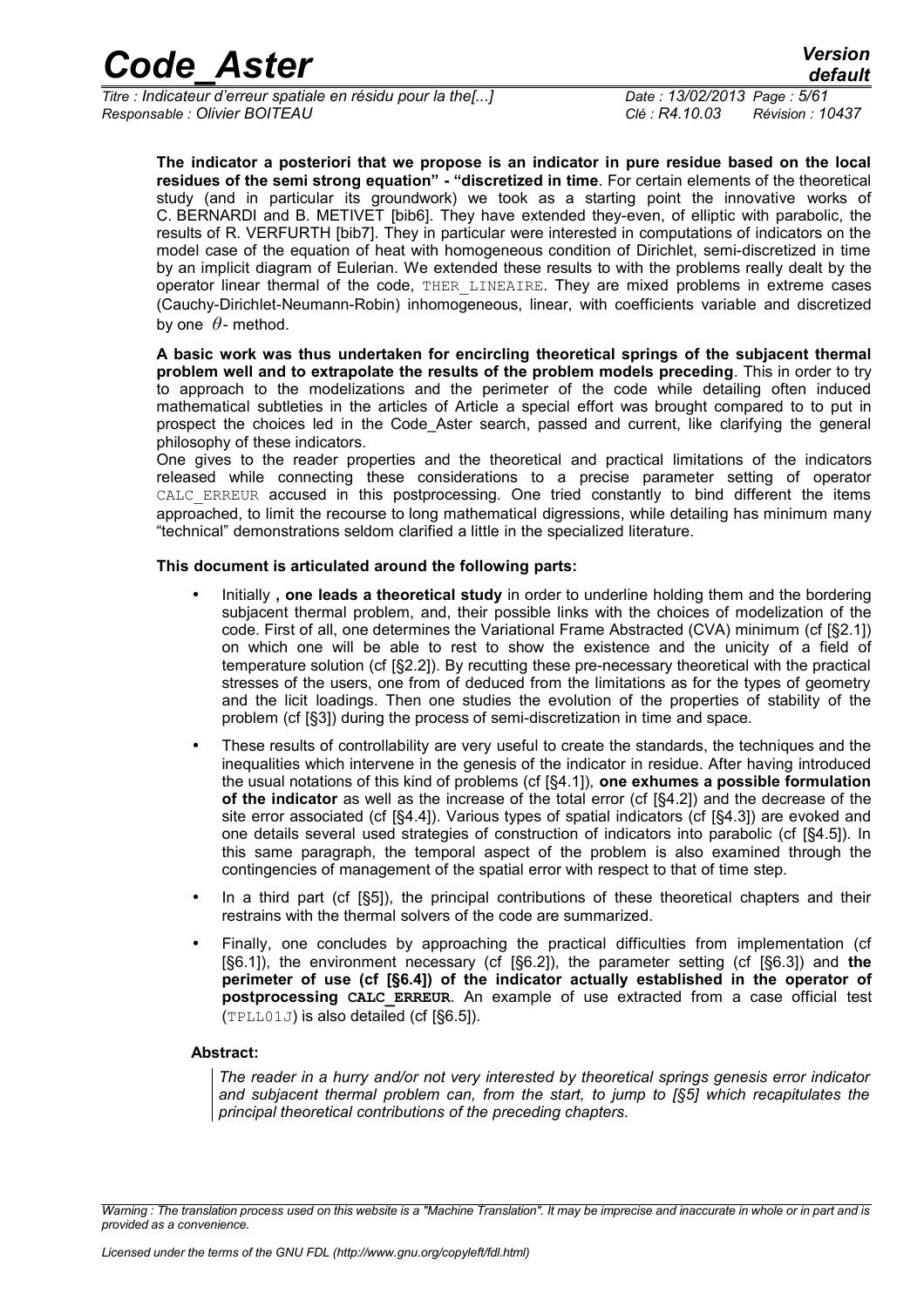*Titre : Indicateur d'erreur spatiale en résidu pour la the[...] Date : 13/02/2013 Page : 6/61 Responsable : Olivier BOITEAU Clé : R4.10.03 Révision : 10437*

### <span id="page-5-1"></span>**2 The problem in extreme cases**

### **2.1 Context**

<span id="page-5-0"></span>One considers a limited motionless body occupying open related  $\Omega$  of  $R^q$  ( $q = 2$  or 3) of **regular**  $\partial\Omega:=\Gamma:=\cup\Gamma_i$  border characterized by its voluminal heat to constant pressure *i*=1 3  $\rho$   $C_p(\mathbf{x})$  (the vectorial variable  $\mathbf{x}$  symbolizes the couple (  $(x,y)$  resp here.  $(x$  ,  $y$  ,  $z$ ) ) for  $q$  =2 (resp.  $q = 3$ ))) and its coefficient of isotropic thermal conductivity  $\lambda | \mathbf{x} |$ .

#### **Note:**

*One will thus not take account of a possible displacement of the structure (cf THER\_NON\_LINE\_MO [R5.02.04]).*

These data materials are supposed to be independent of time (modelization THER of *Code\_Aster*) and constants by element (discretization  $|{\rm P}_{0}|$ ).

#### **Note:**

*With modelization THER\_FO these characteristics can depend on time. As of the first versions of the code and before the installation of THER\_NON\_LINE , it made it possible to simulate "pseudonym" non-linearities. Taking into account its rather marginal use, we will not be interested in this modelization.*

One is interested in the changes of the temperature in any point **x** of opened and at any moment  $t \in [0, \tau]$   $(\tau > 0)$ , when the body is subjected to limiting conditions and loadings independent of the temperature but being able to depend on time. They are volumic source  $s(\mathbf{x},t)$ , boundary conditions of type imposed temperature  $\ f({\bf x}$  *,t* $)$  (on the external portion of surface  $\ \varGamma_{\ 1}$  ), normal flux imposed  $g(\mathbf{x},t)$  (on  $\overline{\varGamma}_{2}$  ) and convective exchange  $\,h(\mathbf{x},t)$  and  $\overline{\varGamma}_{ext}(\mathbf{x},t)$  (on  $\overline{\varGamma}_{3}$  ).

One places oneself thus in the frame of application of operator THER\_LINEAIRE [R5.02.01] of *the Code\_Aster* by retaining only the conductive aspects of this linear thermal problem.

#### **Note:**

*Non-linearities pose serious theoretical problems [bib2] to show the existence, the unicity and the stability of the possible solution. Some are still completely open… But in practice, that by no means prevents from "stretching" the perimeter of use of the estimator of error which will be exhumed rigorously for the linear thermal, to the nonlinear thermal (operator THER\_NON\_LINE [R5.02.02]).*

This problem in extreme cases **mixed** (of type **Cauchy-Dirichlet-Neumann-Robin** (also called condition of Fourier) inhomogeneous, linear and with variable coefficients) is formulated

$$
(P_0)
$$
\n
$$
\rho C_p \frac{\partial T}{\partial t} - \text{div}(\lambda \nabla T) = s \quad \Omega \times ]0, \tau[
$$
\n
$$
T = f \qquad \qquad \Gamma_1 \times ]0, \tau[
$$
\n
$$
\lambda \frac{\partial T}{\partial n} = g \qquad \qquad \Gamma_2 \times ]0, \tau[
$$
\n
$$
\lambda \frac{\partial T}{\partial n} + hT = hT_{ext} \qquad \qquad \Gamma_3 \times ]0, \tau[
$$
\n
$$
T(\mathbf{x}, 0) = T_0(\mathbf{x}) \qquad \qquad \Omega
$$

*Warning : The translation process used on this website is a "Machine Translation". It may be imprecise and inaccurate in whole or in part and is provided as a convenience.*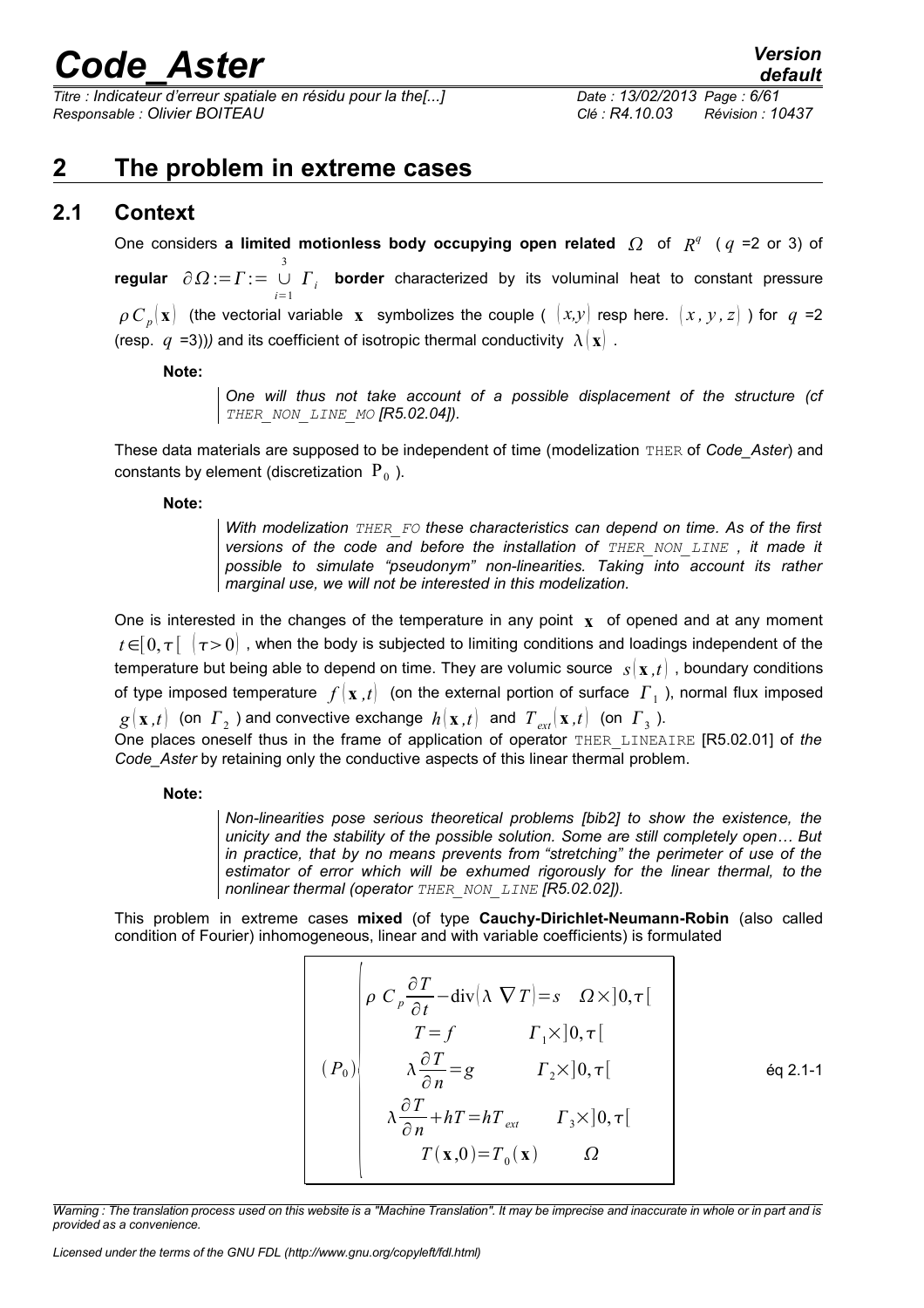*Titre : Indicateur d'erreur spatiale en résidu pour la the[...] Date : 13/02/2013 Page : 7/61 Responsable : Olivier BOITEAU Clé : R4.10.03 Révision : 10437*

**Note:**

In this theoretical study of the mixed problem  $(P_0)$ , one supposes that the *border dissociates in portions on which a condition acts inevitably limits nonhomogeneous. This assumption is not in fact not paramount and one can suppose the existence of a portion*  $\Gamma_A$ *, such as*

 $\Gamma_4$ := $\Gamma$ - ∪ *i*=1 3 *<sup>i</sup>* ≠ ∅ *, on which intervenes a homogeneous condition*

*of Neumann (thus, when one builds the variational formulation associated with the strong formulation*  $|P_0|$ , the terms of edges related to this zone *disappear. The problem remains well posed then since it is thermically unconstrained in this zone. By means of computer, it is besides well what occurs, since the terms of edges are initialized to zero). In practice, it is often the case besides.*

- It will be supposed that the coefficient of heat exchange  $h(t, x)$  is positive what *is the case in Code\_Aster (cf [U4.44.02 §4.7.3]). And that will facilitate a little the things to us in the demonstrations to come (cf for example property 5).*
- *The condition of Robin modelling the convective exchange (key word ECHANGE ) on an edge portion of the field, can be duplicated to take account of exchanges between two under-parts of the border in opposite (key word ECHANGE\_PAROI ). This limiting condition models a thermal strength of interface*

$$
\text{Avec}\,\Gamma_{3} = \Gamma_{12} \cup \Gamma_{21} \,,\,\, T_{i} = T_{|\Gamma_{i}|} \text{ on a } \begin{cases} \lambda \frac{\partial T_{1}}{\partial n} + hT_{i} = hT_{2} & I_{12} \times ]0,\tau[ \\ \lambda \frac{\partial T_{2}}{\partial n} + hT_{2} = hT_{1} & I_{21} \times ]0,\tau[ \end{cases} \text{ for all } i = 0, 1, 2, \ldots
$$

*not to weigh down the writing of the problem and insofar as this option is similar to the condition of Robin with the external medium, we will not specifically mention it in computations which will follow.*

• *The condition of Dirichlet can spread in the form of linear relations between the degrees of freedom (key word LIAISON\_\* ) to simulate, in particular, of geometrical symmetries of structure.* 

Avec  $\Gamma_1 = \Gamma_{12} \cup \Gamma_{21}$ ,  $\Gamma_i = T_{|\Gamma_i|}$  on a (LIAISON\_GROUP)

$$
\sum_{i} \beta_{1i} T_1^i(\mathbf{x}, t) + \sum_{j} \beta_{2j} T_2^j(\mathbf{x}, t) = \gamma(\mathbf{x}, t) \quad \text{sur } \Gamma_1 \times ]0, \tau[
$$

ou plus simplement  $\sum_{i}$  $\beta_i$ ,  $T_i$ (**x**, *t*) =  $\gamma$ (**x**, *t*) sur  $\Gamma_1$ × ]0, $\tau$ [ (LIAISON\_DDL)

*the same éq*

*2.1-3 functionalities LIAISON\_UNIF and LIAISON\_CHAMNO make it possible to impose the same temperature (unknown) on a set of nodes. They constitute a surcouche of the preceding conditions by imposing particular*  $(\beta, \gamma)$  couples. Not to weigh down the writing *of the problem and insofar as these options are only typical cases of the generic condition of Dirichlet, we will not specifically mention them in computations which will follow.* 

- *When the material is anisotropic conductivity is modelled by a diagonal matrix expressed in orthotropic reference of the material. That basically does not change following computations which take account only isotropic case. Care should just be taken not to commutate more, in the limiting conditions of Neumann and Robin, the scalar product with the norm and the multiplication by conductivity.*
- *For a transient computation , the initial temperature can be selected in three different ways: by carrying out a steady computation over the first time, by fixing it at a uniform or unspecified value created by a CREA\_CHAMP and by*

*Warning : The translation process used on this website is a "Machine Translation". It may be imprecise and inaccurate in whole or in part and is provided as a convenience.*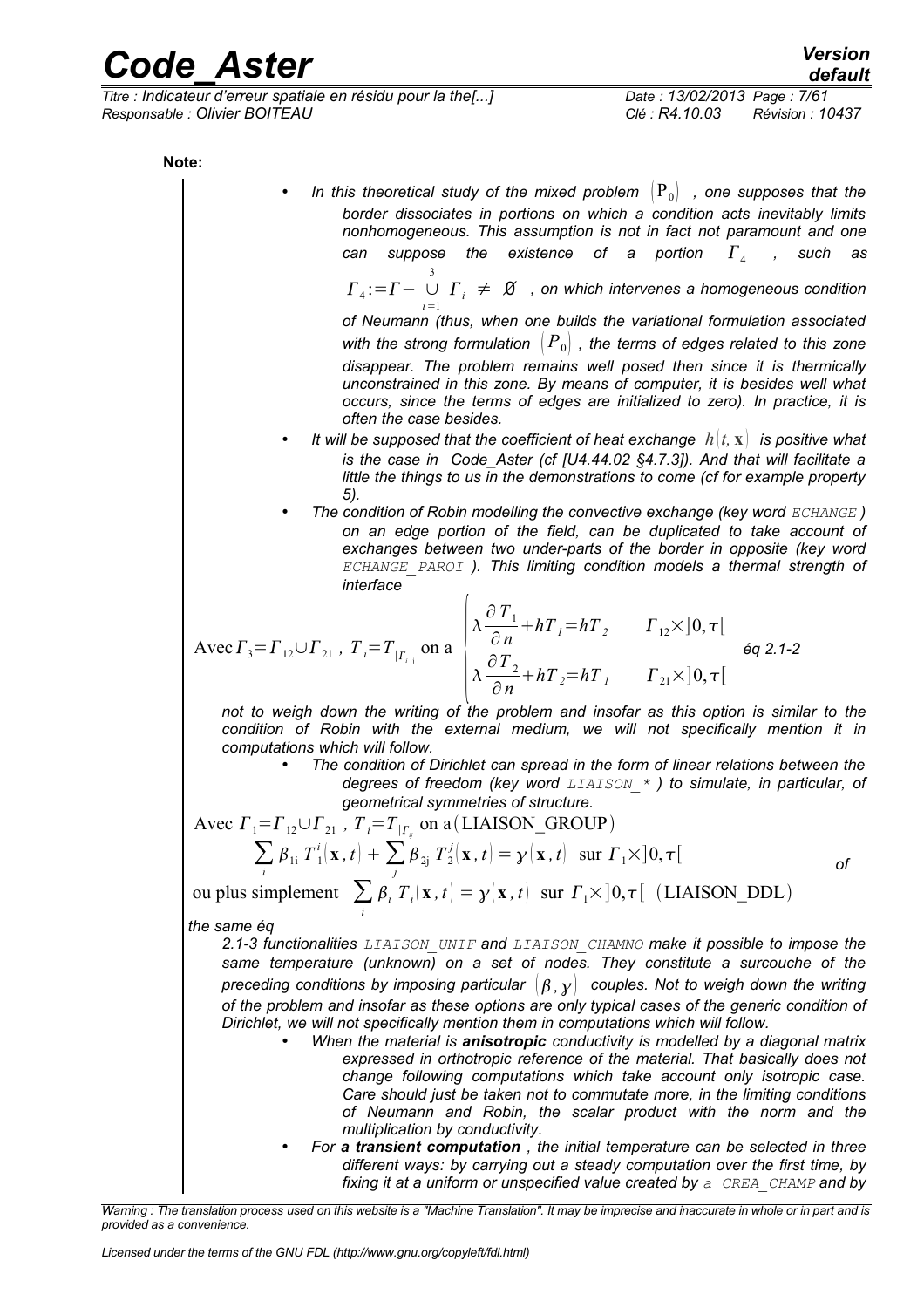*Titre : Indicateur d'erreur spatiale en résidu pour la the[...] Date : 13/02/2013 Page : 8/61 Responsable : Olivier BOITEAU Clé : R4.10.03 Révision : 10437*

*default*

*carrying out a recovery from a preceding transient computation. This choice of the condition of Cauchy does not affect any the theoretical study which will follow.* 

• *We will not treat the case where (almost) all the loadings are multiplied by the same function dependant on time (option FONC\_MULT , this functionality adapted well for certain mechanical problems is disadvised in thermal, because it can return in conflict with the temporal dependence of the loadings and, in addition, it applies selectively to each one of them. It was not taken again besides in THER\_NON\_LINE ).* 

It is shown that the functional frame most general and most convenient for "the catch in hand" of this parabolic problem is the following.

#### **For the geometry:**

- $\Omega$  opened locally limited the only one with dimensions one of its (H1) border,
- $\overline{I}$  variety of dimension  $q-1$  , lipschitzienne or  $\overline{C}^1$  per piece (H2)

**For the data:**

$$
s \in L^{2}\left(0, \tau; H^{-1}(\Omega)\right) T_{0} \in L^{2}(\Omega)
$$
  
\n
$$
f \in L^{2}\left(0, \tau; H^{\frac{1}{2}}(r_{1})\right), g \in L^{2}\left(0, \tau; H^{\frac{1}{2}}(r_{2})\right), T_{ext} \in L^{2}\left(0, \tau; H^{-\frac{1}{2}}(r_{3})\right)
$$
  
\n
$$
\rho, C_{\rho}, \lambda \in L^{\infty}(\Omega) \quad h \in L^{2}\left(0, \tau; L^{\infty}(r_{3})\right)
$$
\n(H3)

which enables us to obtain a solution in the following intersection

$$
T \in L^{2}\big(0, \tau; H^{1}\big(\Omega\big)\big) \cap C^{0}\big(0, \tau; L^{2}\big(\Omega\big)\big) \qquad \qquad \text{Eq 2.1-4}
$$

**Note::**

 $\mathcal{T}$ hat is to say  $\bigl(X$  ,  $\bigl\|\bigl\|_X\bigr)$  Banach, one notes  $\bigl\lfloor L^p\bigl(0, \tau\,; X\bigr)\bigr\rfloor$  the space of the strongly  $t\!\rightarrow\! v(t)$  measurable functions for measurement  $dt$  such as  $||v||_{0,\tau}$ ;  $|p, x| \in (\int_0^{\tau} ||v(t)||_X^p dt)$ 1 *p* <+∞ *. It is Banach, therefore a space of Hilbert for the associated norm.*

The introduction as of these spaces of Hilbert particular "space times" comes from **the need for**  ${\bf s}$  eparating the variables  $\bf x$  and  $t$ . Any function  $u$  : $(\bf x$  *,t*  $)\!\in\!\mathcal{Q}_t\!:=\! \Omega\!\times\! \,]0,\tau\,[\to\! u(\bf x,t)\!\in\!\mathfrak{R}$  can in fact of being identified (by means of the theorem of Fubini) with another function  $\tilde{u}: t \in [0,\tau] \rightarrow |\tilde{u}(t): \mathbf{x} \in \Omega \rightarrow \tilde{u}(t) | \mathbf{x} = u(\mathbf{x},t) |$  The transformation  $u \rightarrow \tilde{u}$  constituting an isomorphism, one will simplify the statements thereafter by noting  $U$  what should have been meant  $\tilde{u}$ .

#### **Note:**

- *The fact of separating, in first, the time of the variable of space makes it possible to be strongly inspired by the conceptual tools developed for the elliptic problems. It is completely coherent besides with the sequence "semidiscretization in time/total discretization in space" which usually chairs the determination of a formulation usable in practice.* 
	- *The assumptions on the geometry ensure us of the property of 1-prolongation of the open one*  $\Omega$ . Thus one will be able to confuse the space of Hilbert

$$
B^{1}(\Omega):=\left|u\in L^{2}(\Omega)/\nabla u\in (L^{2}(\Omega))^{q}\right|
$$

*on whom it is convenient to work, with space*

 $H^1(\Omega) := |u \in D'(\Omega)/\exists U \in H^1(\mathfrak{R}^q)$  avec  $u = U_{|\Omega}|$ 

*for which the standard theoretical results on the traces, the densities of space and the*

*Warning : The translation process used on this website is a "Machine Translation". It may be imprecise and inaccurate in whole or in part and is provided as a convenience.*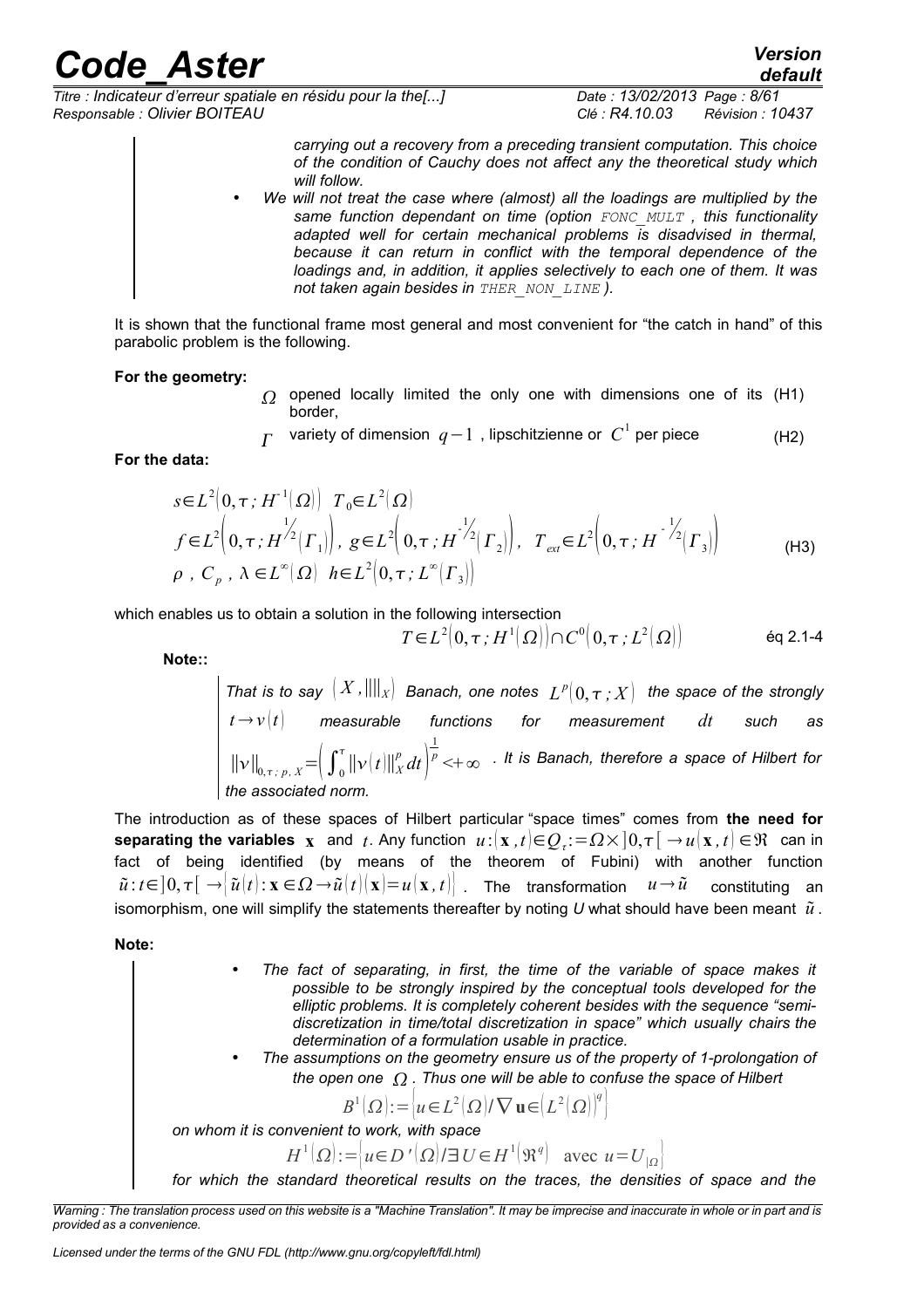*Titre : Indicateur d'erreur spatiale en résidu pour la the[...] Date : 13/02/2013 Page : 9/61 Responsable : Olivier BOITEAU Clé : R4.10.03 Révision : 10437*

*default*

*equivalent norms are licit.*

- *Taking into account the character lipschitzien of the border the theoretical results which will follow will be able to apply to structures comprising of the corners (outgoing or returning). On the other hand the processing of points or points of reflection leaves this general theoretical frame. In the same way, the fact that the open one must locally be located the same with dimensions one of its border, prevents (theoretically) the processing of crack . To deal with this kind of problem rigorously, an approach consists in of the finite elements correcting the elementary functions by a suitable function centered on the internal end of the crack (cf P. GRISVARD. School of Analysis Numerical CEA-EDF-INRIA on the fracture mechanics, pp183-192, 1982).* 
	- *The indicator in residue using the solution of the problem in temperature, its theoretical limitations are thus, at best, identical to those of the aforesaid problem.*

Taking into account the formulation [éq 2.1-1] one will thus be interested in a solution belonging to following functional space:

**Note:**

This space comprises also the possible conditions of Dirichlet "generalized" of linear relations type between ddls.

$$
T \in W := \left| u \in H^{1}(\Omega) / \gamma_{0,1} u = u_{|_{\Gamma_{1}}} = f \right| \qquad \text{eq 2-1-5}
$$

Moreover, thanks to the geometrical assumptions (H1) and (H2), there exists an operator of raising (compound of the operator of usual raising and the operator of prolongation by zero apart from  $|I_{\perp}|$ )

$$
R: \overline{H}^{\frac{1}{2}}(\Gamma_1) \to H^1(\Omega)
$$
 linear, continuous and surjective such as:

$$
\gamma_{0,1} Rf = f \quad \forall f \in H^{\frac{1}{2}}(\Gamma_1)
$$
 \n $\qquad \text{Eq 2-1-6}$ 

One will thus be able **to make the problem initial homogeneous in Dirichlet** while being interested more that with the solution

$$
u \in V := \left\{ u \in H^{1}(\Omega) / \gamma_{0,1} u := u_{|_{\Gamma_{1}}} = 0 \right\}
$$
 eq 2-1-7

resulting from decomposition

**Note::**

 $T := u + Rf$  ég 2-1-8

 $\mathcal{F}$ hat is to say  $\big\|X$  , $\big\|\big\|_X\big\|$  Banach, one notes  $\big\|L^p\big(0,\tau\,;X\big)\big\|$  the space of the strongly  $t\!\rightarrow\!\nu\!\left(t\right)$  measurable functions for measurement  $dt$  such as  $||v||_{0,\tau; p, X} = \left(\int_0^{\tau} ||v(t)||_X^p dt\right)^p$ 1 *p* <+∞ *. It is Banach, therefore a space of Hilbert for the associated norm.*

This change of variable produces the problem simplified in *u*

*Warning : The translation process used on this website is a "Machine Translation". It may be imprecise and inaccurate in whole or in part and is provided as a convenience.*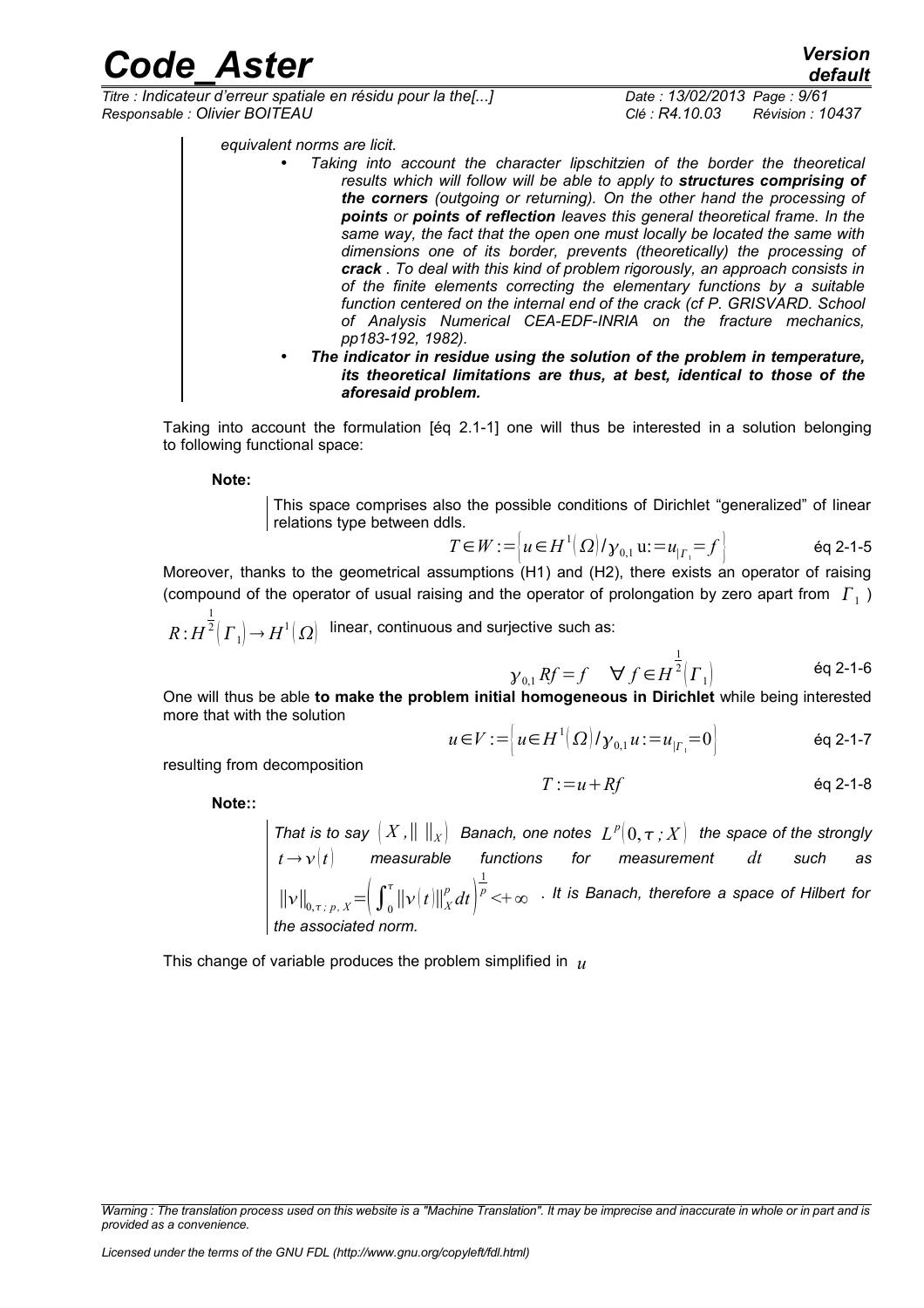*Titre : Indicateur d'erreur spatiale en résidu pour la the[...] Date : 13/02/2013 Page : 10/61 Responsable : Olivier BOITEAU Clé : R4.10.03 Révision : 10437*

$$
(P_1)
$$
\n
$$
\rho C_p \frac{\partial u}{\partial t} - div(\lambda \nabla u) = \hat{s} \quad \Omega \times ]0, \tau[
$$
\n
$$
u = 0 \qquad \qquad \Gamma_1 \times ]0, \tau[
$$
\n
$$
(\lambda \frac{\partial u}{\partial n} = \hat{g} \qquad \qquad \Gamma_2 \times ]0, \tau[
$$
\n
$$
\lambda \frac{\partial u}{\partial n} + hu = \hat{h} \qquad \qquad \Gamma_3 \times ]0, \tau[
$$
\n
$$
u(0) = u_0 \qquad \qquad \Omega
$$

éq 2-1-9

*Warning : The translation process used on this website is a "Machine Translation". It may be imprecise and inaccurate in whole or in part and is provided as a convenience.*

## *default*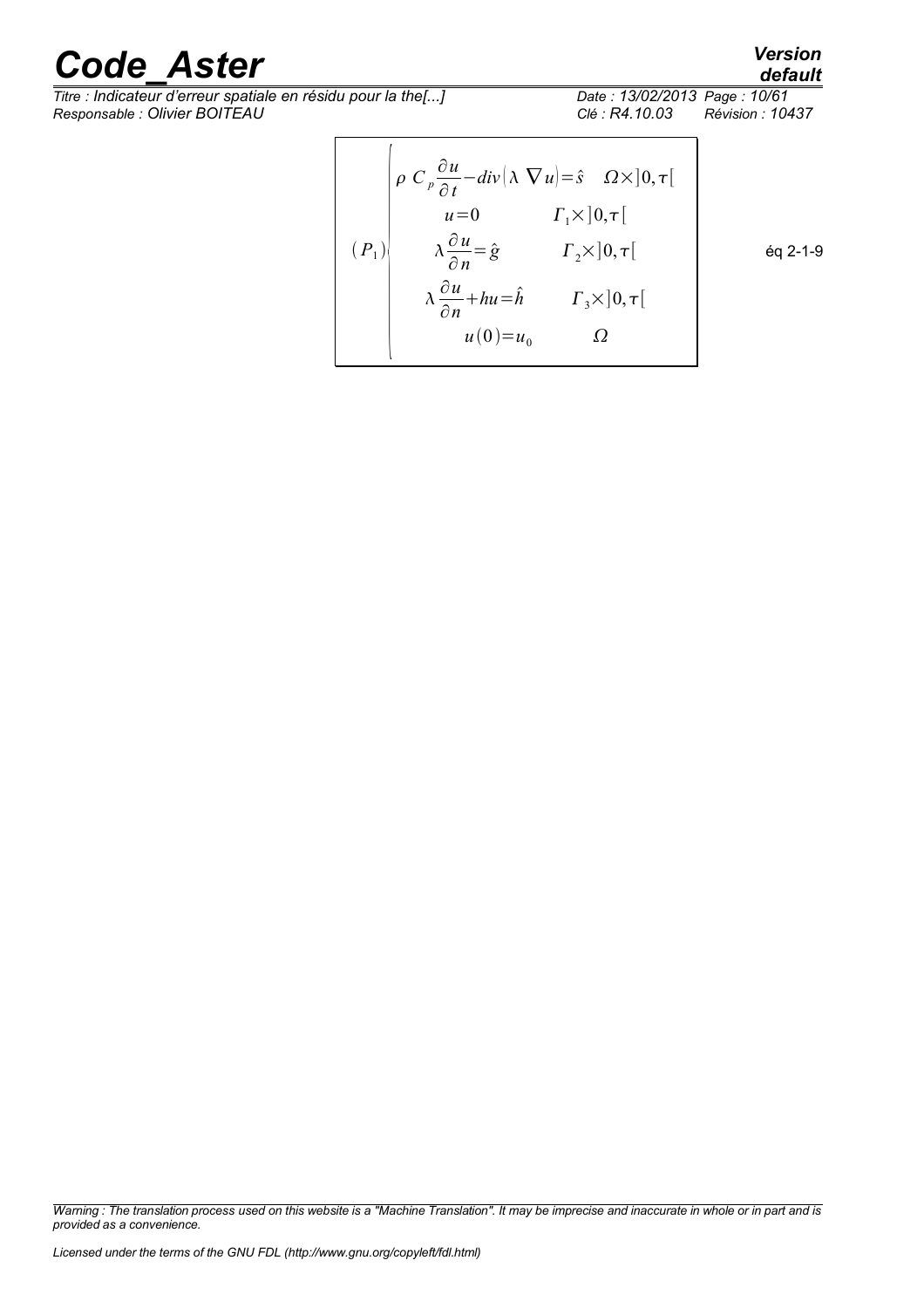the new loadings

*Titre : Indicateur d'erreur spatiale en résidu pour la the[...] Date : 13/02/2013 Page : 11/61 Responsable : Olivier BOITEAU Clé : R4.10.03 Révision : 10437*

 $\hat{s}$ : = *s* −  $\rho$   $C_p \frac{\partial Rf}{\partial t}$ 

with the new second member

$$
\frac{\partial Rf}{\partial t} + \frac{1}{2} \left( \frac{1}{2} \left( \frac{1}{2} \right) \right)
$$

 $+ div \left[ \lambda \nabla R f \right] \in L^2 \left[ 0, \tau ; H^{-1} \right]$ 

$$
\hat{g} := g - \lambda \; \frac{\partial \, Rf}{\partial \, n} \; \in L^2 \Big( 0, \tau \, , \, H^{-1/2} \Big( \Gamma_2 \Big) \Big) \qquad \qquad \text{Eq 2-1-11}
$$

$$
\hat{h} := h\big(T_{ext} - Rf\big) - \lambda \frac{\partial Rf}{\partial n} \in L^2\big(0, \tau, H^{-\frac{1}{2}}\big(T_3\big)\big) \tag{6q 2-1-12}
$$

and the new initial condition

$$
u_0(.) := T_0(.) - Rf(.0) \in L^2(\Omega)
$$
éq 2-1-13

**Note::**

• *This theoretical raising , which can appear a little "ethereal", a completely practical anchorage in the digital techniques has put in work to solve this kind of problem. It corresponds to a substitution (this technique is not used in the Code\_Aster, one prefers to him the technique of double dualisation via ddls of Lagrange [R3.03.01]) of the limiting conditions of Dirichlet . By renumbering the unknowns so that these conditions appear in the last, the comparison can be schematized in the following matric form*

$$
\begin{bmatrix} A & 0 \\ 0 & Id \end{bmatrix} \begin{bmatrix} T \\ T_{r_1} := Rf_{r_1} \end{bmatrix} = \begin{bmatrix} \hat{s} := s - \sum_{j>J} a_{ji} f_j \\ f \end{bmatrix}
$$

the assumptions of regularity on the border also ensure us of the good following properties for the workspaces. One then will be able to place itself in the usual abstracted variational frame.

#### **Lemma 1**

Pennies the assumptions (H1) and (H2) the workspaces *W* and *V* Hilberts are provided with the induced norm par.  $H^1(\varOmega)$ 

#### **Proof:**

Result comes simply owing to the fact that the trace application  $\,\,\gamma_{0,1}\!:\!H^1(\varOmega)\!\!\rightarrow\! L^2\big(\varGamma_1\big)\,$  is the made up one of the application traces usual :  $H^1(\Omega) \to H$ 1  $\overline{P^2}(\varGamma)$   $\subset$   $L^2(\varGamma)$  linear, continuous and surjective (taking into account the assumptions selected) and of the operator of restriction on  $\,\Gamma_{\,1}\,$  him so linear, continuous and surjective. Of share their definition, one from of deduced that *W* and *V* are sev closed of  $\ H^1(\varOmega)$  . It of Hilberts is thus provided with the norm  $\ \|\ \|_{_{1,\varOmega}}$  .

#### **Lemma 2**

Pennies the assumptions (  ${H}_1$  ) and (  ${H}_2$  ), the norm and the pseudo norm induced by  $\,\,H^1\hskip-.3pt\big(\Omega\big)$  are equivalent on functional space V. One will note  $P(\Omega) > 0$  the constant of Poincaré relaying this equivalence

 $\forall v \in V$   $||v||_{1,\Omega} \leq P(\Omega)$   $|v|_{1,\Omega}$ 

, éq 2-1-10

*Warning : The translation process used on this website is a "Machine Translation". It may be imprecise and inaccurate in whole or in part and is provided as a convenience.*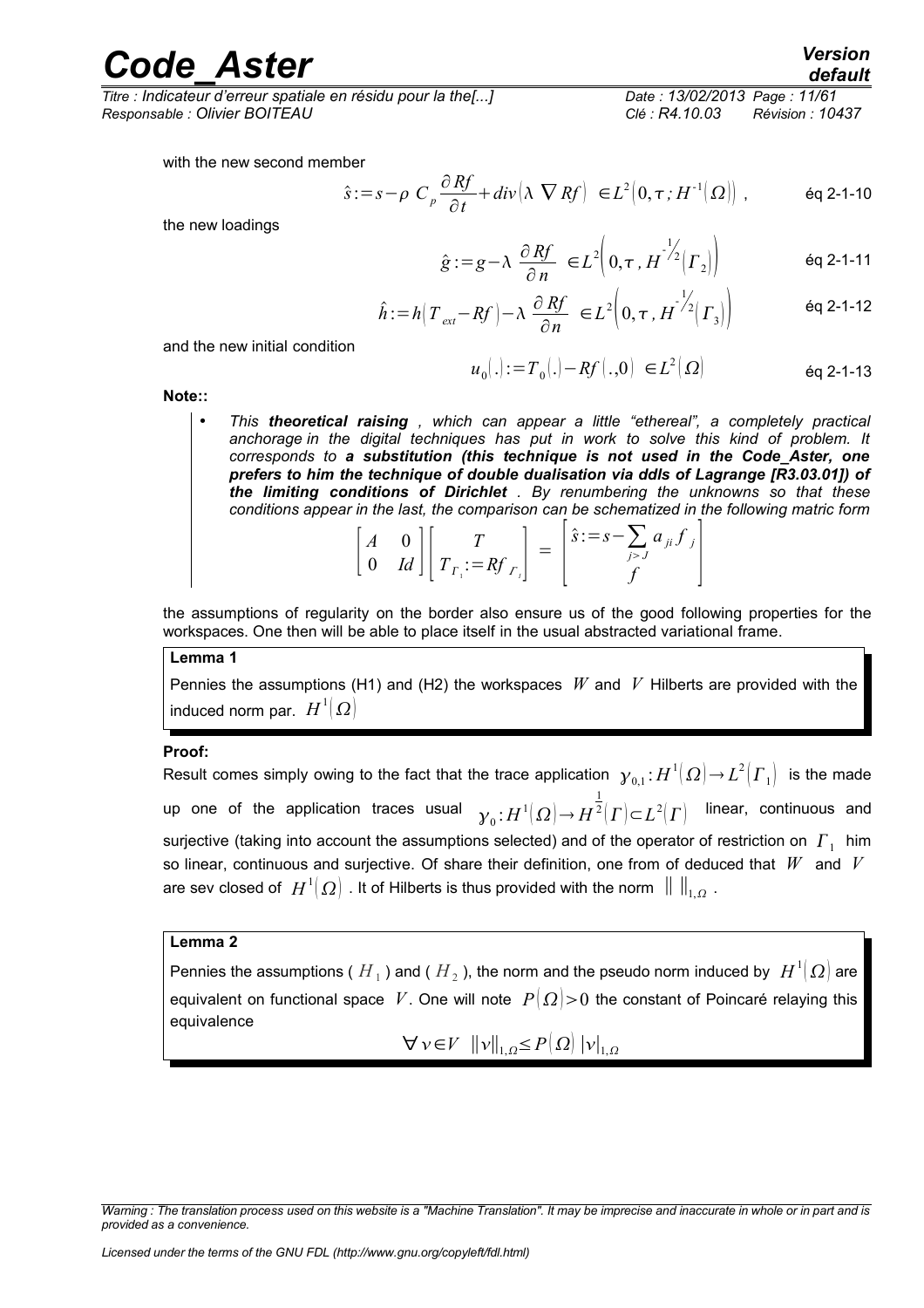## real **Aster** *Version Version*

*Titre : Indicateur d'erreur spatiale en résidu pour la the[...] Date : 13/02/2013 Page : 12/61 Responsable : Olivier BOITEAU Clé : R4.10.03 Révision : 10437*

# *default*

#### **Note:**

One will note the  
\n
$$
\mathcal{H}(u, v) \in (H^m(\Omega))^2(u, v)_{m,\Omega} := \sum_{|\alpha| \le m} \left( \partial^{\alpha} u, \partial^{\alpha} v \right)_{L^2(\Omega)}, ||u||_{m,\Omega}^2 := \sum_{|\alpha| \le m} ||\partial^{\alpha} u||_{L^2(\Omega)}^2 \text{ et } |u|_{m,\Omega}^2 := \sum_{|\alpha| \le m} ||\partial^{\alpha} u||_{L^2(\Omega)}^2
$$

#### **Proof:**

This result is a corollary of the inequality of Poincaré checked by the open ones called of "Nikodym" of which been part  $\Omega$  taking into account the assumptions selected. There are however two cases:

- either the problem is really mixed and comprises limiting conditions others that those of Dirichlet, mes  $|\Gamma - \Gamma_1| \neq 0$  (see the demonstration [bib1] §III.7.2 pp922-925),
- or one takes into account only conditions of type imposed temperature mes  $\left[\Gamma -\Gamma_1\right]=0$ ,  $V$   $=$   $H_0^1(\varOmega)$  and one finds result standard equivalence of the norm and pseudo norm on this space (see for example the demonstration [bib3] pp18-19).

The compilation of the preceding results makes it possible to encircle **the Variational Frame Abstracted** (CVA) on which will rest the weak formulation:

- $H_0^1(\Omega) \subset V \subset H^1(\Omega)$ ,
- $V \subset H := L^2(\Omega) = H' \subset V' \subset H^{-1}(\Omega)$  while identifying H and its dual,
- one has a linear canonical injection continues  $V$  in  $H$ ,
- *V* is dense in H and the injection is compact (he inherits in that the properties  $H^1(\Omega)$ with respect to  $H$ ),
- $V$  is provided with the pseudo norm induced by  $H^1(\Omega)$  and  $H$  of its usual norm.

#### **Note:**

*According to a formulation of the theorem of compactness of Rellich adapted to spaces of Sobolev on open (for example, theorem 1.5.2 [bib3] pp29-30).*

### **2.2 Strong formulation with weak**

<span id="page-11-0"></span>By multiplying the principal equation of the problem in extreme cases [éq 2.1-1] by a function test  $v \in V$  and by means of the theorems of Green and Reynolds (to commutate the integral in space and derivative in time, with  $\Omega$  fixed and of the characteristic materials independent of time), one obtains:

$$
\frac{d}{dt} \int_{\Omega} \rho \ C_{p} u(t) \nu \ dx + \int_{\Omega} \lambda \ \nabla u(t) \cdot \nabla \nu \ dx = \int_{\Omega} \hat{s}(t) \nu \ dx + \int_{\Gamma} \lambda \ \frac{\partial u(t)}{\partial n} \nu \ d\sigma \qquad \text{Eq 2.2-1}
$$

*Warning : The translation process used on this website is a "Machine Translation". It may be imprecise and inaccurate in whole or in part and is provided as a convenience.*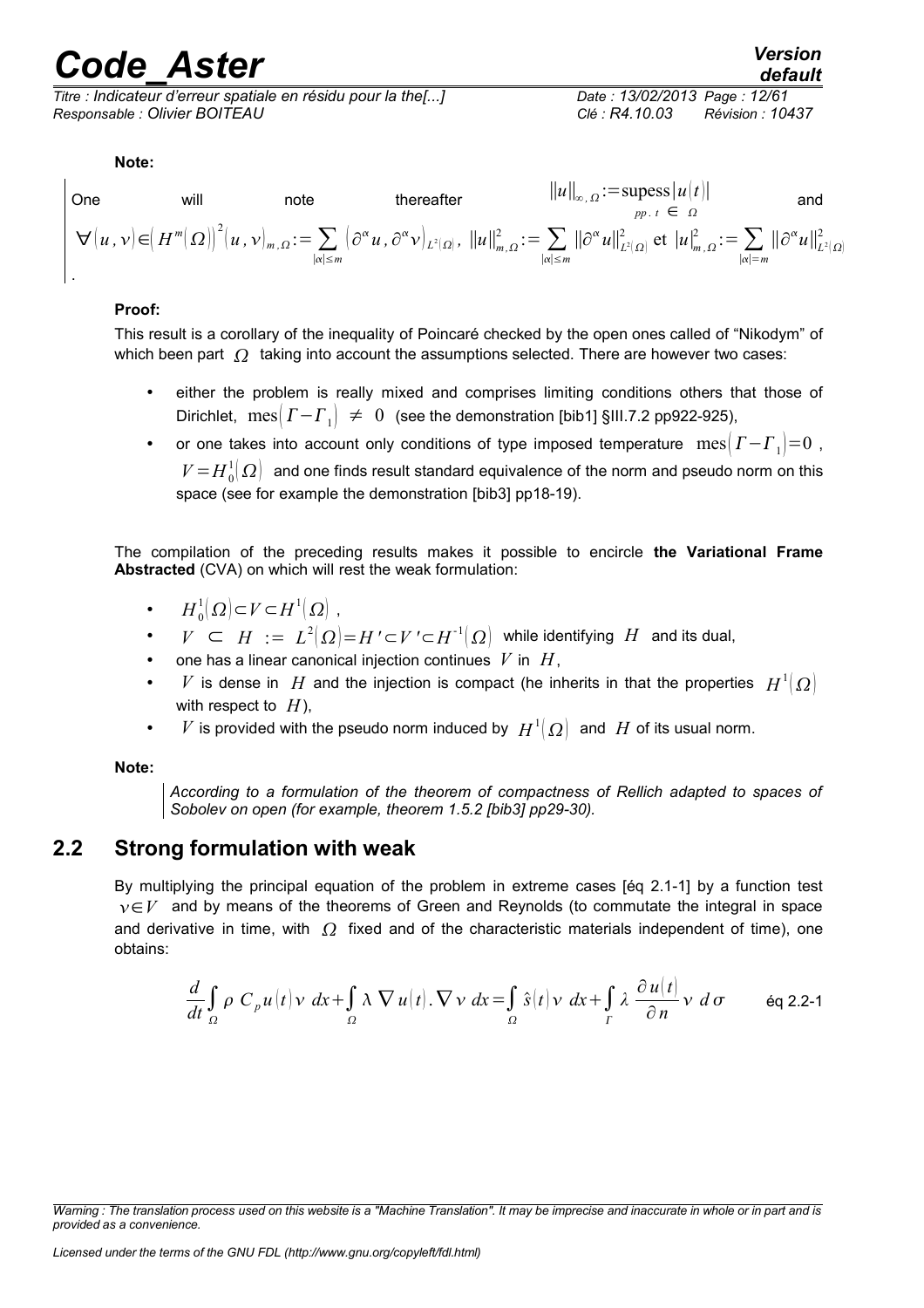*Titre : Indicateur d'erreur spatiale en résidu pour la the[...] Date : 13/02/2013 Page : 13/61 Responsable : Olivier BOITEAU Clé : R4.10.03 Révision : 10437*

By introducing the limiting conditions into [éq 2.2-1], it occurs **the weak formulation** (within the meaning of **the distributions (in this general frame, the temporal derivative is thus to take with the weak meaning) temporal** of  $D'$   $[$   $]0, \tau$  $[$   $]$   $)$  following: One seeks the solution

$$
u \in L^2[0, \tau; V] \cap C^0[0, \tau; H]
$$
 \t\t\t $\text{eq } 2.2-2$ 

checking the problem

$$
(P_2)\begin{cases}\n\text{trouver } u:t \in ]0,\tau[\rightarrow u(t) \in V \text{ tel que} \\
\forall v \in V \frac{d}{dt} \big(\rho C_p u(t), v\big)_{0,\Omega} + a(t; u(t), v) = (b(t), v)\big) \\
u(0) = u^0\n\end{cases} \quad \text{eq 2.2-3}
$$

with

$$
a(t; u(t), v) := \int_{\Omega} \lambda \nabla u(t). \nabla v dx + \int_{\Gamma_3} h(t) \gamma_{0,3} u(t) \gamma_{0,3} v d\sigma
$$
  
\n
$$
(b(t), v) := \langle \hat{s}(t), v \rangle_{-1 \times 1, \Omega} + \langle \hat{g}(t), \gamma_{0,2} v \rangle_{-\frac{1}{2} \times \frac{1}{2}, \Gamma_2} + \langle \hat{h}(t), \gamma_{0,3} v \rangle_{-\frac{1}{2} \times \frac{1}{2}, \Gamma_3}
$$

by noting  $\langle$  ,  $\rangle_{p\times q, \ell}$  the hook of duality between spaces  $\ H^p[\bm{\varTheta}]$  and  $\ H^q[\bm{\varTheta}]$  .

**Note:**

- *The unknown field and the function test belong to the same functional space, which is more comfortable from a numerical and theoretical point of view.*
- *The hooks of duality will not be able to be transformed into integrals with the classical meaning (as for the surface term of (T has;. .)) that if one restricts the space of membership of the new source and of the new loadings with*

 $\hat{s} \!\in\! L^2\!\big(0,\tau\,;L^2(\varOmega)\big),\,\,\hat{g} \!\in\! L^2\big(0,\tau\,;L^2\big(\varGamma_2\big)\!\big)\,$  et  $\hat{h} \!\in\! L^2\big(0,\tau\,;L^2\big(\varGamma_3\big)\!\big)\quad$ éq 2.2-5 According to [éq 2-1-10] [éq 2-1-12] this restriction can be translated on the initial loadings in the form

$$
f \in L^{2}\left(0, \tau; H^{\frac{3}{2}}(r_{1})\right), \, s \in L^{2}\left(0, \tau; L^{2}(\Omega)\right), \, g \in L^{2}\left(0, \tau; L^{2}(r_{2})\right) \text{ et } T_{ext} \in L^{2}\left(0, \tau; L^{2}(r_{3})\right)
$$
  
éq 2.2-6

the formulation  $\langle P_2 \rangle$  has a meaning well, because it is shown that

$$
t \to a(t; u(t), v) \in L^{2}([0, \tau[) \subset D'[0, \tau[)
$$
  
\n
$$
t \to \rho C_{p} u(t) \in L^{2}(0, \tau; V) \text{ et } v \in V \to t \to (\rho C_{p} u(t), v)_{0,\Omega} \in L^{2}([0, \tau[) \subset D'[0, \tau[
$$
  
\n
$$
t \to \hat{s}(t) \in L^{2}(0, \tau; H^{-1}(\Omega)) \text{ et } v \in H^{1}(\Omega) \subset H^{-1}(\Omega)
$$
  
\n
$$
\to t \to \hat{s}(t), v \rangle_{-1 \times 1, \Omega} \in L^{2}([0, \tau[) \subset D'[0, \tau[
$$
  
\n
$$
t \to \hat{g}(t) \in L^{2}(0, \tau; H^{-2}(T_{2})) \text{ et } \gamma_{0,2} v \in H^{\frac{1}{2}}(T_{2}) \subset H^{\frac{1}{2}}(T_{2})
$$
  
\n
$$
\to t \to \langle \hat{g}(t), \gamma_{0,2} v \rangle_{-\frac{1}{2} \times \frac{1}{2}, T_{2}} \in L^{2}([0, \tau[) \subset D'[0, \tau[]
$$

and one finds obviously the same thing for the term of exchange on  $\left| {\Gamma_3} \right|$  .

- In the surface integrals one will note henceforth  $u(t)$  and  $v$  what should be  $r$  *noted (in any rigor)*  $\gamma_{0,\,i} u(t)$ et  $\gamma_{0,\,i} v$  .
- The belonging from the solution with  $L^2(0,\tau\,;V)$  rises from the assumptions *on the data and the properties of the differential operators and trace. The* fact that it must also belong to  $\,C^0[0,\tau\,;H]\,$  comes just from the necessary

*Warning : The translation process used on this website is a "Machine Translation". It may be imprecise and inaccurate in whole or in part and is provided as a convenience.*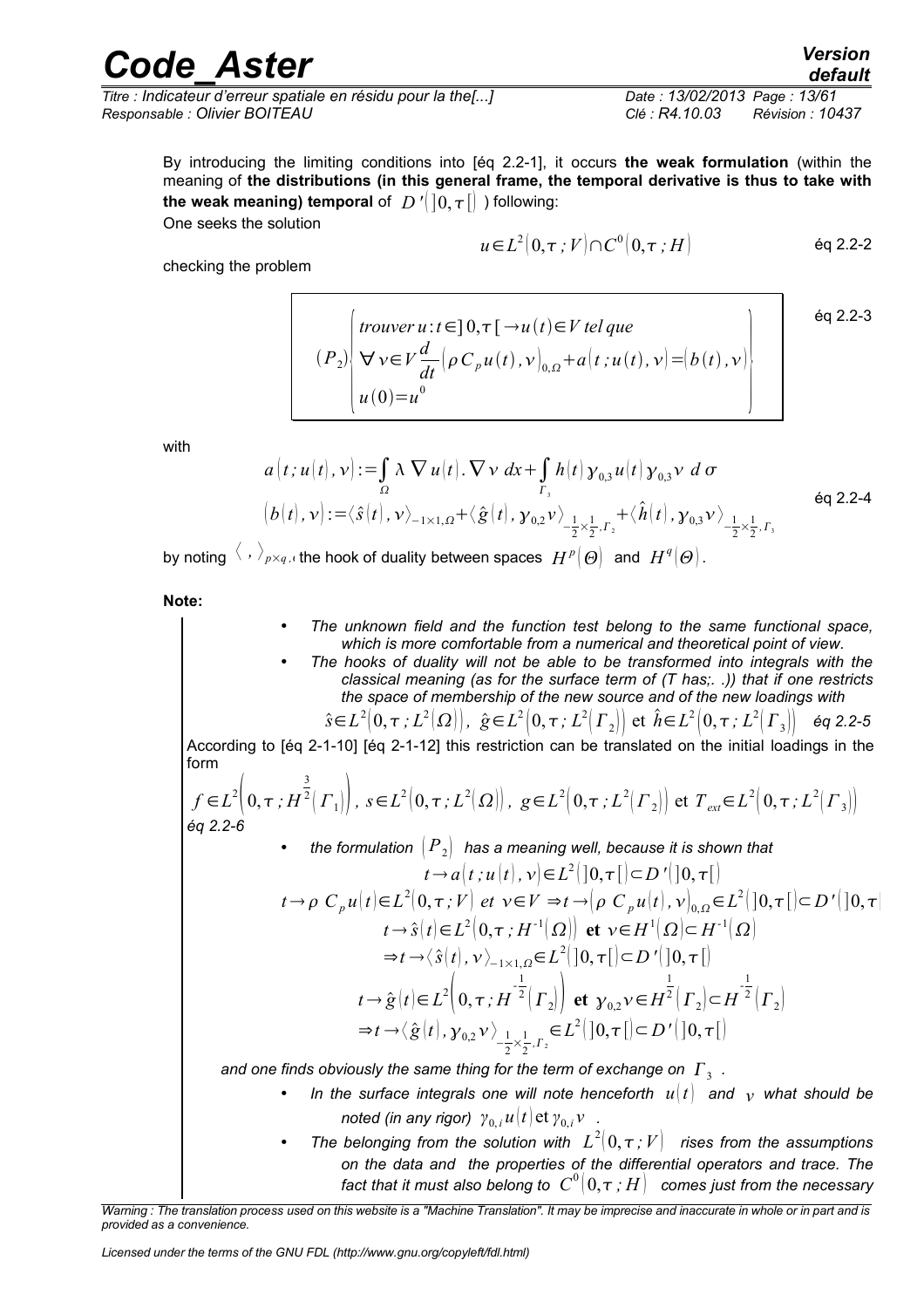$\overline{\phantom{a}}$ 

*Titre : Indicateur d'erreur spatiale en résidu pour la the[...] Date : 13/02/2013 Page : 14/61 Responsable : Olivier BOITEAU Clé : R4.10.03 Révision : 10437*

*justification of the condition of Cauchy.* 

One can then be interested in **the existence and unicity of the solution of the initial problem**  $|P_{0}|$  by showing his equivalence with  $|P_{2}|$  and by applying to this last a parabolic alternative of the theorem of Lax-Milgram.

#### **Theorem 3**

In the variational frame abstracted (CVA) defined previously and by supposing that assumptions (H1), (H2) and (H3) are checked, then the problem  $\langle P_2 \rangle$  admits a solution and only one  $u\!\in\! L^2\!\left(0,\!\tau\,;V\right)\!\cap\!C^0\!\left(0,\!\tau\,;H\right)$  .

#### **Proof:**

This result comes from theorems 1 & 2 of the "Dautray-Lions" (cf [bib3], §XVIII pp615-627). To use them it is necessary nevertheless to check

- the mesurability of the bilinear form  $\forall (u(t), v) \in V^2$   $t \rightarrow a(t; u(t), v)$  sur  $]0, \tau[$
- Its continuity on  $V \times V$
- $pp$   $t \in ]0,\tau[$   $|a(t;u(t),v)| \leq ||\lambda||_{\infty,\Omega} |u(t)|_{1,\Omega}|v|_{1,\Omega} + ||h(t)||_{\infty,\Gamma_s} ||u(t)||_{1}$  $\frac{1}{2}$ ,  $\Gamma_3$   $\left\| \mathcal{V} \right\|_1$  $\frac{1}{2}$ ,  $\Gamma$ <sub>3</sub>

$$
\forall [u(t), v] \in V^2 \qquad \leq \max\left(\|\lambda\|_{\infty,\Omega}, \|h(t)\|_{\infty,\Gamma_3} C_3^2 P^2(\Omega)\right) |u(t)|_{1,\Omega}|v|_{1,\Omega}
$$

with  $\,C_3\,$  the constant of continuity of the operator of trace on  $\, \overline{I}_{\,3}\,$  and  $\, P(\,\Omega)\,$  the constant of Poincaré.

 $\alpha > 0$ 

Its  $V$ - ellipticity compared to  $H$ 

• Its *V*-ellipticity compared to *H*  
\n
$$
pp \ t \in ]0, \tau[ a(t; v, v) + \frac{\beta}{2} ||v||_{0,\Omega}^2 \ge C_0^{-2} (||\lambda||_{\infty,\Omega} - ||h(t)||_{\infty,\Gamma_s} C_3^2) ||v||_{0,\Omega}^2
$$
\n
$$
\forall v \in V \Rightarrow a(t; v, v) + \frac{\beta}{2} ||v||_{0,\Omega}^2 \ge \left(\frac{\beta}{2} + C_0^{-2} (||\lambda||_{\infty,\Omega} - ||h(t)||_{\infty,\Gamma_s} C_3^2) \right) ||v||_{0,\Omega}^2
$$
\nwith *C*, the constant of continuity of the canonical injection of  $H^1(\Omega)$  in  $L^2(\Omega)$ 

with  $\; C_0$  the constant of continuity of the canonical injection of  $\; H^1(\varOmega)$  in  $\; L^2(\varOmega) .$ 

• The continuity of the linear form 
$$
b(t)
$$
 on  $V$   
\n $pp \ t \in ]0, \tau[ |b(t), v|| \le ||\hat{s}(t)||_{-1,\Omega}||v||_{1,\Omega_3} + ||\hat{g}(t)||_{\frac{1}{2},\Gamma_2}||v||_{\frac{1}{2},\Gamma_2} + ||\hat{h}(t)||_{\frac{1}{2},\Gamma_3}||v||_{\frac{1}{2},\Gamma_3}$   
\n $\forall v \in V$   $\leq P(\Omega) \max\left(||\hat{s}(t)||_{-1,\Omega}, ||\hat{g}(t)||_{\frac{1}{2},\Gamma_2} C_2, ||\hat{h}(t)||_{\frac{1}{2},\Gamma_3} C_3\right) |v|_{1,\Omega}$ 

with  $\left. C_{2} \right.$  the constant of continuity of the operator of trace on  $\left. \right. \right. \left. \right. \left. \right. \left. \right. \left. \right. \left. \right. \left. \right. \left. \right. \left. \right. \left. \left. \right. \left. \right. \left. \right. \left. \right. \left. \left. \right. \right. \left. \left. \right. \right. \left. \left. \right. \right. \left. \left. \right. \left. \right. \left. \right. \left. \left.$ 

#### **Theorem the 4**

problems  $\langle P_0 \rangle$  and  $\langle P_2 \rangle$  are equivalent and thus the initial problem admits a solution and only one  $u\!\in\! L^2\!\left(0,\!\tau\,;V\right)\!\cap\!C^0\!\left(0,\!\tau\,;H\right)$  .

*Warning : The translation process used on this website is a "Machine Translation". It may be imprecise and inaccurate in whole or in part and is provided as a convenience.*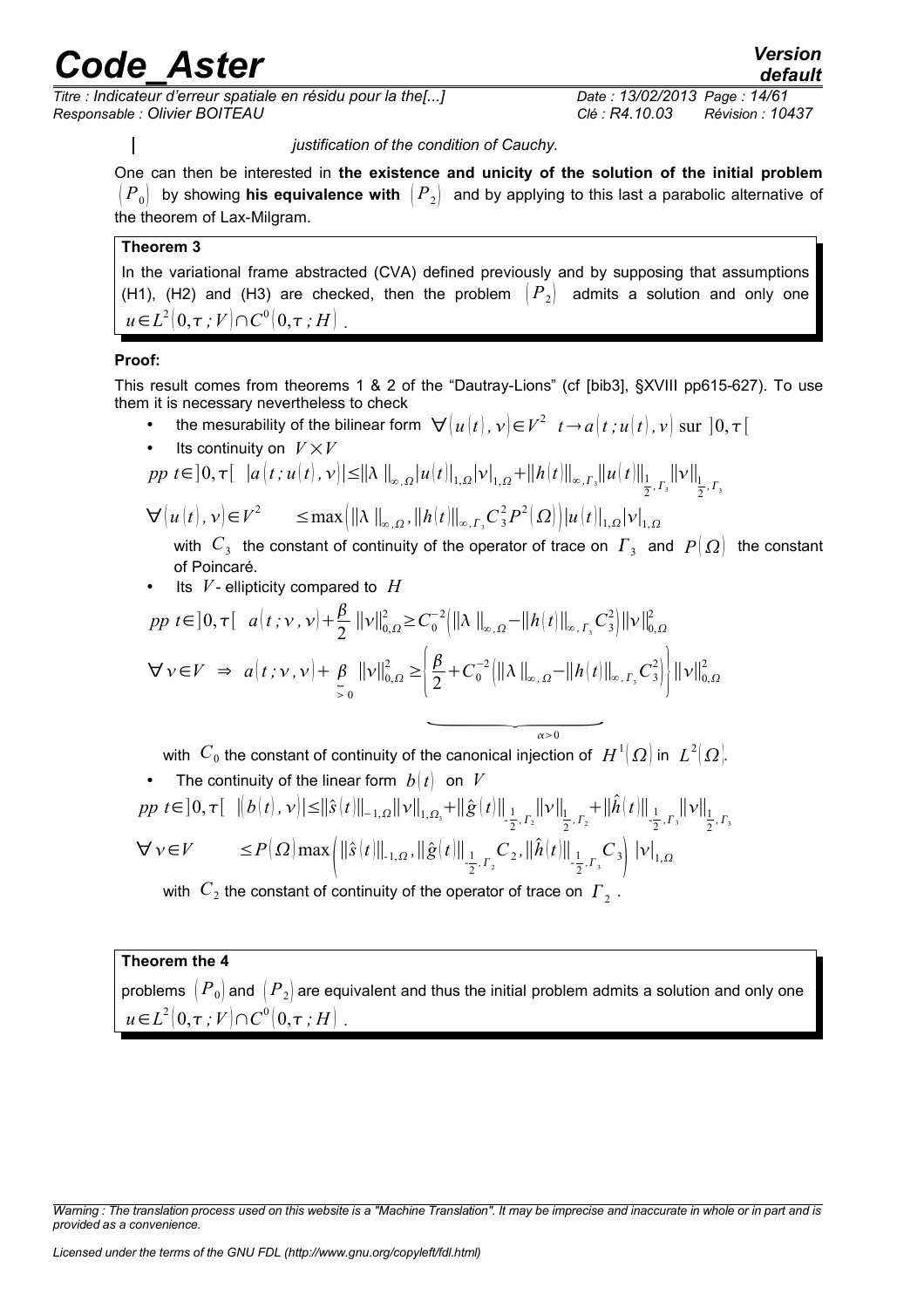*Titre : Indicateur d'erreur spatiale en résidu pour la the[...] Date : 13/02/2013 Page : 15/61 Responsable : Olivier BOITEAU Clé : R4.10.03 Révision : 10437*

*default*

#### **Proof:**

The existence and the unicity of the solution of the problem  $|P_0|$  of course result from the preceding theorem, once the equivalence of the two problems was shown. It thus remains to prove the opposite implication  $(P_2) \Rightarrow (P_0)$  who is very tough to exhume "not formally". In particular the limiting conditions of Neumann, Robin and the condition of Cauchy are difficult to obtain rigorously. The "Dautray - Lions" proposes a very technical demonstration ([bib1] §XVIII pp637-641). By adapting his results one shows that in our case, the limiting conditions on  $\vert \varGamma_i \vert$  in fact are checked, not on

 $L^2\left(0,\tau,H\right)^{-\frac{1}{2}}$  $\left\{ \frac{1}{2} \left( \boldsymbol{\varGamma}_{i} \right) \right\}$  , but on space  $\left( \boldsymbol{B}_{i} \right)$  '⊃ $H_{00}^{-\tfrac{1}{2}}$  $\frac{1}{2}\left(\varGamma_{\tau}^{i}\right)$  (while noting  $\varGamma_{\tau}^{i}$  :=  $\varGamma_{i}\times ]0,\tau[$  ) definite as being the dual topological one of

$$
B_i := \left\{ w \in H^{\frac{1}{2}}(\partial \Omega_\tau) \cap L^2(\Gamma_\tau^i) / \exists v \in L^2(0, \tau; V) \text{ avec } v_{|\Omega \times 0|} = v_{|\Omega \times |\tau|} = 0 \text{ et } v_{|\Gamma_i} = w \right\}
$$

**Note:**

• Because of **low regularity** imposed on thermal conductivity  $\lambda \! \in \! L^{\infty}(\Omega)$  , one  $\bm{c}$ annot claim with  $\bm{t}$ he "standard"  $\bm{r}$ egularity  $\bm{u} \!\in\! H^2\big(\Omega\big)$  . Indeed in the  $\mathsf{case}, \textit{ for example}, \textit{ of a bi-material}$  *(with*  $\Omega \!=\! \Omega_{1} \!\cup\! \Sigma \!\cup\! \Omega_{2}$  *) from which the characteristics are distinct on both sides of the border*  $\Omega$ *, [éq 2-1-9] and the theorem of the divergence Figure* λ*1*  $\Omega_1$ λ*2*  $\Omega$   $\left( \begin{array}{ccc} & \Omega_1 & \big\vert \Omega_2 \end{array} \right)$ Σ 2.2-a imposes: Example of bi--material  $\lambda_1$  $\partial u(t)$  $\frac{\alpha}{\partial n}|_{\Omega_1} = \lambda_2$  $\partial u(t)$  $\frac{u(t)}{\partial n}|_{\Omega_2}$  dans  $H_{00}^{\frac{1}{2}}$  $\int_0^2 (\Sigma \mid pp \ t \in ]0,\tau[$ *But*  $\lambda_1 \neq \lambda_2$ , therefore the condition of transmission cannot be carried out on the border *interns* 

$$
\frac{\partial u(t)}{\partial n}|_{\Omega_1} \neq \frac{\partial u(t)}{\partial n}|_{\Omega_2} \text{ pp } \Sigma \text{ pp } t \in ]0, \tau[
$$

 $\tau$ hus  $u(t){\in}H^2\big(\,\Omega_1\big)\!\cup H^2\big(\,\Omega_2\big)$  does not involve  $u(t){\in}H^2\big(\Omega\big)$  . This restriction will not *enable us to exhume, as in [bib6], of increases of the "strong" type of the total spatial error and the local error indicator. In our frame of more general work one will have to be satisfied with estimates of the "weak" type.*

- *This kind of problem also meets when open polyhedric the nonconvex ones are treated (for example comprising a returning corner). Open polyhedric (known as polygonal into two-dimensional) is a finished meeting of polyhedrons. A polyhedron is a finished intersection of closed half spaces.*
- *To obtain estimates of the type "strong", it is necessary to concede more regularity on geometry and on loadings*
- *variety of dimension q*−1 *, C*<sup>2</sup> *by piece (property of 2-prolongation) (H4 )*

*Warning : The translation process used on this website is a "Machine Translation". It may be imprecise and inaccurate in whole or in part and is provided as a convenience.*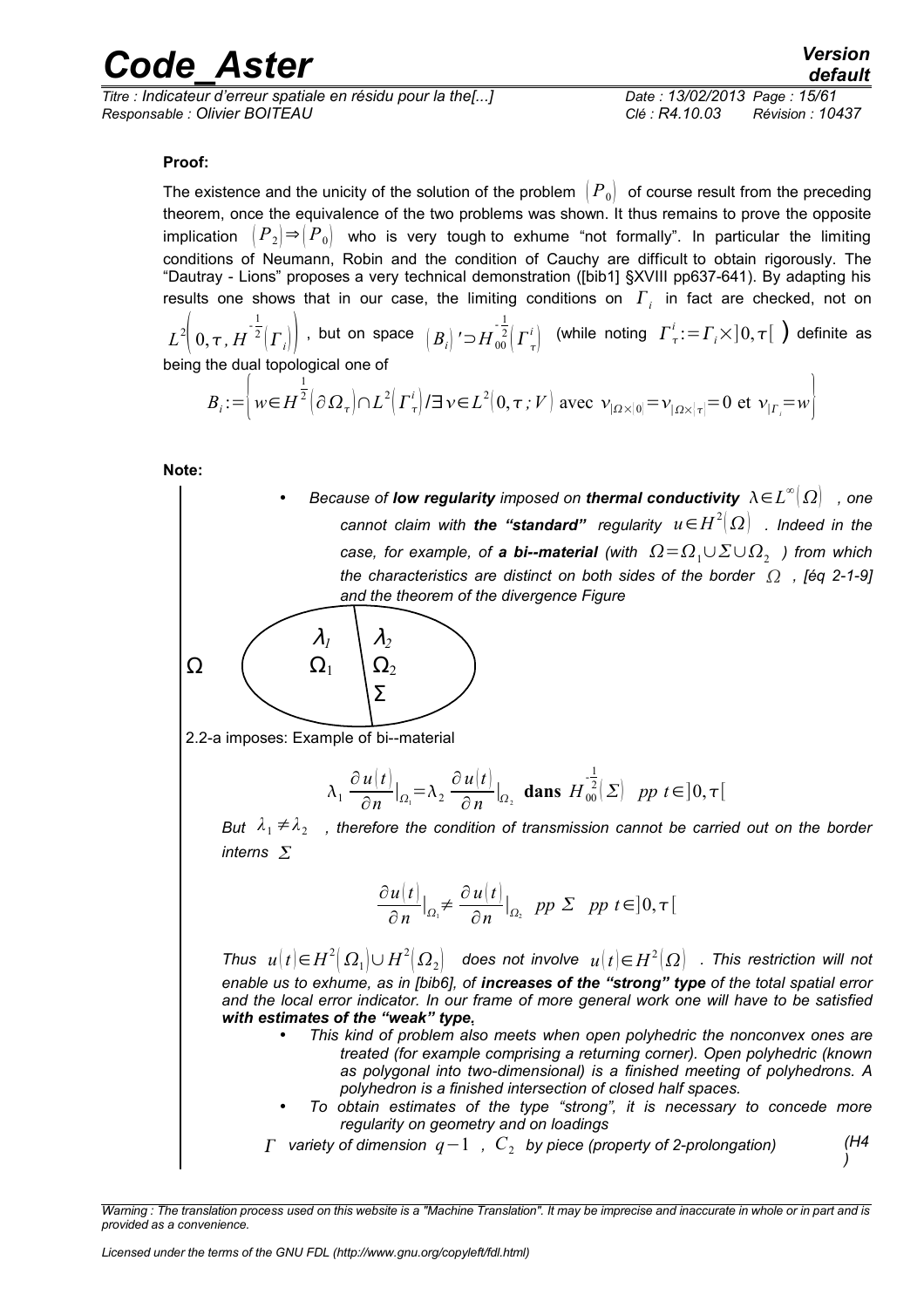*default*

*Titre : Indicateur d'erreur spatiale en résidu pour la the[...] Responsable : Olivier BOITEAU Clé : R4.10.03 Révision : 10437*

$$
s \in L^{2}\left(0, \tau ; L^{2}(\Omega)\right) T_{0} \in H^{1}(\Omega)
$$
\n
$$
f \in L^{2}\left(0, \tau ; H^{\frac{3}{2}}\left(\Gamma_{1}\right)\right), \ g \in L^{2}\left(0, \tau ; H^{\frac{1}{2}}\left(\Gamma_{2}\right)\right), \ T_{ext} \in L^{2}\left(0, \tau ; H^{\frac{1}{2}}\left(\Gamma_{3}\right)\right)
$$
\n
$$
\rho, C_{p}, \ \lambda \in L^{\infty}(\Omega) \ \ h \in L^{2}\left(0, \tau ; L^{\infty}\left(\Gamma_{3}\right)\right)
$$
\nWhat Now allows obtaining a solution in the following

 $u \in L^2[0,\tau;H^2(\Omega)] \cap C^0[0,\tau;H^1]$ *intersection éq*

2.2-7 that we made sure of the existence and the unicity of the solution in the functional frame required by the operators of *Code\_Aster*, we semi-will discretize in time (  $P_{\rm 0}$  ) then to spatially **discretize the whole by a method of finite elements**. In parallel, we will study its properties of stability. They we will be very useful to create the standards, the techniques and the inequalities which will intervene in the genesis of the error indicator in residue.

*Warning : The translation process used on this website is a "Machine Translation". It may be imprecise and inaccurate in whole or in part and is provided as a convenience.*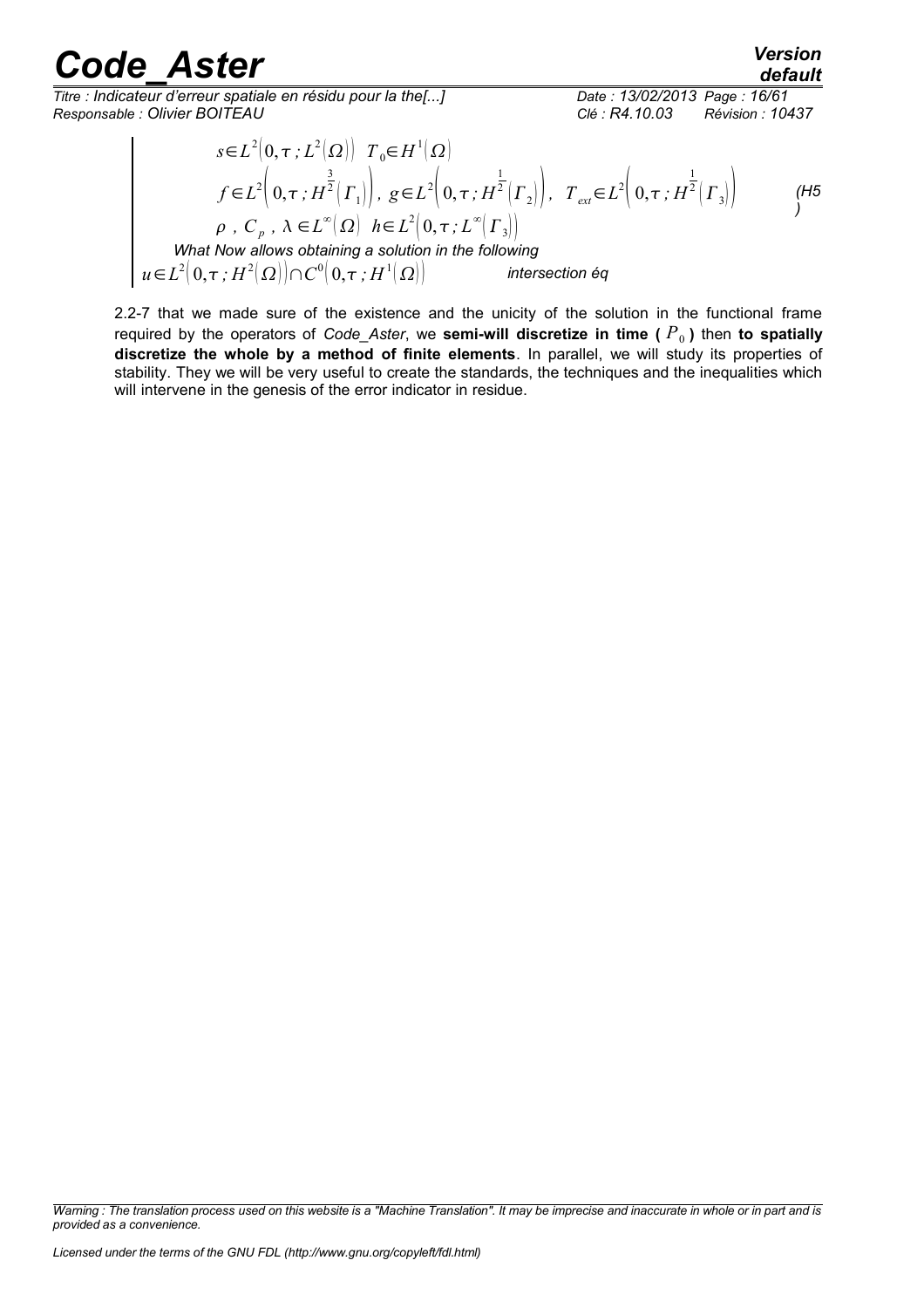*Titre : Indicateur d'erreur spatiale en résidu pour la the[...] Date : 13/02/2013 Page : 17/61 Responsable : Olivier BOITEAU Clé : R4.10.03 Révision : 10437*

### <span id="page-16-1"></span>**3 Discretization and controllability**

### **3.1 Controllability of the continuous problem**

<span id="page-16-0"></span>By not making no concession on the assumptions of regularity seen in the preceding paragraph, there is increase known as "weak" (to take again a terminology in force in the article which was used as a basis for our study [bib6]) following.

#### **Property 5**

In the variational frame abstracted (CVA) defined previously and by supposing that assumptions (H1), (H2) and (H3) are checked, one has **the "weak" controllability of the continuous problem**

(with 
$$
K_1(||\lambda||_{\infty,\Omega}, mes(\Gamma_i), \gamma_{0,i}, P(\Omega)) > 0
$$
)  
\n $pp t ||\sqrt{\rho C_p} u(t)||_{0,\Omega}^2 + \int_0^t ||\sqrt{\lambda} \nabla u(\xi)||_{0,\Omega}^2 d\xi \le ||\sqrt{\rho C_p} u_0||_{0,\Omega}^2 + K_1 \left[ \int_0^t ||\hat{s}(\xi)||_{-1,\Omega}^2 + ||\hat{g}(\xi)||_{-\frac{1}{2},\Gamma_2}^2 + ||\hat{h}(\xi)||_{-\frac{1}{2},\Gamma_3}^2 d\xi \right]$  6q 3.1-1

#### **Proof:**

One here will detail this a little technical demonstration because, on the one hand, the specialized literature seldom returns in this level of details and, on the other hand, one will re-use same methodology to exhume all increases which will follow one another in this theoretical part of the document. First of all, by multiplying the equation of [éq 2.1-1] by  $u(t)$ , while integrating spatially on  $\Omega$ , then temporally in ON position  $\begin{bmatrix} 0,t \end{bmatrix}$  avec  $t \in [0,\tau]$  obtains, like the characteristic materials are

supposed to be independent of time,

$$
\frac{1}{2}\int_{0}^{t} \frac{\partial}{\partial t} \left(\rho C_{p} u(\xi), u(\xi)\right)_{0,\Omega} d\xi - \int_{0}^{t} \left(div\left(\lambda \nabla u(\xi)\right), u(\xi)\right)_{0,\Omega} d\xi = \int_{0}^{t} \left\langle \hat{s}(\xi), u(\xi)\right\rangle_{-1 \times 1, \Omega} d\xi \quad \text{éq the 3.1-2}
$$

By means of formula of Green and the limiting conditions of [éq 2.1-1] one obtains

$$
\frac{1}{2} \Big( \|\sqrt{\rho C_p} u(t)\|_{0,\Omega}^2 - \|\sqrt{\rho C_p} u_0\|_{0,\Omega}^2 \Big) + \int_0^t \Big( \lambda \nabla u(\xi), \nabla u(\xi) \Big)_{0,\Omega} d\xi + \int_0^t h(\xi) u^2(\xi) d\xi =
$$
  

$$
\int_0^t \Big\{ \langle \hat{s}(\xi), u(\xi) \rangle_{-1 \times 1, \Omega} + \langle \hat{g}(\xi), u(\xi) \rangle_{-\frac{1}{2} \times \frac{1}{2}, \Gamma_2} + \langle \hat{h}(\xi), u(\xi) \rangle_{-\frac{1}{2} \times \frac{1}{2}, \Gamma_3} \Big\} d\xi
$$

One can oust the term of exchange of [éq 3.1-3] because it is supposed that  $h(t) \geq 0$  pp t. By means of an argument of duality, the inequality of Cauchy-Schwartz, lemma 2 and the relation  $2ab \le \frac{a}{\alpha}$  $\overline{\alpha}$ 2  $+\left(b\,\alpha\right)^{2}\,\left(\alpha\!>\!0\right)$  , one obtains  $\int\limits_{0}$ *t*  $\langle \hat{s}(\xi), u(\xi) \rangle_{1 \times 1, \Omega} d \xi \leq \frac{1}{2}$  $2 \mid \alpha$ 1  $rac{1}{\alpha^2}$  $\int_0^1$ *t*  $\|\hat{s}(\xi)\|_{-1,\Omega}^2 d \xi +$  $P^2(\varOmega)$ ∥∥∞*,*  $\alpha^2$  $\int\limits_0$ *t*  $\left\|\sqrt{\lambda} \nabla u(\xi)\right\|_{0,\Omega}^2 d\xi\right\}$ éq 3.1-4

*Warning : The translation process used on this website is a "Machine Translation". It may be imprecise and inaccurate in whole or in part and is provided as a convenience.*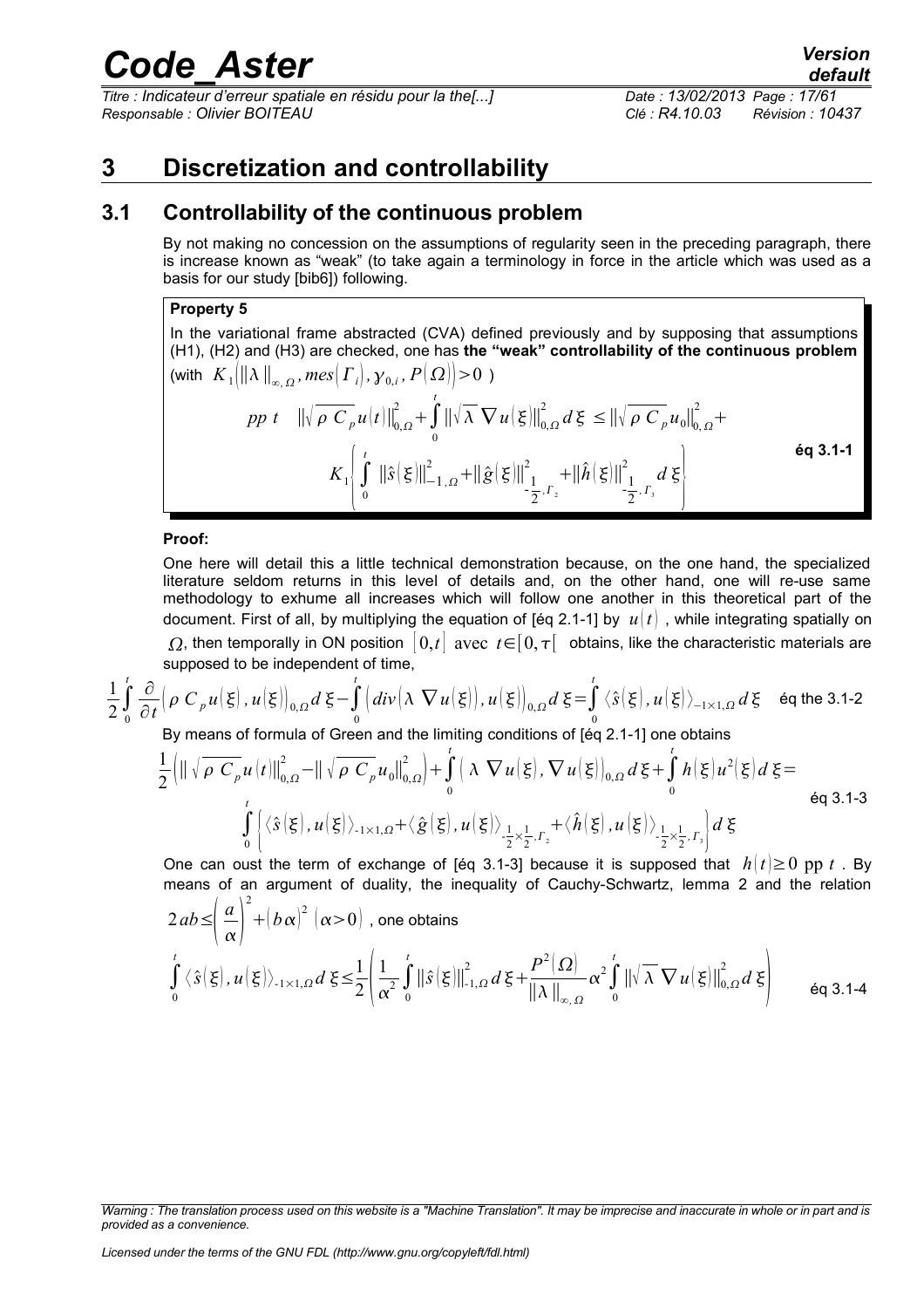*Titre : Indicateur d'erreur spatiale en résidu pour la the[...] Date : 13/02/2013 Page : 18/61 Responsable : Olivier BOITEAU Clé : R4.10.03 Révision : 10437*

One carries out same work on the loadings, thus defining the parameters  $\beta$  and  $\gamma$  by taking again

the notations of theorem 3 (for 
$$
C_i
$$
...), then one inserts these inequalities in [eq 3.1-3]  
\n
$$
\|\overline{\rho} C_p u(t)\|_{0,\Omega}^2 + \left(2 - \frac{P^2(\Omega)}{\|\lambda\|_{\infty,\Omega}} \left(\alpha^2 + C_2^2 \beta^2 + C_3^2 \gamma^2\right)\right) \int_0^t \|\sqrt{\lambda} \nabla u(\xi)\|_{0,\Omega}^2 d\xi \le
$$
\n
$$
\|\overline{\rho} C_p u_0\|_{0,\Omega}^2 + \int_0^t \left|\frac{\|\hat{S}(\xi)\|_{-1\times1,\Omega}^2}{\alpha^2} + \frac{\|\hat{S}(\xi)\|_{-\frac{1}{2}\times\frac{1}{2},\Gamma_2}^2}{\beta^2} + \frac{\|\hat{h}(\xi)\|_{-\frac{1}{2}\times\frac{1}{2},\Gamma_3}^2}{\gamma^2}\right) d\xi
$$

It now remains to seek a triplet of strictly positive realities  $(\alpha, \beta, \gamma)$ , not privileging no particular term, in order to reveal a constant independent of the solution and parameter setting in front of the term in gradient. One arbitrarily chooses to pose

 $\chi^2$ 

$$
2 - \frac{P^2(\Omega)}{\|\lambda\|_{\infty,\Omega}} \Big( \alpha^2 + C_2^2 \beta^2 + C_3^2 \gamma^2 \Big) = 1
$$
 \t\t\t\text{Eq 3.1-6}

Is, for example,

$$
\begin{cases}\n\alpha^2 = \frac{\|\lambda\|_{\infty,\Omega} \left(\text{mes}(r_1) + 1\right)}{P^2(\Omega) \left(\text{mes}(r) + 3\right)} \\
\beta^2 = \frac{\|\lambda\|_{\infty,\Omega} \left(\text{mes}(r_2) + 1\right)}{C_2^2 P^2(\Omega) \left(\text{mes}(r) + 3\right)} \\
\gamma^2 = \frac{\|\lambda\|_{\infty,\Omega} \left(\text{mes}(r_3) + 1\right)}{C_3^2 P^2(\Omega) \left(\text{mes}(r) + 3\right)}\n\end{cases} \n\text{eq 3.1-7}
$$

From where increase [éq 3.1-1] by taking

$$
K_1 = \frac{P^2(\Omega)(\text{mes}(r) + 3)}{\|\lambda\|_{\infty,\Omega}} \max\left(\frac{1}{(\text{mes}(r_1) + 1)}, \frac{C_2^2}{(\text{mes}(r_2) + 1)}, \frac{C_3^2}{(\text{mes}(r_3) + 1)}\right) \text{ eq 3.1-8}
$$

*default*

*Warning : The translation process used on this website is a "Machine Translation". It may be imprecise and inaccurate in whole or in part and is provided as a convenience.*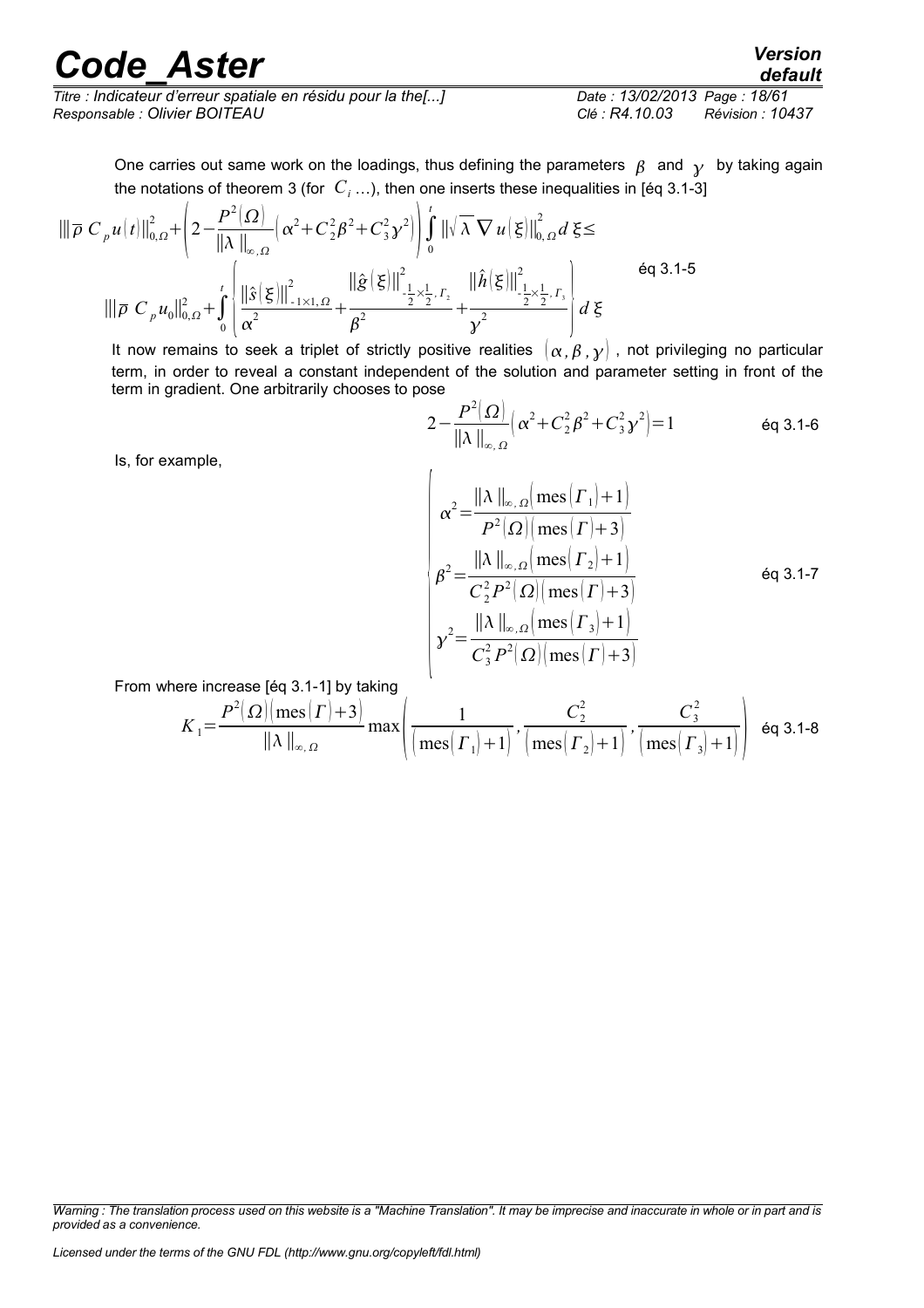*Titre : Indicateur d'erreur spatiale en résidu pour la the[...] Date : 13/02/2013 Page : 19/61 Responsable : Olivier BOITEAU Clé : R4.10.03 Révision : 10437*

**Note:**

• *The recourse to measurements of the external borders is a trick making it possible the inequality to support the transition with limit (* $\Gamma_i \rightarrow 0$ ) when *one or more limiting conditions have suddenly missed in this mixed problem.*  • *While placing oneself in the particular frame of a homogeneous problem of Cauchy-Dirichlet with characteristic materials constants equal to the unit*

$$
\lambda = \rho C_p = 1 , \quad \Gamma_2 = \Gamma_3 = \emptyset \quad \text{et} \quad \hat{s} = s \qquad \text{eq 3.1-9}
$$

and by introducing particular norms on  $\;V$   $=$   $H^{\, 1}_{\, 0}(\varOmega)\;$  and his dual

$$
\|\hat{s}(t)\|_{1,\Omega}^* = \sup_{v \in V, v \neq 0} \frac{\langle \hat{s}(t), v \rangle_{1 \times 1, \Omega}}{\|v\|_{1,\Omega}^*} \text{ avec } \|v\|_{1,\Omega}^* = \frac{mes(\Gamma) + 1}{(mes(\Gamma) + 3)P^2(\Omega)} \|v\|_{1,\Omega} \quad \text{ éq 3.1-10}
$$

*one finds well the inequality (2) pp427 of [bib6].*

• If one allows more regularity on the geometry (  $H$  <sub>4</sub> ) and on the data (  $H$  <sub>5</sub> ), one *can exhume during, known as "extremely", of the preceding property. The control of the solutions which it operates is of course more precise than with [éq 3.1-1] because it is carried out via stronger norms. Contrary to "weak" increase, it also utilizes directly the infinite norm of the convective coefficient of heat exchange . His obtaining here will not be detailed because this family of increase is not essential for the computation of the required indicator.* 

### **3.2 Semi-discretization in time**

<span id="page-18-0"></span>One fixes time step  $\Delta t$  such as  $\frac{7}{4}$ *t* either an integer *N* and the temporal discretization or regular:  $t_0=0$ ,  $t_1 = \Delta t$ ,  $t_2=2 \Delta t \cdots t_n=n \Delta t$ .

**Note:**

*This assumption of regularity does not have really importance, it just makes it possible to simplify the writing of the semi-discretized problem. To model an unspecified transient at time*  $|t_n|$  *, it is just enough to replace*  $|\triangle t|$  *par.*  $|\triangle t_n\!=\!t_{n+1}\!-\!t_n$ 

**the semi - discretization in times** of [éq 2.1-1] by  $\theta$  - method leads to the following problem: One seeks the continuation

$$
(u^n)_{0 \le n \le N} \in V
$$

such as

$$
\left\{\n\begin{array}{c}\n\left[\rho C_p \frac{u^{n+1} - u^n}{\Delta t} - \theta \operatorname{div} \left(\lambda \nabla u^{n+1}\right) - \left(1 - \theta\right) \operatorname{div} \left(\lambda \nabla u^n\right) = \theta \hat{s}^{n+1} + \left(1 - \theta\right) \hat{s}^n \quad \Omega \quad 0 \le n \le N-1 \\
u^{n+1} = 0 \qquad & \Gamma_1 \quad 0 \le n \le N-1 \\
\left(\frac{P_1^{n+1}}{\lambda} \frac{\partial u^{n+1}}{\partial n} = \hat{g}^{n+1} \qquad & \Gamma_2 \quad 0 \le n \le N-1 \\
\lambda \frac{\partial u^{n+1}}{\partial n} + h^{n+1} u^{n+1} = \hat{h}^{n+1} \qquad & \Gamma_3 \quad 0 \le n \le N-1 \\
u^0(.) = u_0 \qquad & \Omega\n\end{array}\n\right\}
$$

#### éq 3.2-2

*Warning : The translation process used on this website is a "Machine Translation". It may be imprecise and inaccurate in whole or in part and is provided as a convenience.*

*Licensed under the terms of the GNU FDL (http://www.gnu.org/copyleft/fdl.html)*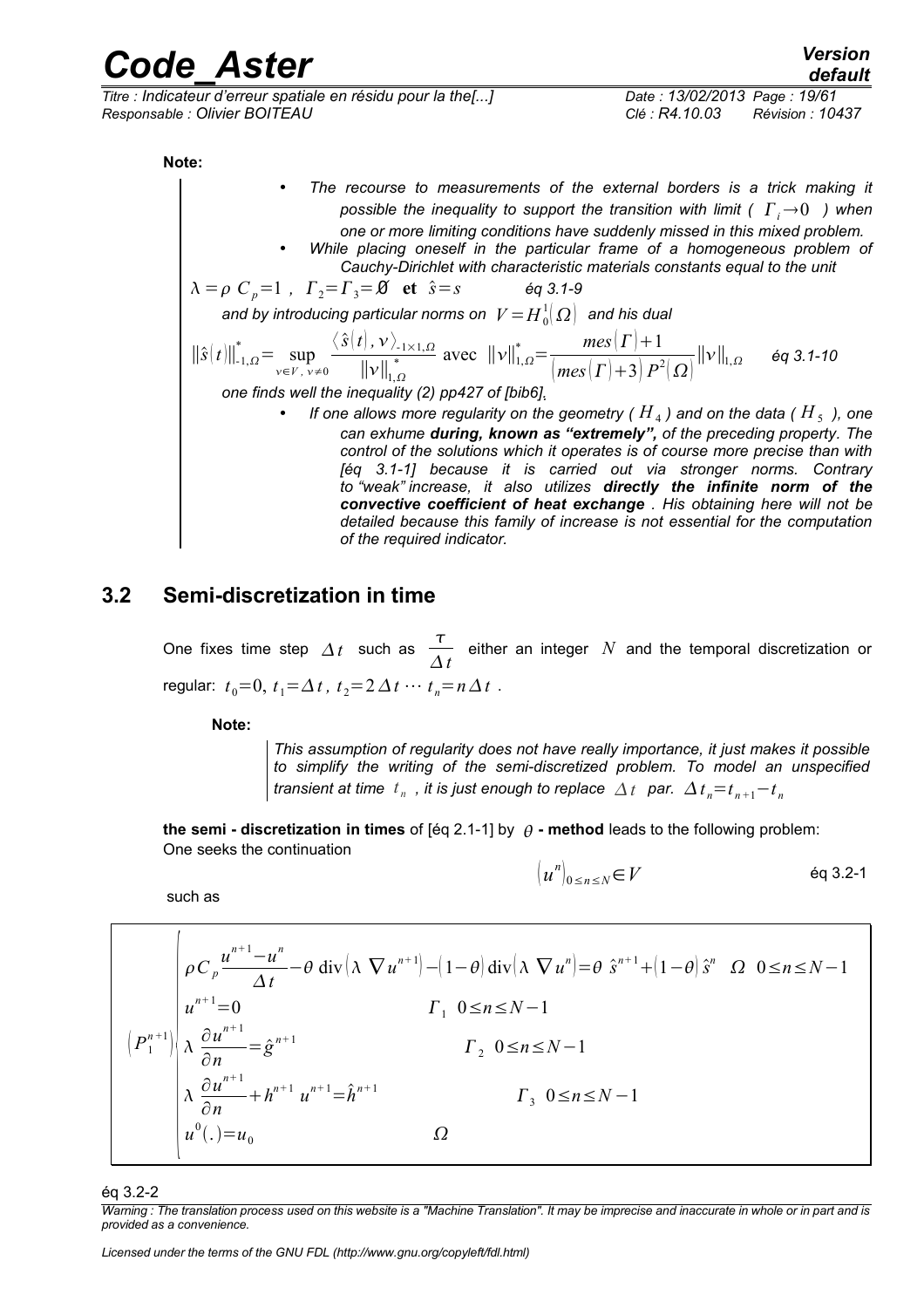*Titre : Indicateur d'erreur spatiale en résidu pour la the[...] Date : 13/02/2013 Page : 20/61 Responsable : Olivier BOITEAU Clé : R4.10.03 Révision : 10437*

while posing

$$
E^{n} = E\left(\mathbf{x}, n\frac{\tau}{\Delta t}\right) \text{ avec } E \in [u, \hat{s}, \hat{h}, h, \hat{g}] \text{ et } 0 \le n \le N
$$

While multiplying [éq 3.2-2] by a function test  $v$  and while integrating on  $\Omega$ , one of course finds (via the formula of Green) the variational formulation [éq 2.2-3] semi-discretized in time

$$
\left| \begin{array}{c} \left| \left( P_2^{n+1} \right) \right| \text{Etant données } u^n, \hat{s}^n, \hat{s}^{n+1}, \hat{g}^n, \hat{g}^{n+1}, \hat{h}^n, \hat{h}^{n+1}, h^n, h^{n+1} \right| \\ \left( P_2^{n+1} \right) \left| \text{Calculate } u^{n+1} \in V \text{ tel que} \\ \left( \rho \ C_p u^{n+1}, v \right)_{0,\Omega} + \Delta t \ a \left( n \Delta t \theta \ ; \ u_{\theta}^{n+1}, v \right) = \left( \rho \ C_p u^n, v \right)_{0,\Omega} + \Delta t \left( b_{\theta}^n, v \right) \ (\forall v \in V) \end{array} \right| \right| \right|
$$

with

$$
\begin{aligned}\n\Xi_{\theta}^{n+1} &:= \theta \ \Xi^{n+1} + (1 - \theta) \Xi^{n} \quad \text{ou} \quad \Xi \in [u, hu, b, \hat{s}, \hat{g}, \hat{h}] \\
a \big( n \Delta t \theta \big) &:= \int_{\Omega} \lambda \nabla u_{\theta}^{n+1} \cdot \nabla v \, dx + \int_{\Gamma_{3}} (hu)_{\theta}^{n+1} v \, d\sigma \\
\big( b_{\theta}^{n+1}, v \big) &:= \big\langle \hat{s}_{\theta}^{n+1}, v \big\rangle_{-1 \times 1, \Omega} + \big\langle \hat{g}_{\theta}^{n+1}, y_{0,2} v \big\rangle_{-\frac{1}{2} \times \frac{1}{2}, \Gamma_{2}} + \big\langle \hat{h}_{\theta}^{n+1}, y_{0,3} v \big\rangle_{-\frac{1}{2} \times \frac{1}{2}, \Gamma_{3}} \\
\end{aligned} \n\tag{Eq 3.2-4}
$$

This semi-discretization in time allowed to transform our parabolic problem into an elliptic problem to which one can apply the theorem of standard Lax-Milgram. The assumptions of this theorem are checked easily thanks to the results of continuity and ellipticity of the demonstration of theorem 3. From where the existence and the unicity of the required  $(u^n)_{0 \leq n \leq N} \in V$  continuation.

#### **Note:**

- *While posing Rf* =0 *one finds well the semi-discretized variational formulation of the Code\_Aster (cf [R5.02.01 §5.1.3]). (Or them) the condition (S) of Dirichlet (generalized or not) are checked within the space of work W to which the solution must belong. Moreover, by implicitant it completely - method (Eulerian retrogresses) one finds the formulation of code SYRTHES [bib9].*
- *To be able semi-to discretize by method one needs to restrict the belonging new source* with  $\hat{s}{\in}C^0\big(0,\tau$  ;  $H^{-1}(\varOmega)\big)$  (to be able to take a value in a given time). In addition, the *initialization of the iterative process [éq 3.2-3] necessarily involves*  $\ u_{\rm 0}{\in}H^1(\varOmega)$  *.*
- *To simplify the statements one will not mention any more the temporal dependence of the bilinear form has (T;. .) (for the implicature of the term of exchange), it will remain implied by that of the solution.*

*Licensed under the terms of the GNU FDL (http://www.gnu.org/copyleft/fdl.html)*

*default*

*Warning : The translation process used on this website is a "Machine Translation". It may be imprecise and inaccurate in whole or in part and is provided as a convenience.*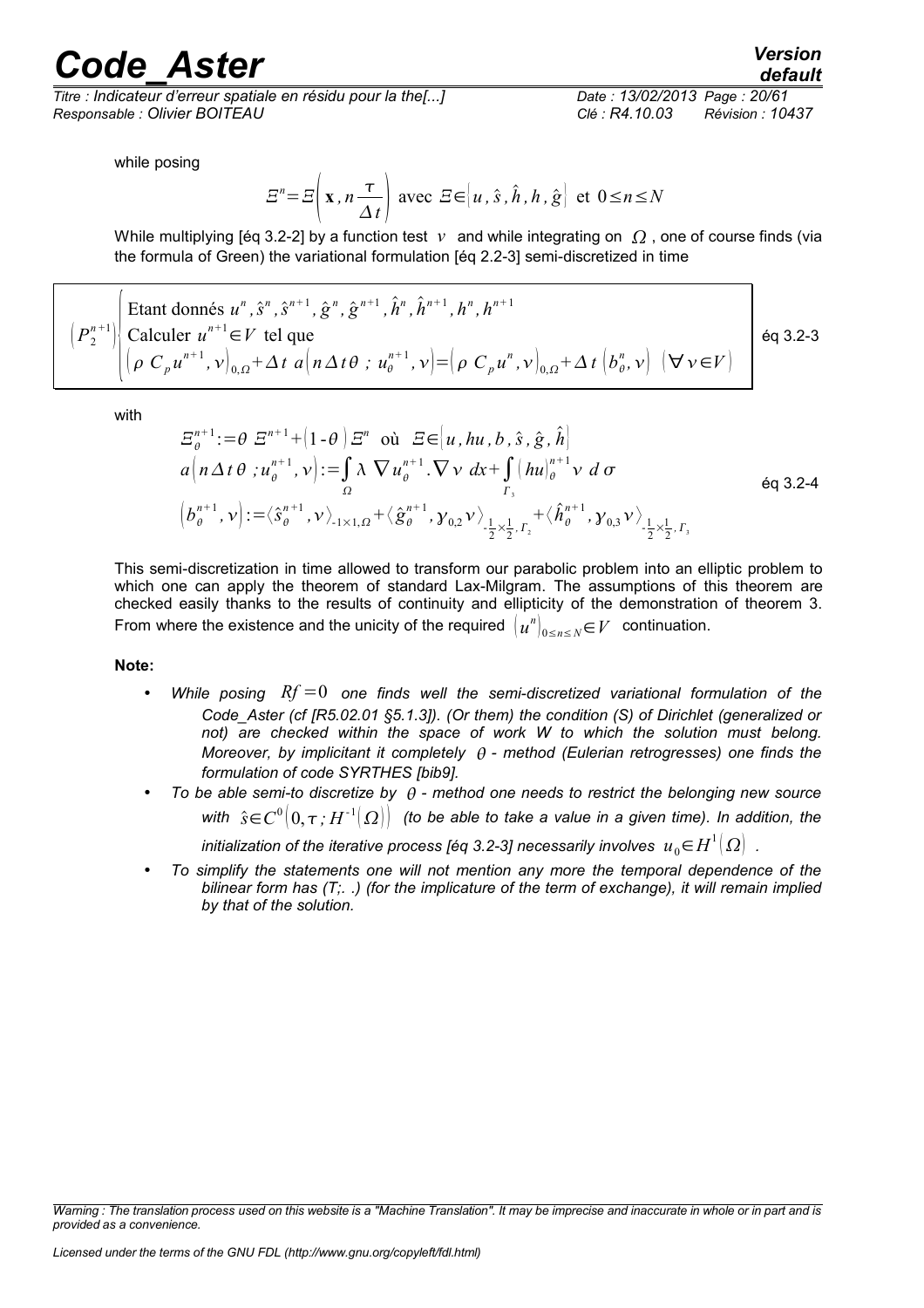*Titre : Indicateur d'erreur spatiale en résidu pour la the[...] Date : 13/02/2013 Page : 21/61 Responsable : Olivier BOITEAU Clé : R4.10.03 Révision : 10437*

As for the continuous problem, by not making no concession on the assumptions of regularity, there is "weak" increase following:

**Property 6**

By supposing that the assumptions of property 5 are checked, that it  $\theta$  - diagram is unconditionally stable  $(\theta \geq \frac{1}{2})$  $\frac{1}{2}$ ), that  $\hat{s} ∈ C^0(0, τ; H^{-1}(\Omega))$  and  $u_0 ∈ H^1(\Omega)$ , one has **the "weak" controllability of the problem semi-discretized in time** (with  $K_\mathrm{1}\bigl[\bigl\|\lambda\,\bigr\|_{_\infty,\,\Omega}$  , mes $\bigl(\varGamma_i\bigr|$  ,  $\gamma_{\mathrm{0},i}$  ,  $P\bigl(\varOmega\bigr)\bigl|{>}0$   $}\$  $\left\|\sqrt{\rho C_p} u^{n+1}\right\|_{0,\Omega}^2 + \Delta t \left\|\sqrt{\lambda} \nabla u_{\theta}^{n+1}\right\|_{0,\Omega}^2 \leq \frac{1}{2}$  $\frac{1}{2}$  || $\sqrt{\rho C_p} u^{n+1}$ || $\frac{2}{0, \Omega}$  +  $\frac{4 \theta - 3}{2}$  $\frac{4 \theta - 3}{2} \left\| \sqrt{\rho} \frac{C}{\rho} u^n \right\|_{0,\Omega}^2$  $\forall 0 \leq n \leq N-1$  +  $\frac{\Delta t}{2}$  $\frac{\Delta t}{2}$   $\left\|\sqrt{\lambda}\nabla u_{\theta}^{n+1}\right\|_{0,\Omega}^{2} + \frac{K_{1}\Delta t}{2}$  $\frac{1}{2} \sum_{i=1}^n \left( \left\| \hat{s}_{\theta}^{n+1} \right\|_{-1,\Omega}^2 + \left\| \hat{g}_{\theta}^{n+1} \right\|_{-\frac{1}{2}}^2 \right)$  $\frac{1}{2}$ ,  $\Gamma$ <sub>2</sub>  $\frac{2}{1}$  +  $\|\hat{h}^n_{\theta}\|$  $\left|\frac{n+1}{2}\right|_{-\frac{1}{2}}^{2}$  $\frac{1}{2}$ ,  $\Gamma_3$ 2  $\begin{array}{c} \hline \end{array}$ **éq 3.2-5**

#### **Proof:**

This inequality is obtained easily by taking again the stages described in the demonstration of property 5. It is necessary, on the other hand, to multiply [éq 3.2-2] by the particular function test

$$
u_{\theta}^{n+1} := \theta \ u^{n+1} + (1 - \theta) u^{n} \in V \qquad \text{Eq 3.2-6}
$$

and to oust the term of exchange by the argument  $0 \le \min\left(h^n, h^{n+1}\right) \|\mu_{\theta}^{n+1}\|_{0,\Gamma_3}^2 \le \int_{0}^{n+1} |\mu_{\theta}^{n+1} u_{\theta}^{n+1}| dx \le \max\left(h^n, h^{n+1}\right) \|\mu_{\theta}^{n+1}\|_{0,\Gamma_3}^2$ éq 3.2-7

 $\Gamma_{3}$ In addition there is not that time the source term and the loadings which require the trick [éq 3.1-4], it should also be set up on the cross term  $(2\,\theta-1)\!\int \rho \, {\cal C}_{\,p} u^{n+1} u^n dx \,\,$  . From where a fourth parameter Ω

 $\eta$  checking a system of the type [éq 3.1-6]

$$
|2 - \frac{P^2(\Omega)}{\|\lambda\|_{\infty,\Omega}} \left( \alpha^2 + C_2^2 \beta^2 + C_3^2 \gamma^2 \right) = 1
$$
  
 
$$
|2\theta - \eta^2|1 - 2\theta| = 1
$$
 eq 3.2-8

**Note:**

- *If a conditionally stable diagram in the case of is not placed , in addition to the numerical problems which are likely to occur at the time of implementation the effective of the operator, one will not be able to determine the parameters*  $(\alpha, \beta, \gamma, \eta)$  *governing the equation [éq 3.2-8].*
- *While placing oneself in the particular frame [éq 3.1-9] of the article [bib6] and by taking again the equivalent norms [éq 3.1-10], like*  $\frac{4\theta - 3}{6}$ 2  $\frac{1}{2}$  $\frac{1}{2}$  , one finds well the inequality (5) *pp428.*

*Warning : The translation process used on this website is a "Machine Translation". It may be imprecise and inaccurate in whole or in part and is provided as a convenience.*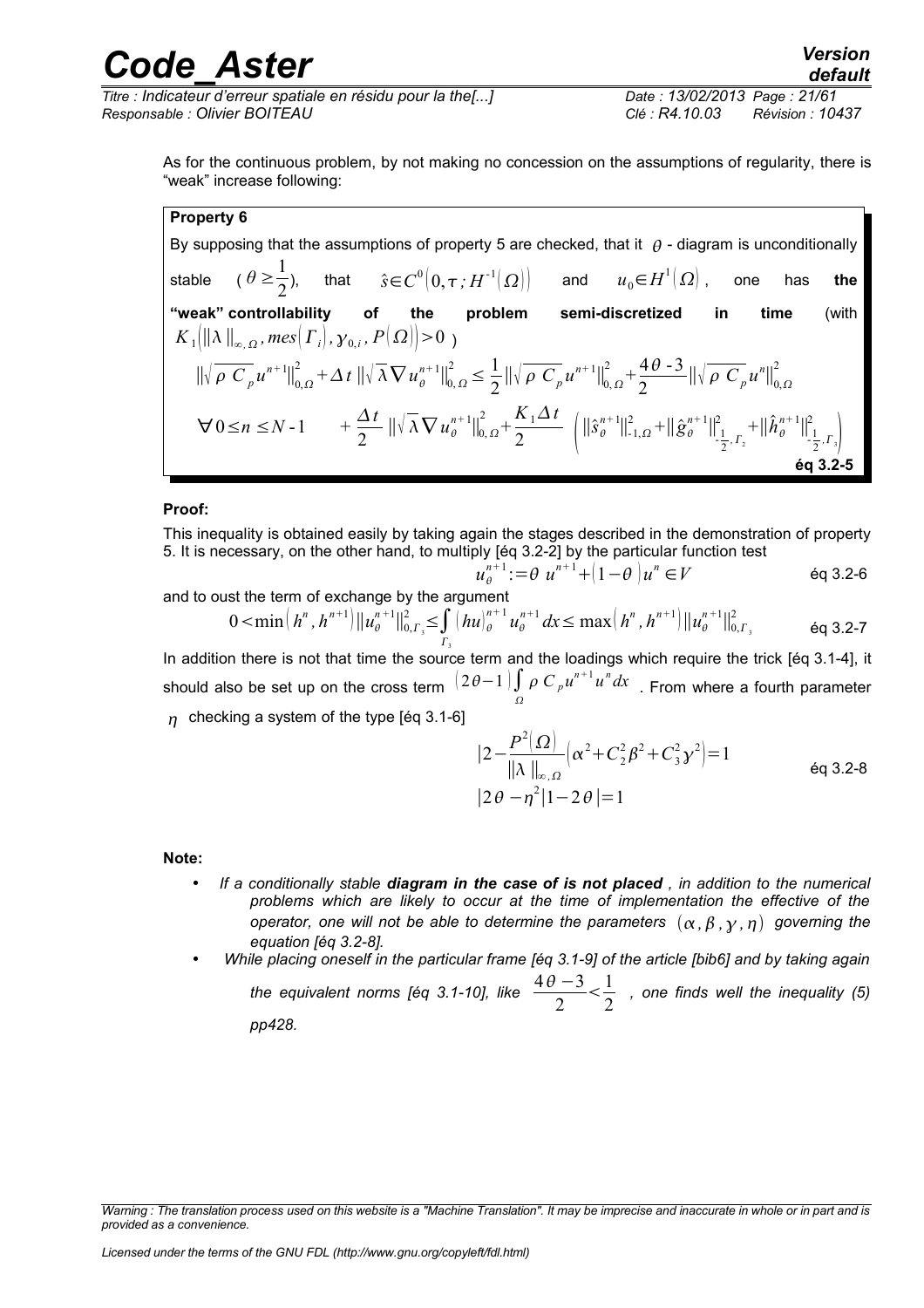**Corollary 7**

*Titre : Indicateur d'erreur spatiale en résidu pour la the[...] Date : 13/02/2013 Page : 22/61 Responsable : Olivier BOITEAU Clé : R4.10.03 Révision : 10437*

**éq 3.2-9**

While stating [éq 3.2-5] for the values of  $m \in [0,1,1,1]$  and by adding these increases until *n*, one obtains the "weak" increase following which takes account of the history of the solutions and the data.

Dennies the assumptions of property 6, one has increase  
\n
$$
\|\sqrt{\rho C_p}u^n\|_{0,\Omega}^2 + \Delta t \sum_{m=0}^{n-1} \|\sqrt{\lambda V}u_{\theta}^{m+1}\|_{0,\Omega}^2 + 4(1-\theta) \sum_{m=0}^{n-1} \|\sqrt{\rho C_p}u^m\|_{0,\Omega}^2 \leq (4\theta - 3) \|\sqrt{\rho C_p}u_0\|_{0,\Omega}^2
$$
\n
$$
\forall 0 \leq n \leq N \qquad + K_1 \Delta t \sum_{m=0}^{n-1} \left( \|\hat{s}_{\theta}^{m+1}\|_{-1,\Omega}^2 + \|\hat{g}_{\theta}^{m+1}\|_{-\frac{1}{2},\Gamma_2}^2 + \|\hat{h}_{\theta}^{m+1}\|_{-\frac{1}{2},\Gamma_3}^2 \right)
$$

or more simply

$$
\|\sqrt{\rho C_p} u^n\|_{0,\Omega}^2 + \Delta t \sum_{m=0}^{n-1} \|\sqrt{\lambda} \nabla u_{\theta}^{m+1}\|_{0,\Omega}^2 \le \|\sqrt{\rho C_p} u_0\|_{0,\Omega}^2
$$
  
\n
$$
\forall 0 \le n \le N \qquad +K_1 \Delta t \sum_{m=0}^{n-1} \left( \|\hat{s}_{\theta}^{m+1}\|_{1,\Omega}^2 + \|\hat{g}_{\theta}^{m+1}\|_{-\frac{1}{2},\Gamma_2}^2 + \|\hat{h}_{\theta}^{m+1}\|_{-\frac{1}{2},\Gamma_3}^2 \right)
$$

#### **Proof:**

Obtaining [éq 3.2-9] being already explained, it remains to be shown [éq 3.2-10]. This "coarse" inequality more comes simply owing to the fact that

$$
4(1-\theta) \sum_{m=0}^{n-1} ||\sqrt{\rho} C_p u^m||_{0,\Omega}^2 \ge 0
$$
  
\n
$$
(4\theta - 3) ||\sqrt{\rho} C_p u_0||_{0,\Omega}^2 \le ||\sqrt{\rho} C_p u_0||_{0,\Omega}^2
$$
 \t\t\t\t $\theta$ 

#### **Note:**

- *One can obviously pass the same remark as [bib6] by noting that the last term of [éq 3.2-9] is a sum of Riemann which tends towards the last term of [éq 3.1-1] when time step tends towards zero. In addition, if one introduces the function (with*  $X_{[n\Delta t, (n+1)\Delta t]}$  *the temporal* function characteristic of the interval  $\frac{n+1}{\theta} \chi_{\left[n\Delta t,(n+1)\Delta t\right]}(t)$ *closely connected per pieces into [éq 3.1-1], one finds exactly [éq 3.2-9].*
- *As for [éq 3.1-1], by adopting the less restrictive approaches (H4 ) and (H5 ), one finds a version "strong" of properties 6 and 7.*

*Warning : The translation process used on this website is a "Machine Translation". It may be imprecise and inaccurate in whole or in part and is provided as a convenience.*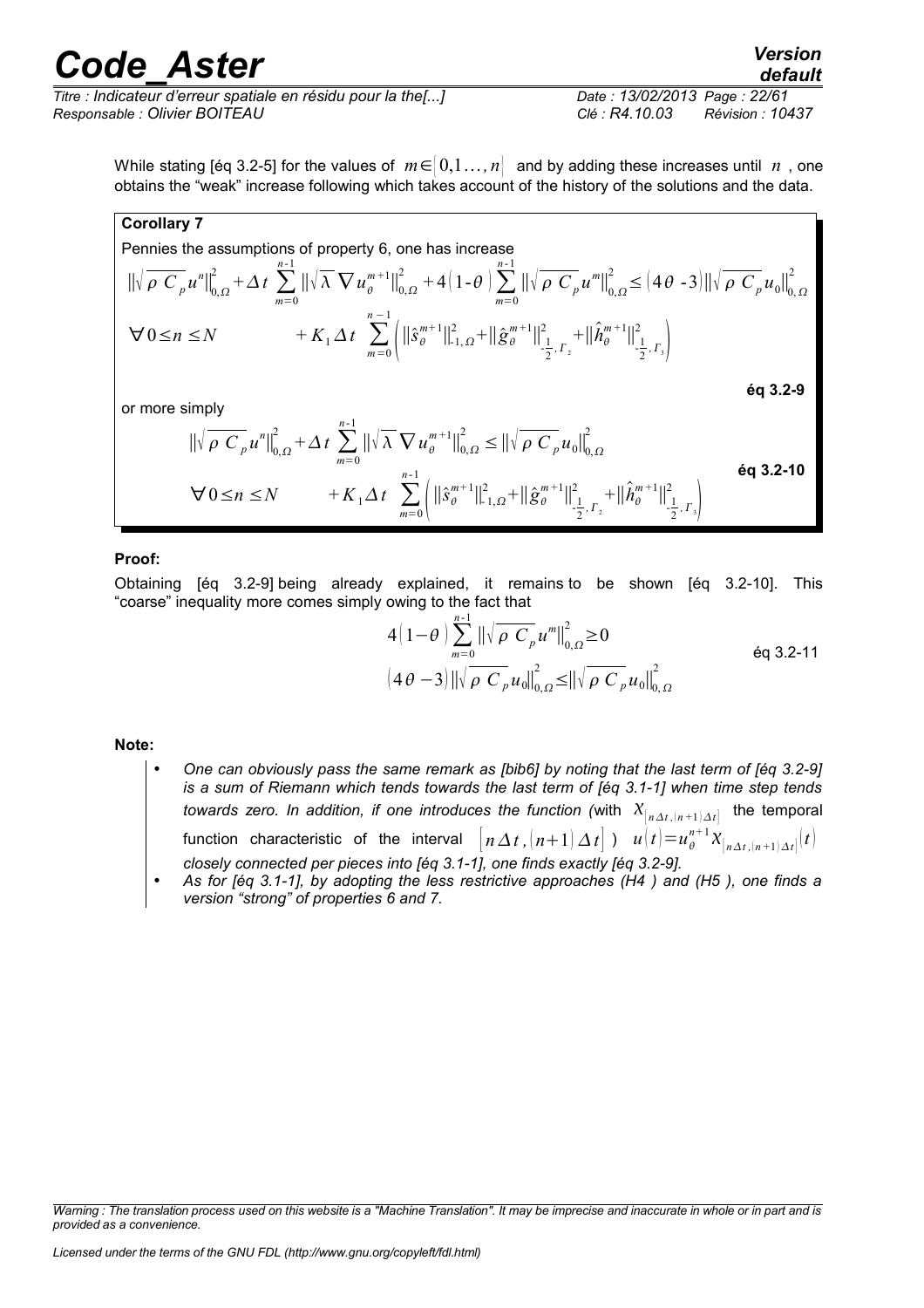*Titre : Indicateur d'erreur spatiale en résidu pour la the[...] Date : 13/02/2013 Page : 23/61 Responsable : Olivier BOITEAU Clé : R4.10.03 Révision : 10437*

### **3.3 Error of temporal discretization**

<span id="page-22-0"></span>the preceding results on the continuous problem and its form semi-discretized in time are re-used jointly to study the controllability of the error of temporal discretization

$$
\forall 0 \le n \le N \quad e^n := u^n - u(n \Delta t)
$$
  
 
$$
e^0 = 0
$$
 \t\t eq 3.3-1

One starts by revealing this error while withdrawing from the equation [éq 3.2-2] the relations

$$
\frac{1}{\Delta t} \int_{n\Delta t}^{(n+1)\Delta t} \frac{\partial u(\xi)}{\partial t} d\xi = \frac{u((n+1)\Delta t) - u(n\Delta t)}{\Delta t}
$$
\n
$$
\theta \rho C_p \frac{\partial u((n+1)\Delta t)}{\partial t} = \theta \operatorname{div} \left( \lambda \nabla u((n+1)\Delta t) \right) + \theta \hat{s}((n+1)\Delta t) \qquad \text{eq 3.3-2}
$$
\n
$$
(1-\theta) \rho C_p \frac{\partial u(n\Delta t)}{\partial t} = (1-\theta) \operatorname{div} \left( \lambda \nabla u(n\Delta t) \right) + (1-\theta) \hat{s}(n\Delta t)
$$

is

$$
\rho \ C_p \frac{e^{n+1} - e^n}{\Delta t} - \text{div} \Big( \lambda \ \nabla \ e_{\theta}^{n+1} \Big) = \frac{1}{\Delta t} \int_{n\Delta t}^{(n+1)\Delta t} \frac{\partial u(\xi)}{\partial t} d\xi + \rho \ C_p \Big( \frac{\partial u}{\partial t} \Big)_{\theta} \text{ eq 3.3-3}
$$

by noting

$$
e_{\theta}^{n+1} := \theta e^{n+1} + (1 - \theta) e^{n}
$$
  
\n
$$
\left(\frac{\partial u}{\partial t}\right)_{\theta} := \theta \frac{\partial u}{\partial t} \left( (n+1) \Delta t \right) + (1 - \theta) \frac{\partial u}{\partial t} \left( n \Delta t \right)
$$
 eq 3.3-4

From this statement one can describe, via the recourse to the formula of Taylor, the "weak" controllability of the error of temporal discretization. But to be able to use temporal derivatives of the solution one continues needs a minimum of regularity in *t* , for example by conceding that

$$
u \in H^1(0, \tau; V) \cap H^2(0, \tau; H^{-1}(\Omega))
$$
 eq 3.3-5

#### **Property 8**

By supposing that the solution checks the additional assumption of temporal regularity [éq 3.3-5], one has **the "weak" controllability of the error of temporal discretization**

$$
\nabla 0 \le n \le N \quad \left\| \sqrt{\rho} \frac{\rho}{\rho} e^n \right\|_{0,\Omega}^2 + \Delta t \sum_{m=0}^{n-1} \left\| \sqrt{\lambda} \nabla e_{\theta}^{m+1} \right\|_{0,\Omega}^2 \le
$$
\n
$$
\frac{K_1(\Delta t)^3 \left( \rho C_p \right)^2}{4} \sum_{m=0}^{n-1} \left( \left( 1 - \theta \right) \frac{\partial^2 u}{\partial t^2} \left( m \Delta t \right) - \theta \frac{\partial^2 u}{\partial t^2} \left( \left( m + 1 \right) \Delta t \right) \right)
$$
\n
$$
\text{Eq 3.3-6}
$$

*Warning : The translation process used on this website is a "Machine Translation". It may be imprecise and inaccurate in whole or in part and is provided as a convenience.*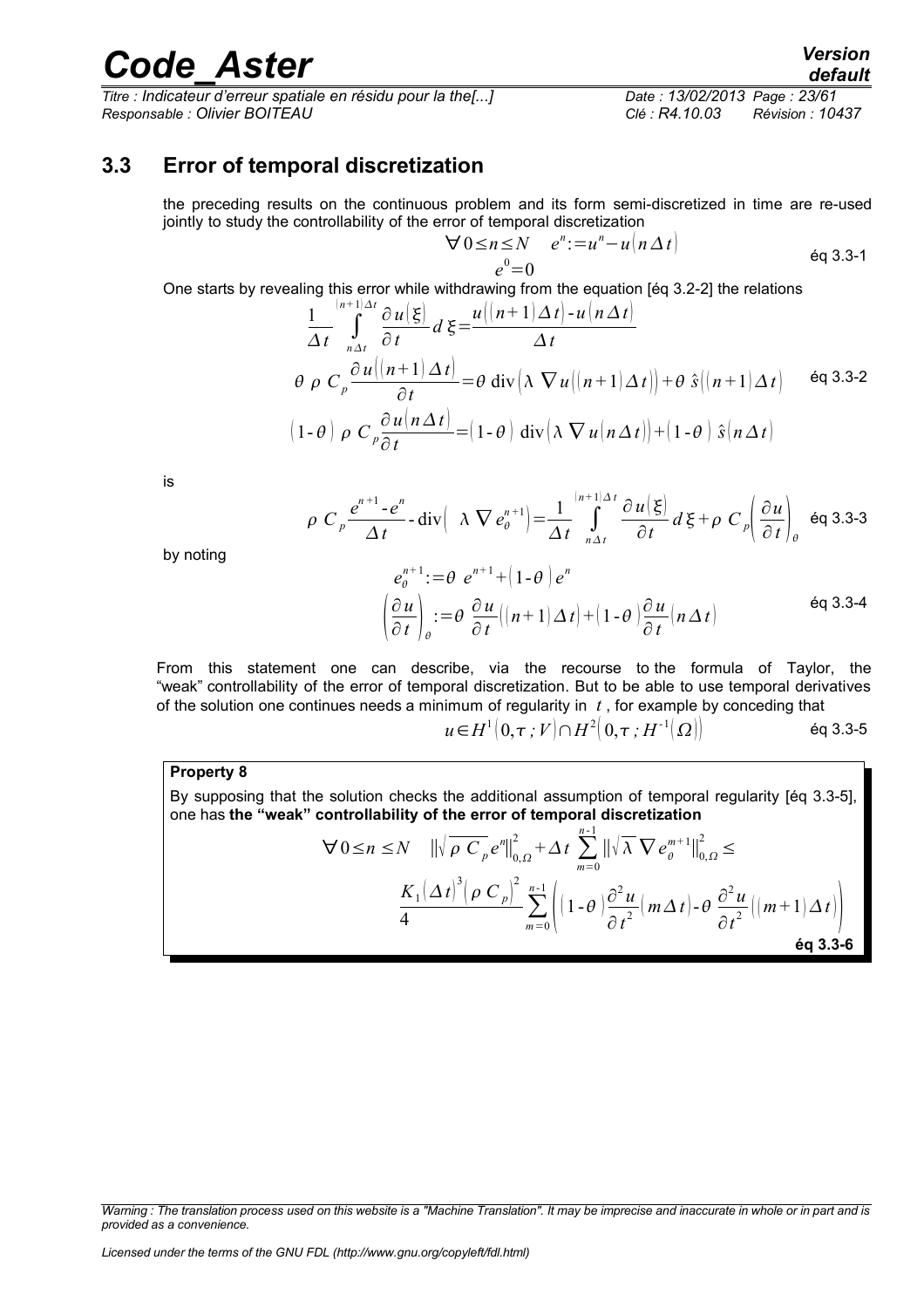*Titre : Indicateur d'erreur spatiale en résidu pour la the[...] Date : 13/02/2013 Page : 24/61 Responsable : Olivier BOITEAU Clé : R4.10.03 Révision : 10437*

*default*

#### **Proof:**

While evaluating [éq 3.3-3] by a formula of Taylor to order 2, one utilizes the derivative second temporal of the solution and one shows that the continuation of error  $\,\big(e^n\big)_{0\leq n\leq N}\!\in\!V\,$  checks a problem similar to [éq 3.2-2] (by supposing that the temporal discretization of the limiting conditions are exact)

$$
\rho C_p \frac{e^{n+1} - e^n}{\Delta t} - \text{div}(\lambda \nabla e^{n+1}) =
$$
\n
$$
\frac{\rho C_p \Delta t}{2} \left( (1 - \theta) \frac{\partial^2 u}{\partial t^2} (n \Delta t) - \theta \frac{\partial^2 u}{\partial t^2} ((n+1) \Delta t) \right) \quad \Omega \quad 0 \le n \le N - 1
$$
\n
$$
\begin{aligned}\n &\left( P_3^{n+1} \right) \left( e^{n+1} = 0 \\
 &\lambda \frac{\partial e^{n+1}}{\partial n} = 0 \\
 &\lambda \frac{\partial e^{n+1}}{\partial n} + h^{n+1} e^{n+1} = 0 \\
 &\lambda \frac{\partial^2 e^{n+1}}{\partial n} + h^{n+1} e^{n+1} = 0 \\
 &\lambda \frac{\partial^2 e^{n+1}}{\partial n} + h^{n+1} e^{n+1} = 0 \\
 &\lambda \frac{\partial^2 e^{n+1}}{\partial n} = 0 \\
 &\lambda \frac{\partial^2 e^{n+1}}{\partial n} = 0 \\
 &\lambda \frac{\partial^2 e^{n+1}}{\partial n} = 0 \\
 &\lambda \frac{\partial^2 e^{n+1}}{\partial n} = 0 \\
 &\lambda \frac{\partial^2 e^{n+1}}{\partial n} = 0 \\
 &\lambda \frac{\partial^2 e^{n+1}}{\partial n} = 0 \\
 &\lambda \frac{\partial^2 e^{n+1}}{\partial n} = 0 \\
 &\lambda \frac{\partial^2 e^{n+1}}{\partial n} = 0 \\
 &\lambda \frac{\partial^2 e^{n+1}}{\partial n} = 0 \\
 &\lambda \frac{\partial^2 e^{n+1}}{\partial n} = 0 \\
 &\lambda \frac{\partial^2 e^{n+1}}{\partial n} = 0 \\
 &\lambda \frac{\partial^2 e^{n+1}}{\partial n} = 0 \\
 &\lambda \frac{\partial^2 e^{n+1}}{\partial n} = 0 \\
 &\lambda \frac{\partial^2 e^{n+1}}{\partial n} = 0 \\
 &\lambda \frac{\partial^2 e^{n+1}}{\partial n} = 0 \\
 &\lambda \frac{\partial^2 e^{n+1}}{\partial n} = 0 \\
 &\lambda \frac{\partial^2 e^{n+1}}{\partial n} = 0 \\
 &\lambda \frac{\partial^2 e^{n+1}}{\partial n} = 0 \\
 &\lambda \frac{\partial^2 e^{n+1}}{\
$$

éq 3.3-7

One can then apply to him the second result of corollary 7 from where [éq 3.3-6] (one could, of course, just as easily to apply the gross profit of this corollary or that of property 6 from which it rises).

#### **Note:**

- *While placing oneself in the particular frame [éq 3.1-9] of the article [bib6] with an implicit scheme*  $(\theta = 1)$  and by taking again the equivalent norms [eq 3.1-10] one finds well the *inequality (8) pp429. It is enough to make tend*  $\Delta t \rightarrow 0$  and to approximate the integral by *the sum of Riemann which constitutes the second member of [éq 3.3-6].*
- The existence and the unicity of the continuation  $(e^n)$  rise of course from that otherwise  $(u^n)$  one can also the redémontrer by applying the theorem of Lax-Milgram to the weak *formulation rising from [éq 3.3-7].*

#### **3.4 Total discretization in time and space**

<span id="page-23-0"></span>One supposes that the field  $\Omega$  is **polyhedric or not** and that it is discretized spatially by a regular family  $(T_{h})_{h}$  of triangulations. Because of this regularity the finite element method applied to  $\left(P_{\,}^{n+1}\right)\;$  converges when the largeest diameter of the elements  $\;K\;$  of  $\;(\overline{T}_h)_h\;$  tightens towards zero

$$
h := \max_{K \in T_h} h_K \to 0 \qquad \text{Eq 3.4-1}
$$

**Note:**

- The finite elements  $(K$  ,  ${P}_{K}$  ,  ${\Sigma}_{K}$  are closely connected equivalents with same elements *of reference, they check relations of compatibility on their common borders and the forced geometrical [éq 3.4-1] and [éq 3.4-2].*
- It is pointed out that the diameter of K is reality  $h_K$ :=max $|\mathbf{x}-\mathbf{y}|$  $\begin{array}{ccc} (x, y) \in K^2 & \text{if } X \setminus K^2 \end{array}$

*Warning : The translation process used on this website is a "Machine Translation". It may be imprecise and inaccurate in whole or in part and is provided as a convenience.*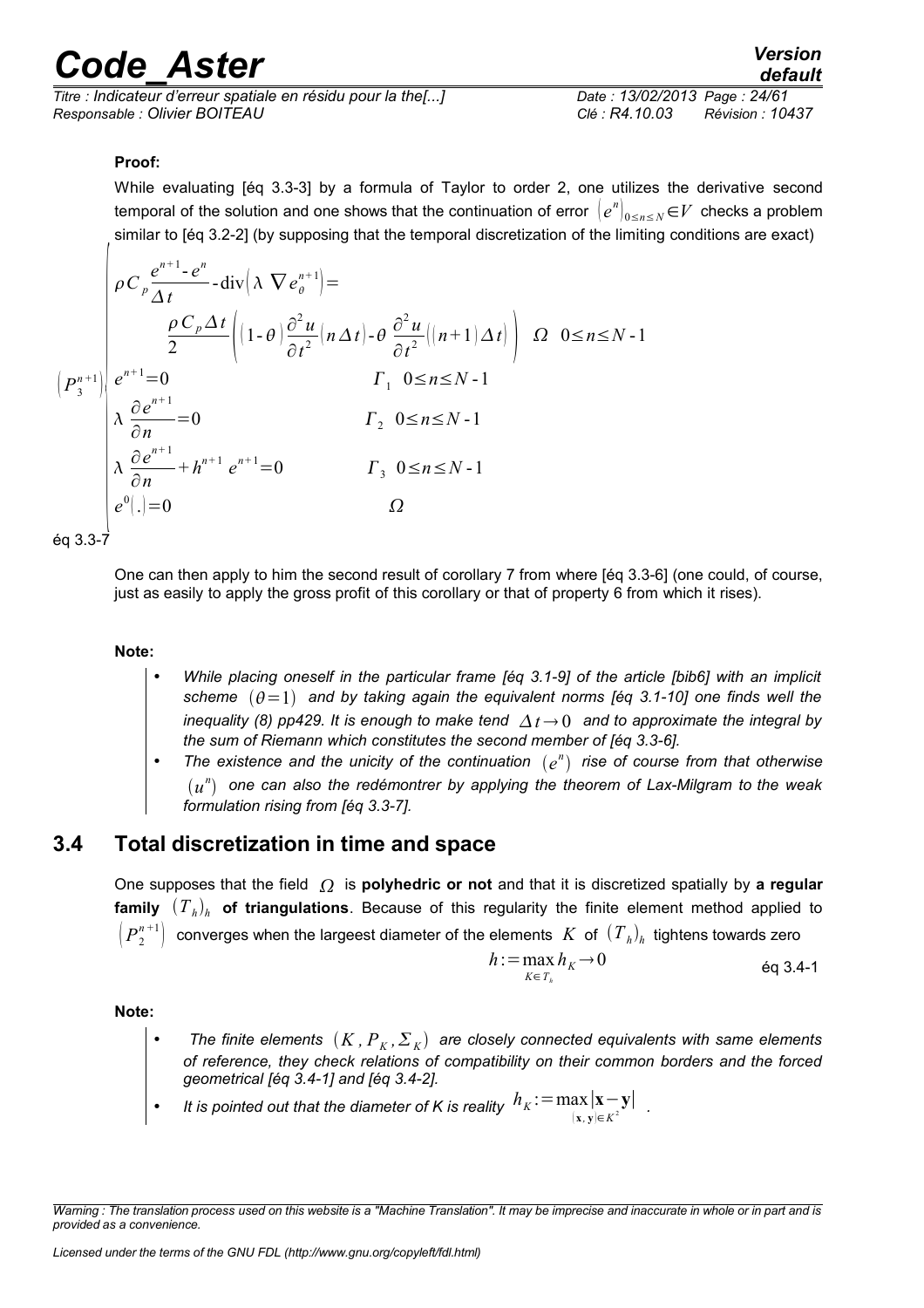*Titre : Indicateur d'erreur spatiale en résidu pour la the[...] Date : 13/02/2013 Page : 25/61 Responsable : Olivier BOITEAU Clé : R4.10.03 Révision : 10437*

By noting  $\rho_K$  the roundness (it is pointed out that the roundness of  $K$  is reality  $\rho_{_K}$ :=max  $|$ diamètre  $|$ des sphères  $|<$  *K* $|$   $>$  associated with  $|K|$  , the finite elements of  $|({T}_h)_{_h}|$  satisfy also the stress

$$
\exists \sigma > 0 / \frac{h_K}{\rho_K} \le \sigma \qquad \qquad \text{Eq 3.4-2}
$$

In the usual triplet  $(K$  ,  ${P}_K$  ,  ${\Sigma}_K)$  one defines polynomial space as being that of the polynomials of total degree lower or equal to *k* on *K*

$$
P_K := P_k(K) \tag{6q 3.4-3}
$$

and spaces it approximation (with the "weak" meaning) associated

$$
\boldsymbol{V}_h := \left[ \boldsymbol{\nu}_h \in \boldsymbol{V} / \boldsymbol{\nabla} \boldsymbol{K} \in \boldsymbol{T}_h \ \ \boldsymbol{\nu}_{h_{\mid K}} \in \boldsymbol{P}_k[\boldsymbol{K}] \right] \subset \boldsymbol{V} \tag{6q 3.4-4}
$$

to conclude, one will note  $\left\|I_{_h}\right\|$ , the operator of projection which associates with the solution continues its  $\left| {V}_{h} \right|$  – interpolated

$$
\Pi_h: V \to V_h
$$
\n
$$
v \to v_h
$$
\n
$$
\Theta \text{3.4-5}
$$

**Note::**

*With a regular family of triangulations, this operator of interpolation is continuous and it can be*  $\lim_{i \to \infty} \prod_i \sum_i \nu(\mathbf{x_i}) N_i$  by noting  $\mathbf{x_i}$  the tops of the mesh and  $N_i$  their associated *shape function.*

He will be of a very particular importance when it is necessary to describe the increase which will exhume the error indicator.

**Note:**

- In practice the meshes are often polygonal, the approximation  $\; \Omega_{_{h}} \;$  of  $\; \Omega$ *becomes more rudimentary then than in the polyhedric case. To preserve the convergence of the method it is then necessary to resort to isoparametric elements (cf [bib3] pp113-123 or P. GRISVARD. Behavior of the solutions of year elliptic boundary problem in has polygonal gold polyhedral domain. Numerical solution of PDE, ED. Academic Near, 1976).*
- *The indicator in residue was established in the Code\_Aster only for the isoparametric elements (triangle, quadrangle, face, tetrahedron, pentahedron and hexahedron). Moreover, as they are simplexes or parallélotopes , the associated triangulation is regular (cf [bib3] pp108-112).*
- *For the simplexes the relation [éq 3.4-2] results by the existence of a lower limit on the angles and, for the parallélotopes, in the existence of a higher limit controlling the relationship between the height, the width and the length.*
- In the definition [éq 3.4-4] of  $|V|_h$ , they are the intrinsic relations of compatibility *to the family of elements which assures us*

$$
\forall h, K \quad \nu_{h_{|K}} \in P_k(K) \subset H^1(K) \Rightarrow \nu_h \in H^1(\Omega) = \cup \overline{K}
$$

*In the literature one often prefers the more regular definition to him*

$$
V_h^* := V_h \cap C^0(\Omega) \qquad \qquad \text{Eq 3.4-7}
$$

*Warning : The translation process used on this website is a "Machine Translation". It may be imprecise and inaccurate in whole or in part and is provided as a convenience.*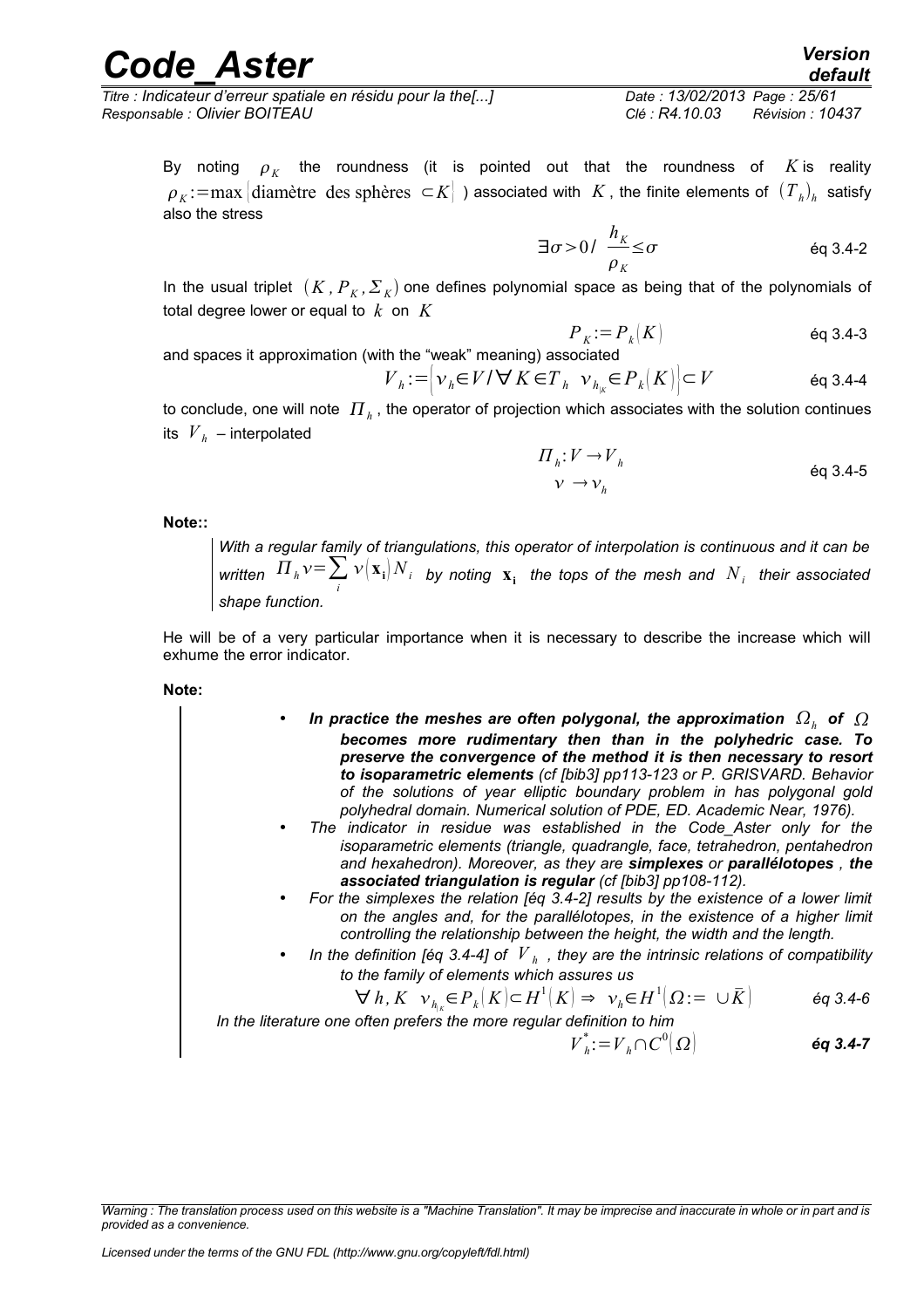*Titre : Indicateur d'erreur spatiale en résidu pour la the[...] Date : 13/02/2013 Page : 26/61 Responsable : Olivier BOITEAU Clé : R4.10.03 Révision : 10437*

By regaining the shape semi-discretized  $\left(P_2^{n+1}\right)$  with functions tests in  $\;{V}_h\;$  one obtains the problem completely discretized in time and space (for *h* built-in) according to: One seeks the continuation

initialized by

$$
\left(u_{h}^{n}\right)_{0\leq n\leq N}\in V_{h}\qquad \qquad \text{eq 3.4-8}
$$

$$
u_h^0 := \Pi_h u_0 \qquad \qquad \text{eq 3.4-9}
$$

checking the following problem

|  | Etant donnés $u^n_h$ , $\hat{s}^n$ , $\hat{s}^{n+1}$ , $\hat{g}^n$ , $\hat{g}^{n+1}$ , $\hat{h}^n$ , $\hat{h}^{n+1}$ , $h^n$ , $h^{n+1}$                                                                                                                                   |
|--|----------------------------------------------------------------------------------------------------------------------------------------------------------------------------------------------------------------------------------------------------------------------------|
|  | $\left  \left( P_2^{h,n+1} \right) \right $ Calculer $u_h^{n+1} \in V_h$ tel que                                                                                                                                                                                           |
|  | $\left  \left( \rho \ C_{p} u_{h}^{n+1}, v_{h} \right)_{0,\Omega} + \Delta t \ a \left( u_{\theta,h}^{n+1}, v_{h} \right) = \left( \rho \ C_{p} u_{h}^{n}, v_{h} \right)_{0,\Omega} + \Delta t \left( b_{\theta}^{n+1}, v_{h} \right) \ (\forall v_{h} \in V_{h}) \right $ |

éq 3.4-10

Just as one supposed in the preceding paragraph as **the temporal discretization of the loadings was exact**

$$
e_x^n := E^n - E\left(n\vee t\right) = 0 \text{ avec } E \in \left[\hat{s}, \hat{h}, h, \hat{g}\right] \text{ et } 0 \le n \le N \tag{H6}
$$

, one supposes here moreover than their **spatial discretization is also**

 $\forall h$   $E_h^n := \prod_h E^n = E^n$  avec  $E \in [\hat{s}, \hat{h}, h, \hat{g}]$  et  $0 \le n \le N$ (H7)

In *Code\_Aster***, these assumptions can not be checked** and one will see that they impact **the quality of the indicator in residue** and his relations between equivalence and the exact error (cf [§4.3]). In practice, even if one is obliged to compose with this approximation, it is not truly problematic as long as the loadings "are not kicked up a rumpus too much" in time and space.

By applying the theorem of standard Lax-Milgram following the groundwork developed in the demonstration of theorem 3, one shows the existence and the unicity of the continuation  $\,\left[u^{\,n}_{h}\right]_{n}$  in the closed sev (it is thus Hilbert, pre-necessary essential for the use of the famous theorem) *V<sup>h</sup>* of Hilbert *V* . Moreover, while applying second result of corollary 7 (one could, of course, just as easily have applied the gross profit of this corollary or that of property 6 from which it rises), **the "weak" controllability of the completely discretized problem** takes the following shape:

#### **Property 9**

whil

By leaning on the triangulation defined previously and by supposing that the assumptions ( $H$ <sub>6</sub>) and (  $\overline{H}_{\,7}$  ) are checked, one has increase

$$
\|\sqrt{\rho C_p} u_n^n\|_{0,\Omega}^2 + \Delta t \sum_{m=0}^{n-1} \|\sqrt{\lambda} \nabla u_{\theta,h}^{m+1}\|_{0,\Omega}^2 \le \|\sqrt{\rho C_p} \Pi_h u_0\|_{0,\Omega}^2
$$
  
\n
$$
\forall 0 \le n \le N \qquad + K_1 \Delta t \sum_{m=0}^{n-1} \left( \|\hat{s}_{\theta}^{m+1}\|_{1,\Omega}^2 + \|\hat{g}_{\theta}^{m+1}\|_{\frac{1}{2},\Gamma_2}^2 + \|\hat{h}_{\theta}^{m+1}\|_{\frac{1}{2},\Gamma_3}^2 \right)
$$
  
\n
$$
\text{e noting } u_{\theta,h}^{m+1} := \theta u_h^{m+1} + (1-\theta) u_h^m.
$$

*Warning : The translation process used on this website is a "Machine Translation". It may be imprecise and inaccurate in whole or in part and is provided as a convenience.*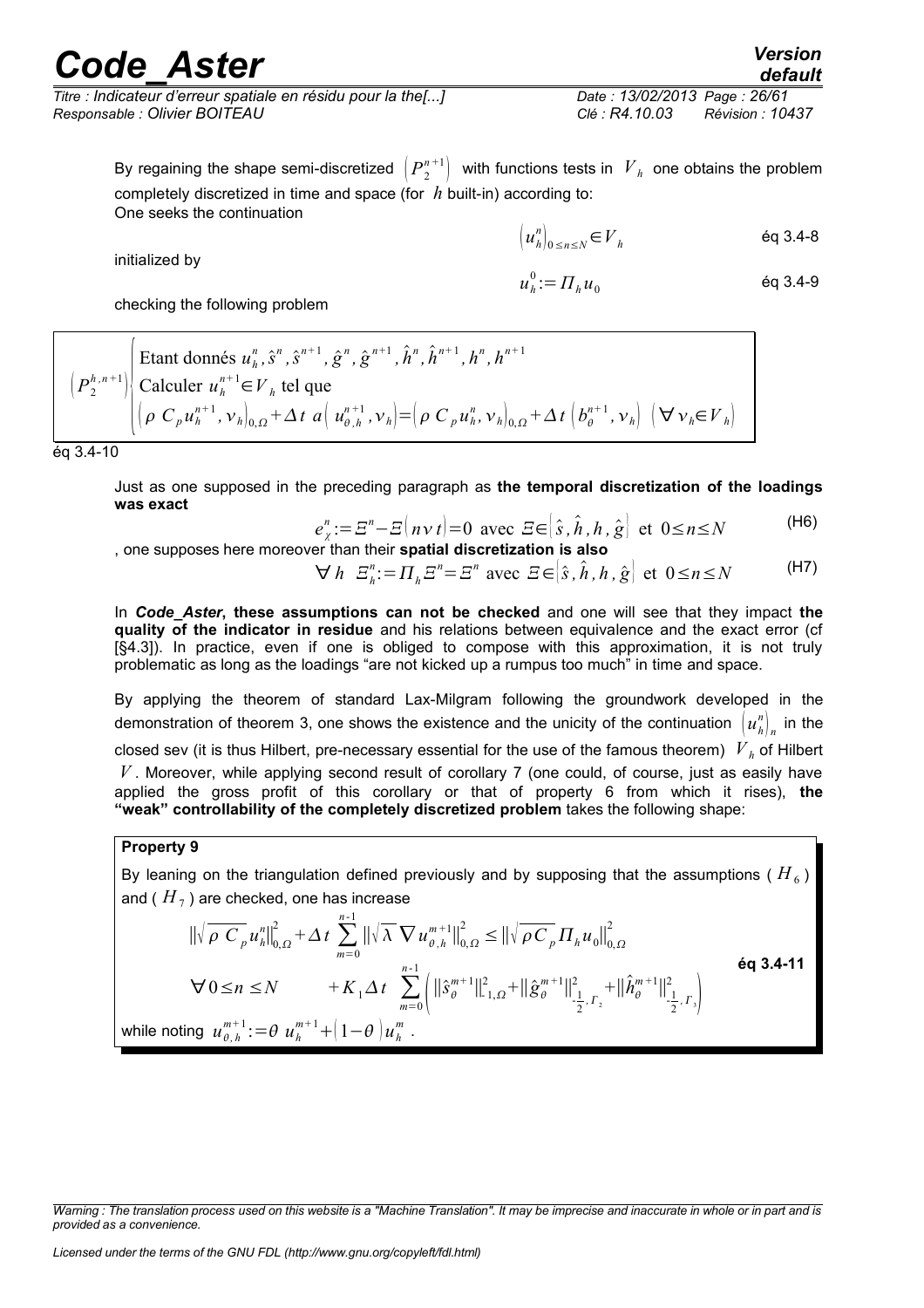*Titre : Indicateur d'erreur spatiale en résidu pour la the[...] Date : 13/02/2013 Page : 27/61 Responsable : Olivier BOITEAU Clé : R4.10.03 Révision : 10437*

#### **Note:**

- *While placing oneself in the particular frame [éq 3.1-9] of the article [bib6] with an implicit scheme*  $(\theta = 1)$  and by taking again the equivalent norms [eq 3.1-10] one finds well the *inequality (14) pp430.*
- *By adopting the less restrictive approaches ( H* <sup>4</sup> *) and ( H* <sup>5</sup> *), one finds a version "strong"* of this increase utilizing the norm  $\ H^1$  of the field result.

Now that we determined the functional frame ensuring us of the existence and the unicity of the continuation discrete solution and to study the evolution of the controllability of the problem during discretizations, we will pool these "ethereal" results to release increase a little where the indicator will intervene.

### <span id="page-26-1"></span>**4 Indicator in pure residue**

#### **4.1 Notations**

<span id="page-26-0"></span>to build the local error indicator one will require **the following notations** :

- All the sides (resp. nodes) of the element *K* is indicated by  $S(K)$  (resp.  $N(K)$ ).
- All the nodes associated with one with its sides F (pertaining to  $S(K)$ ) are noted  $N(F)$ .

#### **Note:**

*To make simple, one will indicate under the term "face", with dimensions one of a finite element in 2D or one of his sides in 3D.*

- The diameter of the element  $K$  (resp. of one of its sides  $F$ ) (  $h_K$  resp is noted.  $h_F$  ).
- The group of the triangulation ( *T<sup>h</sup>* ) breaks up in the form

$$
T_{h} := T_{h,Q} \cup T_{h,1} \cup T_{h,2} \cup T_{h,3}
$$

into noting (  $\overline{T}_{h,i}$  ) the group of the finite elements having a face contained in the border  $\overline{T}_i$  .

• With same logic, all the sides of the triangulation ( *T <sup>h</sup>* ) break up in the form

$$
S_h := S_{h,\Omega} \cup S_{h,1} \cup S_{h,2} \cup S_{h,3}
$$

with

$$
\forall i \in [1,2,3] \ S_{h,i} := [\partial K/K \in T_h \ \partial K \subset \Gamma_i] = \bigcup_{K \in T_{h,i}} [K]
$$

- In the same way, all the nodes of the triangulation  $(\Box_H)$  breaks up in the form  $N_h$ :  $=N$ <sub>*h*, $\Omega$ </sub>∪ $N$ <sub>*h*,1</sub>∪ $N$ <sub>*h*,2</sub>∪ $N$ <sub>*h*,3</sub>
- the function "bubble" associated with  $K$  (resp.  $F$ ) (  $\psi_K$  resp is noted.  $\psi_F$ ).

#### **Note:**

*It is the function of*  $D(\Omega)$  *(together indefinitely differentiable functions and with compact support) resulting from the theorem of truncation on compact: its support is restricted with compact in question (here K or F ) and it is worth between 0 and 1 on its interior (with the topological meaning of the term). It is thus null on the border of compact and outside that - Ci.*

*Warning : The translation process used on this website is a "Machine Translation". It may be imprecise and inaccurate in whole or in part and is provided as a convenience.*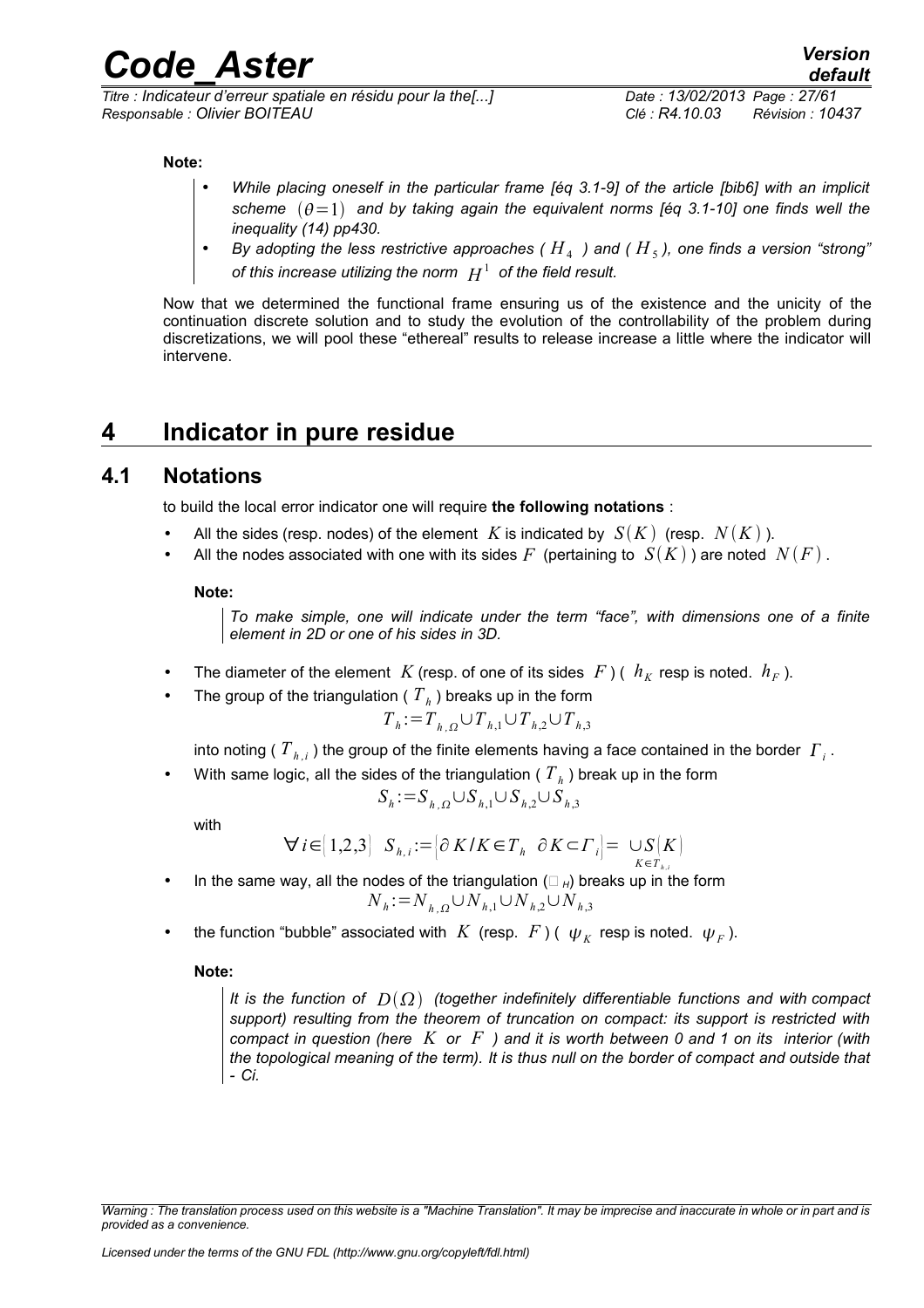*Titre : Indicateur d'erreur spatiale en résidu pour la the[...] Date : 13/02/2013 Page : 28/61 Responsable : Olivier BOITEAU Clé : R4.10.03 Révision : 10437*

- One notes  $P<sub>F</sub>$  the operator of raising on  $K$  traces on  $F$ , built from an operator of built-in raising on the element of reference.
- The union of the finite elements of the triangulation dividing at least a face with  $K$  is noted

$$
\Delta_K\!:=\!\bigcup_{S(K)\cap S(K')\neq\emptyset}\!\!\!\!\!\!K'
$$

• the union of the finite elements triangulation containing *F* in their border is noted

$$
\Delta_F := \bigcup_{F \in S[K']} K'
$$

• the union of the finite elements triangulation which shares at least a node with  $K$  (resp. with  $F$ ) (



*Appear 4.1-a: Designation of the types of vicinities for K and F .*

### **4.2 Increase of the total spatial error**

<span id="page-27-0"></span>We will thus see how computable **to obtain a local indicator of error starting from the data and discrete solution**  $\left(u_n^{\eta}\right)_n$ . As the discretized workspace is included in continuous space  $\,\,V_{\,\,h}{\subset}V$  , one can re-use [éq 3.2-3] with  $v_h$ . While withdrawing to him [éq 3.4-10] it occurs (with *n* and *h* built-in and while supposing (  $\overline{H}_6$  ) and (  $\overline{H}_7$  ))

$$
\left(\rho \ C_p\left(u^{n+1}-u^{n+1}_h\right),\nu_h\right)_{0,\Omega}+\Delta t \ a\left(\left(u^{n+1}_\theta-u^{n+1}_{\theta,h}\right),\nu_h\right)=\left(\rho \ C_p\left(u^n-u_h^n\right),\nu_h\right)_{0,\Omega} \ \left(\forall \nu_h\in V_h\right) \ \text{Eq 4.2-1}
$$

**Note:**

- *This relation V states the orthogonal character of the spatial error with respect to the elements of h.*
- *It supposes in addition which the discretization is " consistent " i.e. there are no additional errors introduced by the numerical integration of the integrals . In practice it is of course not the case!*

*default*

*Warning : The translation process used on this website is a "Machine Translation". It may be imprecise and inaccurate in whole or in part and is provided as a convenience.*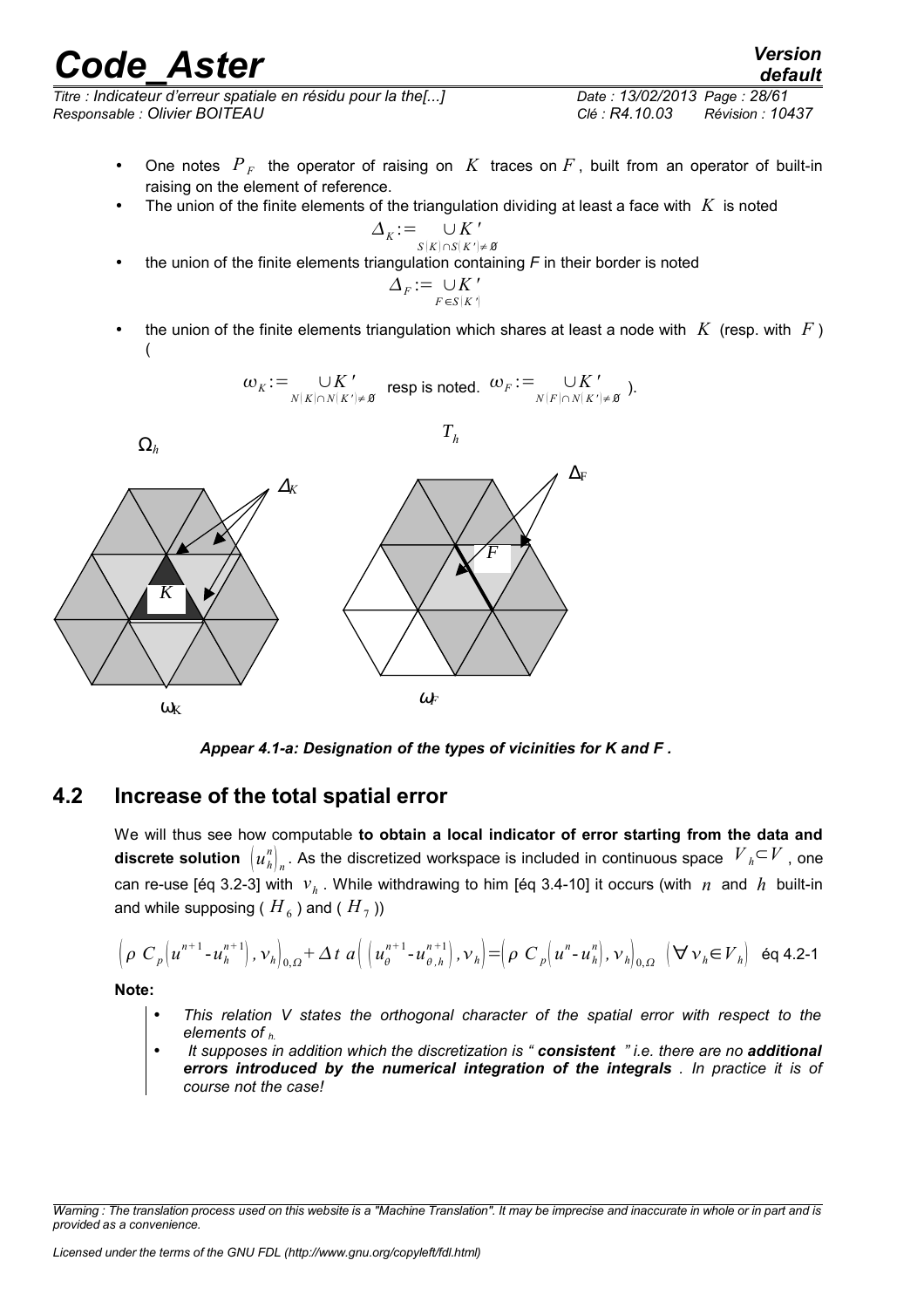*Titre : Indicateur d'erreur spatiale en résidu pour la the[...] Date : 13/02/2013 Page : 29/61 Responsable : Olivier BOITEAU Clé : R4.10.03 Révision : 10437*

Let us consider the following linear form

Let us consider the following linear form:

\n
$$
A[\nu] := \left(\rho C_p \left(u^{n+1} - u_h^{n+1}\right), \nu\right)_{0,\Omega} + \Delta t \, a\left(u^{n+1}_\theta - u^{n+1}_{\theta,h}, \nu\right) \, \left(\nabla \nu \in V\right) \qquad \text{éq 4.2-2}
$$
\nwhich will be used to us during as main idea this demonstration. By packing it via [Eq 4.2-1], one obtains

$$
A(\nu) = \left(\rho C_p \left(u^n - u_h^n\right), \nu\right)_{0,\Omega} + \left(\rho C_p \left(u^n - u_h^n\right), \left(\nu_h - \nu\right)\right)_{0,\Omega} + \left(\nabla \nu \in V\right) \qquad \left(\rho C_p \left(u^{n+1} - u_h^{n+1}\right), \left(\nu - \nu_h\right)\right)_{0,\Omega} + \Delta t \ a \left(\left(u^{n+1}_\theta - u^{n+1}_\theta\right), \nu - \nu_h\right) \qquad \text{Eq 4.2-3}
$$

While taking [éq 3.2-3] after having replaced *v<sup>h</sup>* by *v*−*vh*∈*V* , one can build

$$
\left(\rho \ C_p \left(u^{n+1} - u_h^{n+1} - u^n + u_h^n\right), \, v - v_h\right)_{0,\,\Omega} + \Delta t \ a \left(u^{n+1} - u_{\theta,h}^{n+1}, \, v - v_h\right)_{0,\,\Omega} = \\
\left(\nabla v \in V\right) \qquad \Delta t \left(b^{n+1} - v_h\right)_{0,\,\Omega} - \Delta t \ a \left(u^{n+1} - v_h\right) - \left(\rho \ C_p \left(u^{n+1} - u_h^n\right), \, v - v_h\right)_{0,\,\Omega}\n\right) \qquad \text{Eq 4.2-4}
$$

Then  $A(v)$  becomes

$$
A(\nu) = \left(\rho C_p \left(u^n - u_n^n\right), \nu\right)_{0,\Omega} + \Delta t \left(b_\theta^{n+1}, \nu - \nu_h\right) - \left(\nabla \nu \in V\right) \qquad \left(\rho C_p \left(u_h^{n+1} - u_h^n\right), \nu - \nu_h\right)_{0,\Omega} - \Delta t \quad a\left(u_{\theta,h}^{n+1}, \nu - \nu_h\right) \qquad \text{eq 4.2-5}
$$

Then one breaks up the last three terms on each element *K* of the triangulation and one applies, with the last, the formula of Green

$$
A(v) = \left(\rho C_p \left(u^n - u_n^n\right), v\right)_{0,\Omega} + \Delta t \sum_{K \in T_h} \int_{K} \left(\hat{s}_{\theta}^{n+1} - \rho C_p \frac{u_h^{n+1} - u_h^n}{\Delta t} + \text{div}\left(\lambda \nabla u_{\theta,h}^{n+1}\right)\right) \left(v - v_h\right) dx
$$
  

$$
- \frac{\Delta t}{2} \sum_{F \in S_{h,\Omega}} \int_{F} \left[\lambda \frac{\partial u_{h,\theta}^{n+1}}{\partial n}\right] \left(v - v_h\right) d\sigma
$$
  

$$
\nabla v - v_h \in V \qquad + \Delta t \sum_{F \in S_{h,2}} \int_{F} \left(\hat{g}_{\theta}^{n+1} - \lambda \frac{\partial u_{h,\theta}^{n+1}}{\partial n}\right) \left(v - v_h\right) d\sigma
$$
  

$$
+ \Delta t \sum_{F \in S_{h,3}} \int_{F} \left(\hat{h}_{\theta}^{n+1} - \lambda \frac{\partial u_{h,\theta}^{n+1}}{\partial n} - \left(hu_h\right)_{\theta}^{n+1}\right) \left(v - v_h\right) d\sigma
$$
  
60.4.2-6

éq 4.2-6

**Note::**

• One allowed oneself to replace the hooks of duality of [eq 3.2-4] by integrals and one can apply the formula of Green because on compact K the assumptions 
$$
(H_4^-)
$$
 and  $(H_5^-)$  are checked (while replacing  $\Omega$  by K and  $\Gamma_i$  by  $\partial K \cap \Gamma_i^-$ ). There is thus  $\nu - \nu_h \in H^1(K)$ ,  $u_h \in H^2(K)$ ,  $\hat{s} \in L^2(K)$ ,  $\hat{g} \in L^2(\partial K \cap \Gamma_2)$  et  $\hat{h} \in L^2(\partial K \cap \Gamma_3)$  éq 4.2-7

*Licensed under the terms of the GNU FDL (http://www.gnu.org/copyleft/fdl.html)*

*Warning : The translation process used on this website is a "Machine Translation". It may be imprecise and inaccurate in whole or in part and is provided as a convenience.*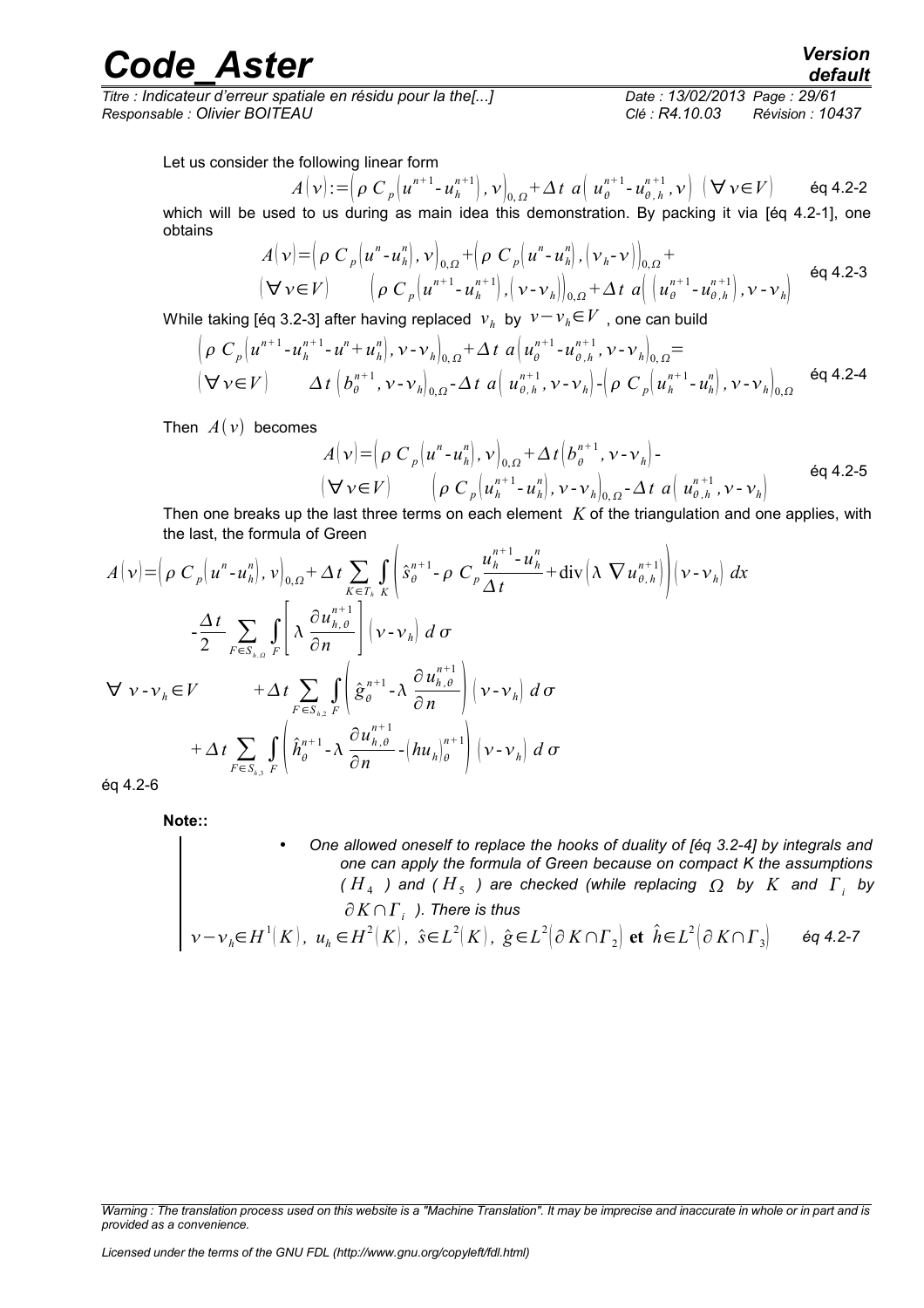*Titre : Indicateur d'erreur spatiale en résidu pour la the[...] Date : 13/02/2013 Page : 30/61 Responsable : Olivier BOITEAU Clé : R4.10.03 Révision : 10437*

#### Point out some properties of the operator  $\overline{H}_h$  of projection  $L^2$ - local introduces by P. CLEMENT [bib8]

$$
\Pi_h: V \subset L^2(\Omega) \to V_h
$$
  
\n
$$
v \to v_h
$$
 eq 4.2-8

It checks in particular increases of errors of projection

$$
\forall v \in V \qquad \|\nu - \Pi_h v\|_{0,K} := \|\nu - \nu_h\|_{0,K} \le C_4 \, h_K \|\nu\|_{1,\,\omega_K}
$$
\n
$$
\forall K \in T_h, \quad \forall F \in S(K) \qquad \|\nu - \Pi_h v\|_{0,F} := \|\nu - \nu_h\|_{0,F} \le C_5 \sqrt{h_F} \|\nu\|_{1,\,\omega_F} \qquad \text{Eq 4.2-9}
$$

where the constants  $\,C_4\,$  and  $\,C_5\,$  depend on the smallest angles of the triangulation. By taking this operator of spatial projection and by applying the inequality of Cauchy-Schwartz to [éq 4.2-6] it thus occurs:

$$
A(\nu) - \left(\rho C_p \left(u^n - u_h^n\right), \nu\right)_{0,\Omega} \leq \Delta t C_4 \sum_{K \in T_h} h_K \|\hat{s}_{\theta}^{n+1} - \rho C_p \frac{u_h^{n+1} - u_h^n}{\Delta t} + \text{div}\left(\lambda \nabla u_{\theta,h}^{n+1}\right)\|_{0,K} \|\nu\|_{1,\omega_K}
$$
  
+ 
$$
\frac{\Delta t}{2} C_5 \sum_{F \in S_{h,\Omega}} \sqrt{h_F} \|\left[\lambda \frac{\partial u_{h,\theta}^{n+1}}{\partial n}\right] \|_{0,F} \|\nu\|_{1,\omega_F}
$$
  

$$
\nabla \nu \in V \qquad + \Delta t C_5 \sum_{F \in S_{h,2}} \sqrt{h_F} \|\hat{g}_{\theta}^{n+1} - \lambda \frac{\partial u_{h,\theta}^{n+1}}{\partial n} \|_{0,F} \|\nu\|_{1,\omega_F}
$$
  
+ 
$$
\Delta t C_5 \sum_{F \in S_{h,3}} \sqrt{h_F} \|\hat{h}_{\theta}^{n+1} - \lambda \frac{\partial u_{h,\theta}^{n+1}}{\partial n} - \left(h u_h\right)_{\theta}^{n+1} \|_{0,F} \|\nu\|_{1,\omega_F}
$$
  
60.4 2-10

éq 4.2-10

This inequality clearly lets show through a possible formulation of the indicator in pure residue:

#### **Definition 10**

In the frame of the linear operator of transient thermal of *the Code\_Aster*, **the continuation**  $\big(\eta^n(K)\big)_{0\leq n\leq N}^{K\in T_h}$  of theoretical local indicators can be written in the form  $\eta^{n+1}(K) := h_K || \hat{s}_{\theta}^{n+1}$ - $\rho C_p$  $u_h^{n+1}$  -  $u_h^n$  $\frac{u_h - u_h}{\Delta t} + div \left( \lambda \nabla u_{h,\theta}^{n+1} \right) \Big|_0^1$ 0, *K*  $+\frac{1}{2}\sum_{F\in S_{\varOmega}\left|K\right|}\sqrt{\left|h_{F}\right|}\right|\left|\lambda\right|$  $\partial u^{n+1}_{h,\theta}$  $\left\lVert \frac{\partial \mathbf{h}}{\partial n} \right\rVert_{0,F}$ + ∑  $F ∈ S_2|K|$  $\sqrt{h_{F}}$ ∥ $\hat{\textbf{g}}_{\theta}^{n}$  $\frac{n+1}{\theta}$  -  $\lambda \frac{\partial u_{h,\theta}^{n+1}}{2}$ ∂*n* ∥  $+\sum_{0,F}$  $F \in S_3[K]$  $\sqrt{h_F}$ || $\hat{h}^{n+1}_{\theta}$  -  $\lambda \frac{\partial u^{n+1}_{h, \theta}}{\partial x}$  $\frac{\partial u_{h,\theta}}{\partial n}$  -  $\left(hu_h\right)_{\theta}^{n+1}$ 0,*F* **éq 4.2-11**

It is initialized by

$$
\eta^{0}(K) := h_{K} \|\hat{s}^{0} + div \left(\lambda \nabla u_{h}^{0}\right)\|_{0,K} + \frac{1}{2} \sum_{F \in S_{\Omega}(K)} \sqrt{h_{F}} \|\left|\lambda \frac{\partial u_{h}^{0}}{\partial n}\right\|_{0,F} +
$$
\n
$$
\sum_{F \in S_{2}(K)} \sqrt{h_{F}} \|\hat{g}^{0} - \lambda \frac{\partial u_{h}^{0}}{\partial n}\|_{0,F} + \sum_{F \in S_{3}(K)} \sqrt{h_{F}} \|\hat{h}^{0} - \lambda \frac{\partial u_{h}^{0}}{\partial n} - h^{0} u_{h}^{0}\|_{0,F}
$$
\nthen  $\left(\frac{n}{2}\right)^{1}$  of the series of total integers is defined so being

**continuation**  $\big(\eta^{\,n}\!(\varOmega)\big)_{0\leq\,n\leq\Lambda}$  of theoretical total indicators is defined as being

$$
\forall 0 \leq n \leq N \quad \eta^{n}(\Omega) := \left(\sum_{K \in T_{h}} \eta^{n}(K)^{2}\right)^{\frac{1}{2}}
$$
\n6q 4.2-13

*default*

*Warning : The translation process used on this website is a "Machine Translation". It may be imprecise and inaccurate in whole or in part and is provided as a convenience.*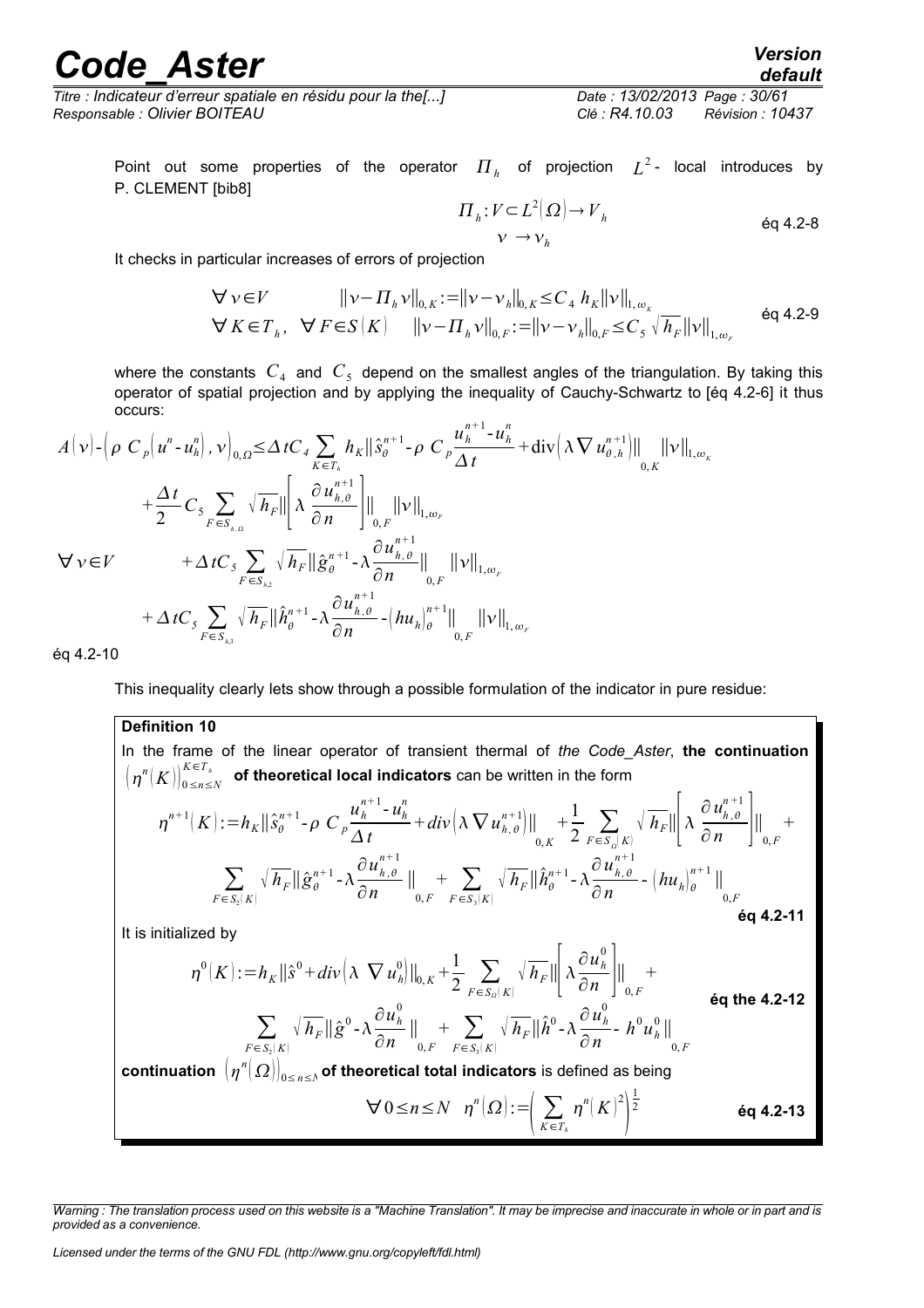*Titre : Indicateur d'erreur spatiale en résidu pour la the[...] Date : 13/02/2013 Page : 31/61 Responsable : Olivier BOITEAU Clé : R4.10.03 Révision : 10437*

*default*

**Note:**

- *While placing oneself in the particular frame [éq 3.1-9] of the article [bib6] with an implicit scheme (*  $\theta = 1$  ) one finds well the definition (24) pp432.
- *Whatever the initialization retained for thermal computation, one starts the temporal continuation of cartography of error indicators as if one were in hover: no the term in temporal finite difference,*  $n+1=0$  *(in the Code Aster a transitory field of temperature is initialized with index 0) and*  $\theta = 1$ *.*
- *It should be stressed that this indicator is composed of four terms: the term principal , called term of voluminal error , controlling the good checking of the equation of heat, to which three secondary terms are added checking the good behavior of the limiting conditions ( terms of jump, flux and exchange ). In 2D-PLAN or 3D (resp. in 2D-AXI), if the unit of the geometry is the meter, the unit of the first is W.m (resp . ) W* .*m*.*rad* <sup>−</sup>*<sup>1</sup> and that of*

*the other terms is it (resp*  $\overline{W}$  *.* $\overline{m}^{\frac{1}{2}}$  $\cdot$  *).*  $\overline{W}$  *.* $\overline{m}^{\frac{1}{2}}$ 2 .*rad*<sup>−</sup>*1 Attention thus with the units taken into account for the geometry when one is interested in the*

*gross amount of the indicator and not in his relative value! While*  • *taking as a starting point the increases developed by R. VERFURTH (cf [bib7] pp84-94) for the Poisson's equation one could have taken as indicator the root of the sum of the squares of the terms quoted above. éq*

$$
\tilde{\eta}^{n+1}(K) := \begin{bmatrix} h_K^2 \|\hat{s}_{\theta}^{n+1} - \rho C_p \frac{u_h^{n+1} - u_h^n}{\Delta t} + div \left(\lambda \nabla u_{h,\theta}^{n+1}\right) \Big|_{0,K}^2 + \frac{1}{2} \sum_{F \in S_n(K)} h_F \left\|\left(\lambda \frac{\partial u_{h,\theta}^{n+1}}{\partial n}\right) \right\|_{0,F}^2 + \frac{1}{2} \sum_{\theta \in S_n(K)} h_F \left\|\left(\lambda \frac{\partial u_{h,\theta}^{n+1}}{\partial n}\right) \right\|_{0,F}^2 + \frac{1}{2} \sum_{\theta \in S_n(K)} h_F \|\hat{g}_{\theta}^{n+1} - \lambda \frac{\partial u_{h,\theta}^{n+1}}{\partial n} - \left(hu_h\right)_{\theta}^{n+1}\right\|_{0,F}^2 + \frac{1}{2} \sum_{\theta \in S_n(K)} h_F \|\hat{g}_{\theta}^{n+1} - \lambda \frac{\partial u_{h,\theta}^{n+1}}{\partial n} - \left(hu_h\right)_{\theta}^{n+1}\|_{0,F}^2 \end{bmatrix}.
$$

*4.2-14 This*

*definition leads to an increase of the total error which is more optimal than that which will be released thereafter. But we preferred, to remain homogeneous B with the writings of. METIVET [bib6] and with the estimator in linear mechanics already installation in the code, to hold us with the version of definition 10. While*

*Warning : The translation process used on this website is a "Machine Translation". It may be imprecise and inaccurate in whole or in part and is provided as a convenience.*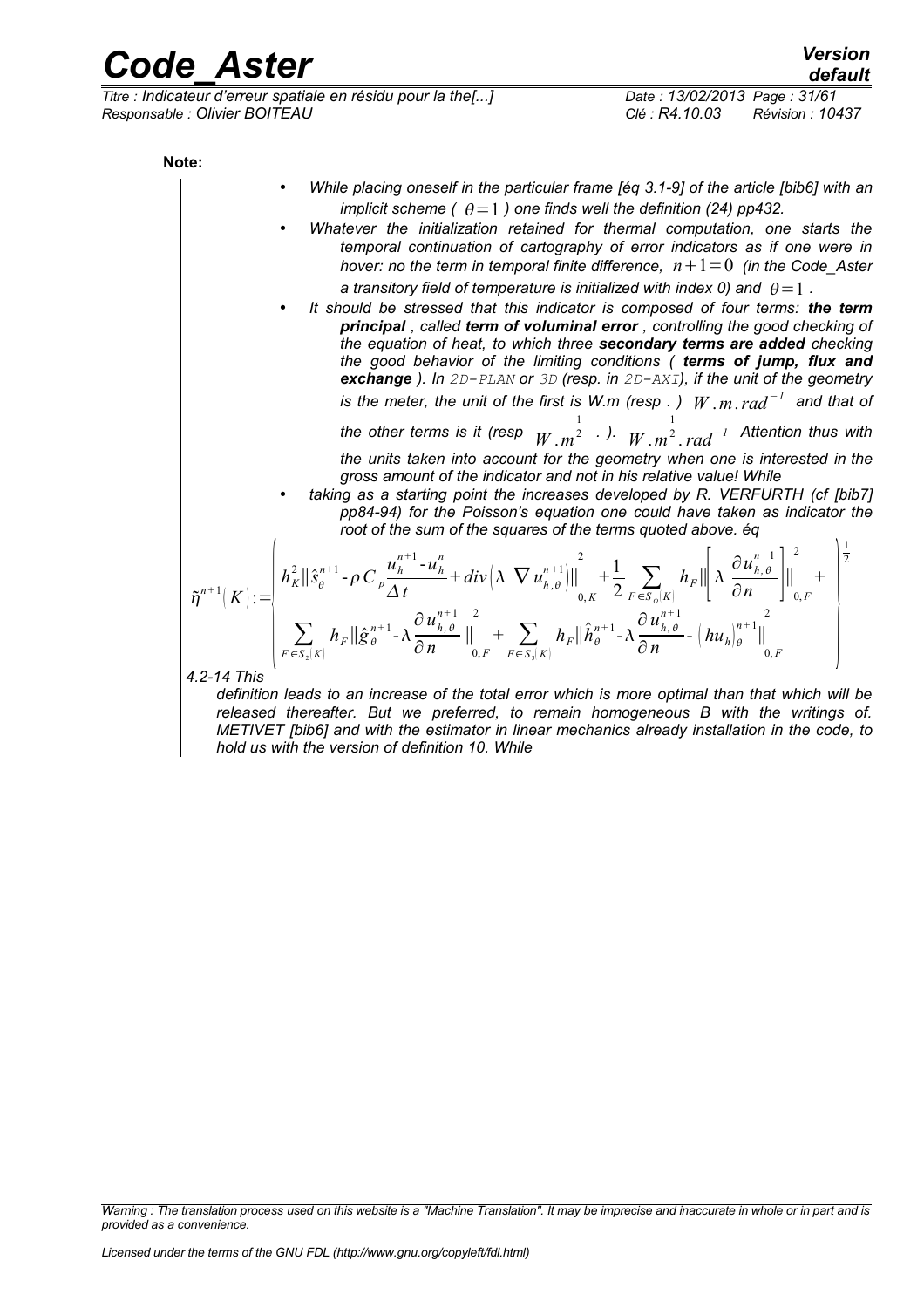*Titre : Indicateur d'erreur spatiale en résidu pour la the[...] Date : 13/02/2013 Page : 32/61 Responsable : Olivier BOITEAU Clé : R4.10.03 Révision : 10437*

## *default*

**4.2-15 or**

leaning on [éq 4.2-10] and definition 10 one can then exhume the increase of the following total error: Property

#### **11 Pennies**

the assumptions of properties 6, of () and  $\overline{H}_6^{}$  by means of definition 10, one has, at **the total level,** the " **weak" increase of the error (with** )  $\ K_2 \big\vert\|\lambda\|_{_{\infty,\,\Omega}}, P\big(\varOmega\big)$  ,  $C_4$ ,  $C_5\big\vert\!\!>\!0$  via the history **of the indicators éq**

$$
\|\sqrt{\rho C_p}\left(u^n - u_n^n\right)\|_{0,\Omega}^2 + 4\left(1 - \theta\right) \sum_{m=0}^{n-1} \|\sqrt{\rho C_p}\left(u^m - u_n^m\right)\|_{0,\Omega}^2 + \Delta t \sum_{m=0}^{n-1} \|\sqrt{\lambda} \nabla \left(u_{\theta}^{m+1} - u_{\theta,h}^{m+1}\right)\|_{0,\Omega}^2
$$
  

$$
\forall 0 \le n \le N \qquad \le (4\theta - 3) \|\sqrt{\rho C_p}\left(u_0 - u_n^0\right)\|_{0,\Omega}^2 + K_2 \Delta t \sum_{m=0}^n \left(\eta^m(\Omega)\right)^2
$$

more simply éq

**:** 

$$
\|\sqrt{\rho C_p} \left( u^n - u_n^n \right) \|_{0,\Omega}^2 + \Delta t \sum_{m=0}^{n-1} \|\sqrt{\lambda} \nabla \left( u_{\theta}^{m+1} - u_{\theta,h}^{m+1} \right) \|_{0,\Omega}^2
$$
  

$$
\forall 0 \le n \le N \qquad \le \|\sqrt{\rho C_p} \left( u_0 - u_n^0 \right) \|_{0,\Omega}^2 + K_2 \Delta t \sum_{m=0}^n \left( \eta^m (\Omega) \right)^2 \qquad \text{4.2-16 Proof}
$$

The estimates [éq 4.2-15] [éq 4.2-16] are obtained by reiterating the same process as for properties 5,6 and 7. One takes in [éq 4.2-10] the particular function test éq

$$
v := u_{\theta}^{n+1} - u_{\theta, h}^{n+1}
$$
 4.2-17 One

ousts the term of exchange by the usual argument éq

$$
\int_{\Gamma_1} \left( h(u - u_h) \right)^{n+1} \left( u_0^{n+1} - u_{\theta, h}^{n+1} \right) dx > 0
$$
 4.2-18 It

 $\Gamma_{3}$ is necessary to apply the trick [éq 3.1-4] to the cross term and  $(2\theta-1)\int$ Ω  $\rho$   $C$ <sub>*p*</sub> $\left(u^{n+1}-u^{n+1}_h\right)\left(u^n-u^{n}_h\right)dx$  the product utilizing the indicator. One has then to find

the parameters and  $\alpha$  checking  $\beta$  a system of the type [éq 3.2-8] éq

$$
|2 - \frac{P^2(\Omega)}{||\lambda||_{\infty,\Omega}} \alpha^2 = 1
$$
  
4.2-19 which  

$$
|2\theta - \beta^2|1 - 2\theta| = 1
$$

admits solution only if the diagram is unconditionally stable ().  $\theta \geq \frac{1}{2}$  $\frac{1}{2}$  From where increase [éq 4.2-15] [éq 4.2-16] by taking éq

$$
K_2 = \frac{P^2(\Omega)}{\|\lambda\|_{\infty,\Omega}} \max\left(C_4^2, C_5^2\right)
$$
 4.2-20

*Warning : The translation process used on this website is a "Machine Translation". It may be imprecise and inaccurate in whole or in part and is provided as a convenience.*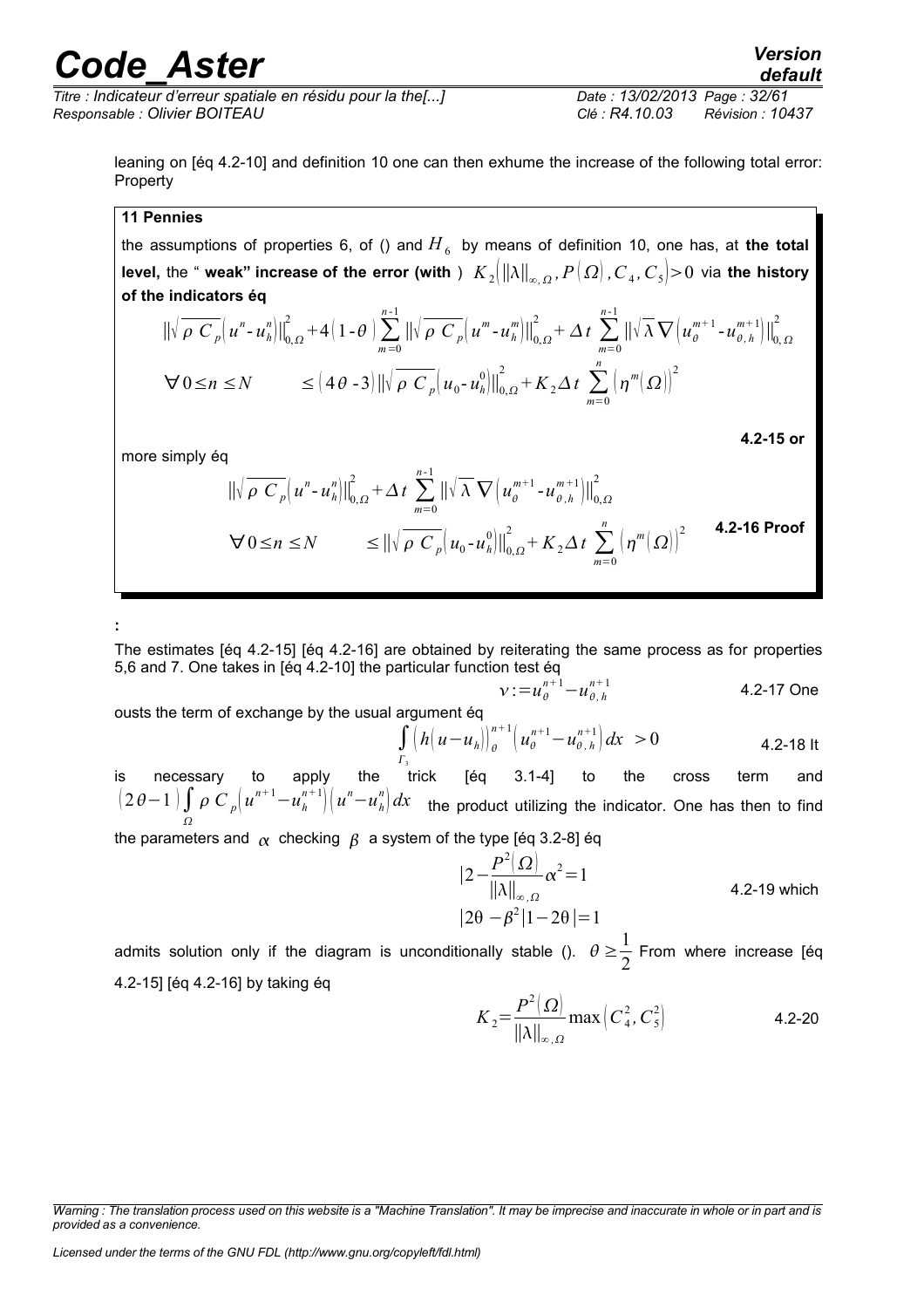*Titre : Indicateur d'erreur spatiale en résidu pour la the[...] Date : 13/02/2013 Page : 33/61 Responsable : Olivier BOITEAU Clé : R4.10.03 Révision : 10437*

*default*

4.2-21 éq

**While**

- *placing oneself in the particular frame [éq 3.1-9] of the article [bib6] with an implicit scheme ()*  $\theta = 1$  *one finds well the inequality (25) pp432 (with).*  $c = max(1, K2)$  *By* 
	- adopting the less restrictive approaches ()  $H_4$  and (),  $H_5$  one finds a version *"strong" of this property. This*
- *property can be shown more quickly while noticing than the inequation [éq 4.2-10] is similar to the equation of the problem semi-discretized in time [éq 3.2-3]: except for the inequality, while changing by*  $u$  *and*  $u - u_h$  *by taking as term*

 $\left( b_{\scriptscriptstyle{\theta}}^{\scriptscriptstyle{n}},v\right)$  the second member of [éq 4.2-10]. One can then directly apply the *corollary 7 to him who is during required estimate! Of* 

- *[éq 4.2-15] [éq 4.2-16] it appears that, at one time given, the error on the approximation of the condition of Cauchy and the history of the total indicators intervene on the total quality of the solution obtained. One will be able to thus minimize overall the error of approximation due to the finite elements in the course of time while re-meshing "advisedly", via the continuation of indicators, the structure. Because, in practice, one realizes that the refinement of meshes makes it possible to decrease their error and thus cause a drop in the temporal sum of the indicators. The total error will butt (and it is moral) against the value bottom of the error of approximation of the initial condition (which will tend it-also to drop of course!). The indicator "overestimates" the spatial error overall. With*
- *the other alternative of indicator [éq 4.2-14] one finds the same type of increase.* However the constant one changes  $\ K_{2}$  . It is multiplied by the constant *checking C*<sup>6</sup> *(cf [bib7] pp90) éq*

$$
\sum_{K \in T_h}^{\infty} ||v||_{1,\omega_K}^2 + \sum_{F \in S_h}^{\infty} ||v||_{1,\omega_F}^2 \le C_6 ||v||_{1,\Omega}^2
$$

 $\tilde{K}_2$ := $C_6 K_2$ 

the definitions [éq 2-1-8], [éq 2-1-10] with [éq 2-1-13] if the taking into account of the limiting conditions of Dirichlet (generalized or not), via the ddls of Lagrange, is exact (what is the case in Code\_Aster *) (*H

4.2-22 According to

$$
\forall h \ Rf_h^n := \prod_h Rf^n = Rf^n = Rf\left(n \Delta t\right) \quad 0 \le n \le N \tag{8}
$$

the preceding property produces the following corollary then: Corollary

#### **11bis Under**

the assumptions of property 11 while supposing (H8), one by means of has the increase **of the total spatial error expressed in temperature**

$$
\|\sqrt{\rho C_p} \Big( T^n - T_h^n \Big) \|_{0,\Omega}^2 + \Delta t \sum_{m=0}^{n-1} \|\sqrt{\lambda} \nabla \Big( T_{\theta}^{m+1} - T_{\theta,h}^{m+1} \Big) \|_{0,\Omega}^2
$$
  

$$
\forall 0 \le n \le N \qquad \le |\|\sqrt{\rho C_p} \Big( T_0 - T_h^0 \Big) \|_{0,\Omega}^2 + K_2 \Delta t \sum_{m=0}^n \Big( \eta^m \Big( \Omega \Big) \Big)^2 \qquad \text{6q 4.2-23}
$$

<span id="page-32-0"></span>definition 10 of the indicator also expressed in temperature éq *u*⇒*T*,  $\hat{s}$  ⇒ *s*,  $\hat{g}$  ⇒ *g* et  $\hat{h}$  ⇒  $hT_{ext}$  **4.2-24 Various** 

### **4.3 types of possible indicators By**

*Warning : The translation process used on this website is a "Machine Translation". It may be imprecise and inaccurate in whole or in part and is provided as a convenience.*

*Licensed under the terms of the GNU FDL (http://www.gnu.org/copyleft/fdl.html)*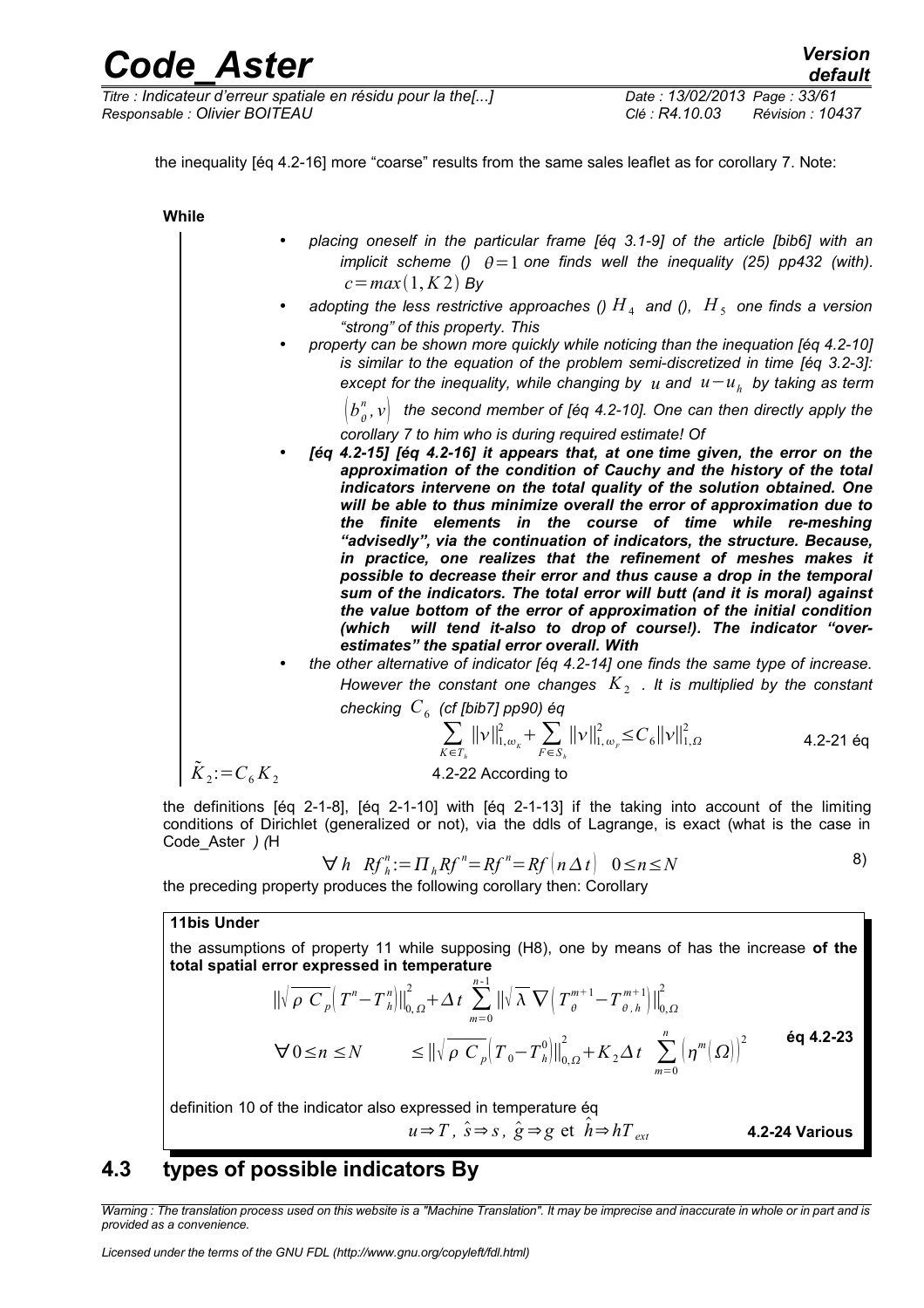*Titre : Indicateur d'erreur spatiale en résidu pour la the[...] Date : 13/02/2013 Page : 34/61 Responsable : Olivier BOITEAU Clé : R4.10.03 Révision : 10437*

extrapolating a remark of [bib5] (pp194-195) it appears that increases of property 11 can be exhumed while taking as indicator éq

$$
\eta_{p,t}^{n+1}(K) := h_K^r \|\hat{s}_{\theta}^{n+1} - \rho C_p \frac{u_h^{n+1} - u_h^n}{\Delta t} + div \left( \lambda \nabla u_{h,\theta}^{n+1} \right) \Big\|_{L^p(K)} + \frac{1}{2} \sum_{F \in S_0(K)} h_F^s \Big\| \left( \lambda \frac{\partial u_{h,\theta}^{n+1}}{\partial n} \right) \Big\|_{L^r(K)} + \sum_{F \in S_2(K)} h_F^s \|\hat{g}_{\theta}^{n+1} - \lambda \frac{\partial u_{h,\theta}^{n+1}}{\partial n} \Big\|_{L^r(K)} + \sum_{F \in S_3(K)} h_F^s \|\hat{h}_{\theta}^{n+1} - \lambda \frac{\partial u_{h,\theta}^{n+1}}{\partial n} - \left( h u_h \right)_{\theta}^{n+1} \Big\|_{L^r(K)} + \frac{4.3-1 \text{ where } \theta \in \Theta_0(K)}{2}
$$

the constants and *r* are worth *s* éq

$$
t \ge 1
$$
,  $p > 1$  (2D  $q=2$ ) ou  $p \ge \frac{6}{5}$  (3D  $q=3$ )  
\n $r(q, p) := q + 1 - \frac{q}{2} - \frac{q}{p}$   
\n $s(q, t) := q - \frac{1}{2} - \frac{q-1}{2} - \frac{q-1}{t}$  4.3-2 Note:

**: Just**

*to introduce this generic shape of indicators, one passes from the notation hilbertienne of the norms of spaces to the notation of Lebesgue It*

is parameterized by the types of norms voluminal and surface which intervene for its obtaining. Contrary to indicator that we chose (who  $\eta_{2,2}^{n+1}(K)$  corresponds to),  $p = t = 2$  some use the voluminal norm ()  $L^1$  or  $p = t = 2$  on the contrary the infinite norm. This

last formulation, just like its simplified form of definition 10 (or [éq 4.2-14]), constitutes **an error indicator well a posteriori because** its computation requires only the knowledge of the materials, the loadings, the geometrical data, and  $\theta$  the approximate field solution of  $u_h$  the accused thermal problem. However **the exact estimate of the indicator is not always possible when one has complicated loadings. Two approaches are then possible: Either**

- one approximates **the integrals which** return in the composition of definition 10 by a formula **of squaring. Either**
- one **approximates the loadings by** a linear combination of simpler functions which will be able to allow an exact integration. Generally one uses same architecture as that which was installation for the finite elements modelling the field of temperature. Note:

**In**

• *both cases the loadings are "prisoners of the vision finite elements" chosen to model the field solution. These*

*default*

*Warning : The translation process used on this website is a "Machine Translation". It may be imprecise and inaccurate in whole or in part and is provided as a convenience.*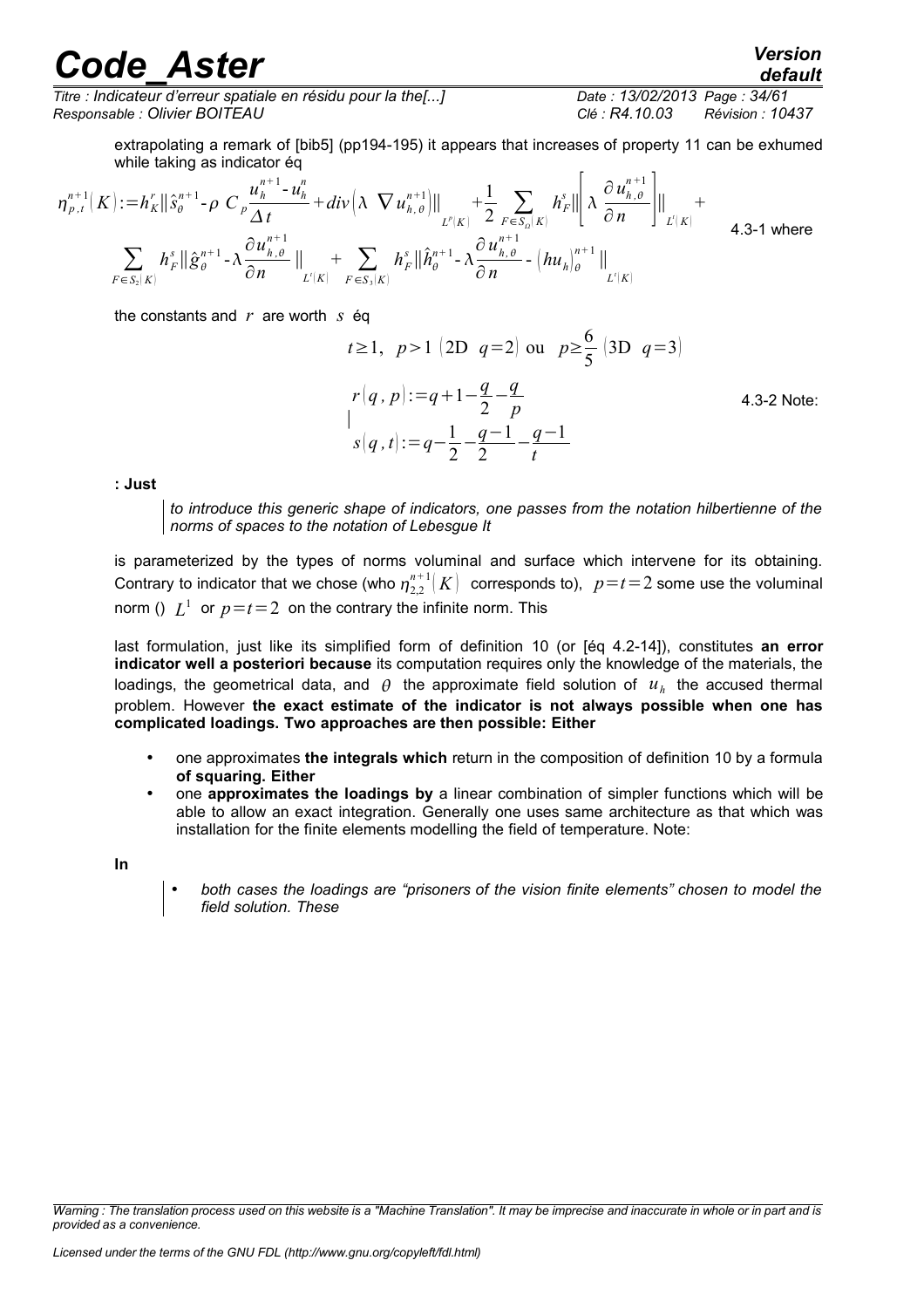| <b>Code Aster</b>                                            | <b>Version</b><br>default          |
|--------------------------------------------------------------|------------------------------------|
| Titre : Indicateur d'erreur spatiale en résidu pour la the[] | Date: 13/02/2013 Page: 35/61       |
| Responsable : Olivier BOITEAU                                | Clé : R4.10.03<br>Révision : 10437 |

**two strategies are equivalent and in Code\_Aster** *it* **is the first which was retained:** the voluminal integral is calculated by a formula of Gauss, those surface by a formula of Newton-Dimensions. Both introduce a skew **into the computation of the estimator who** can be represented by introducing the approximate versions of the loadings and the source (in the initial problem in and *T* in

the problem transformed into) *u* éq

$$
s_{\theta, h}^{n+1}, g_{\theta, h}^{n+1}, T_{ext, \theta, h}^{n+1} \text{ et } h_{\theta, h}^{n+1}
$$
 4.3-3 éq

$$
{}_{\theta,h}^{n+1}, \ \hat{h}_{\theta,h}^{n+1} \text{ et } h_{\theta,h}^{n+1} \qquad \qquad 4.3-4 \text{ into}
$$

 $\hat{s}^{n+1}_{\theta, h}$ ,  $\hat{g}^{n+1}_{\theta, h}$ spaces of voluminal approximation (for the source) and surface (for the loadings) éq

$$
X_h(\Omega) := \Big[ \nu_h \in L^2(\Omega) / \nabla K \in T_h \quad \nu_{h|K} \in P_{L_1}(K) \Big]
$$
  
\n
$$
X_h(\Gamma_i) := \Big[ \nu_h \in L^2(\Gamma_i) / \nabla F \in S_{h,i} \quad \nu_{h|_{K \cap L_i}} \in P_{L_i}(F \cap \Gamma_i) \Big]
$$
  
\n4.3-5 ln fact

, one introduces two **types of numerical errors during the computation of the indicator:** that inherent in the formulas **of squaring (for** polynomial loadings of a high nature) and that due at the end **voluminal. Indeed**, this last requires a double derivative which one carries out in three stages because in Code\_Aster *one* does not recommend the use of second derivative of the shape functions. Note:

#### **They**

*were recently introduced to treat derivative of rate of energy restitution (cf [R7.02.01 § Annexe 1]). On the one hand*

, one calculates (in the thermal operator) heat flux at the points of gauss, then one before you calculate extrapolates the values with the nodes corresponding by lissage local (cf [R3.06.03] CALC CHAMP with THERMAL =  $'$  FLUX ELNO') the divergence of the vectors flux to Gauss points. With of the finite elements quadratic the intermediate operation is only approximate (one assigns like value to the median nodes the half the sum of their values to the extreme nodes). However numerical tests (restricted) showed that, even in,  $\,P_{\,2}$  this approach does not provide results very different from those obtained by a direct computation via good second derivative. Note:

• The indices  $l_1$  ,  $l_2$  of  $l_3$  these polynomial spaces can be unspecified and different from that *of the approximate solution: . k However, to prevent that these terms do not become prevalent (it is a question of estimating the error on the solution rather only that on the modelization of the loadings) one will tend to take.*  $l_i \geq k-2 \;\; |i=1,2,3|$ 

Definition 10 and the weak estimate 11 partner are rewritten then in the following form. This new definition, is  $\eta_R^{n+1}(K)$  subscripted by one (one  $\ R$  takes again in that the usual notations of [bib6] and [bib7]) (for "reality") in order to notify well that it corresponds better to the values which are calculated indeed in the code. Definition

*Warning : The translation process used on this website is a "Machine Translation". It may be imprecise and inaccurate in whole or in part and is provided as a convenience.*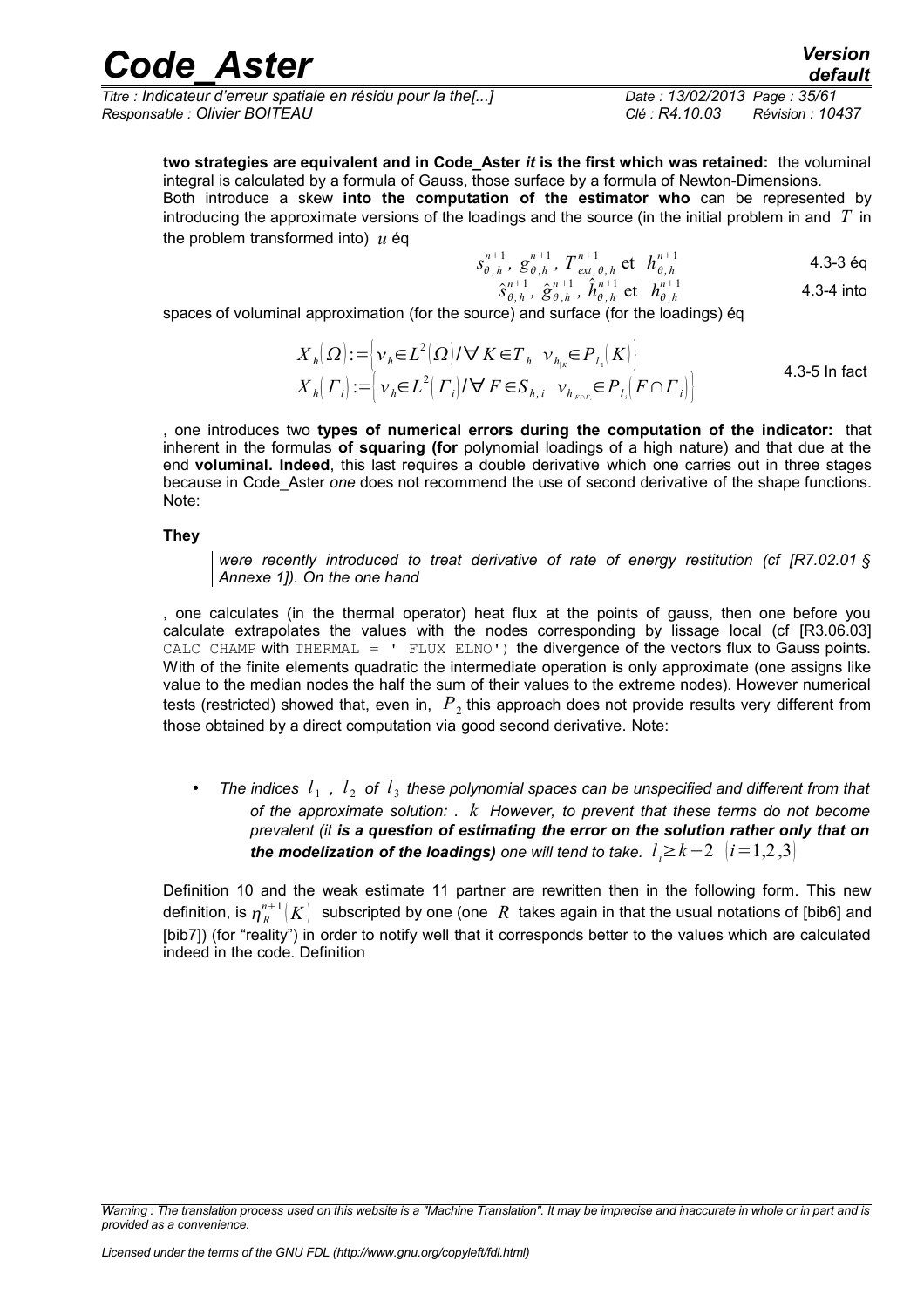*Titre : Indicateur d'erreur spatiale en résidu pour la the[...] Date : 13/02/2013 Page : 36/61 Responsable : Olivier BOITEAU Clé : R4.10.03 Révision : 10437*

### *default*

the frame of the linear operator of transient thermal of the Code\_Aster *,* the continuation **of**  $n_R^n$  $\vert$ 0≤*n*≤*N*  $K ∈ T$ <sub>*h*</sub> **real local indicators can** be written in the form éq

$$
\eta_R^{n+1}(K) := h_K \|\hat{s}_{\theta,h}^{n+1} - \rho C_p \frac{u_h^{n+1} - u_h^n}{\Delta t} + div \left( \lambda \nabla u_{h,\theta}^{n+1} \right) \|_{0,K} + \frac{1}{2} \sum_{F \in S_0(K)} \sqrt{h_F} \| \lambda \frac{\partial u_{h,\theta}^{n+1}}{\partial n} \right) \|_{0,F} +
$$
  

$$
\sum_{F \in S_2(K)} \sqrt{h_F} \| \hat{g}_{\theta,h}^{n+1} - \lambda \frac{\partial u_{h,\theta}^{n+1}}{\partial n} \|_{0,F} + \sum_{F \in S_3(K)} \sqrt{h_F} \| \hat{h}_{\theta,h}^{n+1} - \lambda \frac{\partial u_{h,\theta}^{n+1}}{\partial n} - \left( h_h u_h \right)_{\theta}^{n+1} \|_{0,F}
$$
4.3-6 It

is initialized by éq

$$
\eta_R^0(K) := h_K \|\hat{s}_h^0 + div \left(\lambda \nabla u_h^0\right)\|_{0,K} + \frac{1}{2} \sum_{F \in S_n(K)} \sqrt{h_F} \|\left[\lambda \frac{\partial u_h^0}{\partial n}\right]\|_{0,F} +
$$
\n
$$
\sum_{F \in S_n(K)} \sqrt{h_F} \|\hat{g}_h^0 - \lambda \frac{\partial u_h^0}{\partial n}\|_{0,F} + \sum_{F \in S_n(K)} \sqrt{h_F} \|\hat{h}_h^0 - \lambda \frac{\partial u_h^0}{\partial n} - h_h^0 u_h^0\|_{0,F}
$$
\n
$$
\text{A.3-7}
$$
\n
$$
\text{A.3-7}
$$

the continuation **of**  $\left(\eta^{n}(\varOmega)\right)_{0\leq n\leq N}$  **real total indicators is** defined as being éq

$$
\forall 0 \leq n \leq N \quad \eta_R^n(\Omega) := \left(\sum_{K \in T_k} \eta_R^n(K)^2\right)^{\frac{1}{2}} \tag{4.3-8 \text{ Note:}}
$$

**: One**

• *can pass the same remarks as for his "theoretical" alter ego. They is also declined according*  $t$ o the formulations [éq 4.2-14] and  $\;\widetilde{\eta}_R^n\!(K)\;$  [éq 4.3-1], [éq 4.3-2].  $\;\eta_{R,\,p,\,t}^n\!(K)\;$  By

leaning on the results of property 11, definition 12 and the triangular inequality one can then exhume the increase of the following real total error (one began again that the simplified version): Property

*Warning : The translation process used on this website is a "Machine Translation". It may be imprecise and inaccurate in whole or in part and is provided as a convenience.*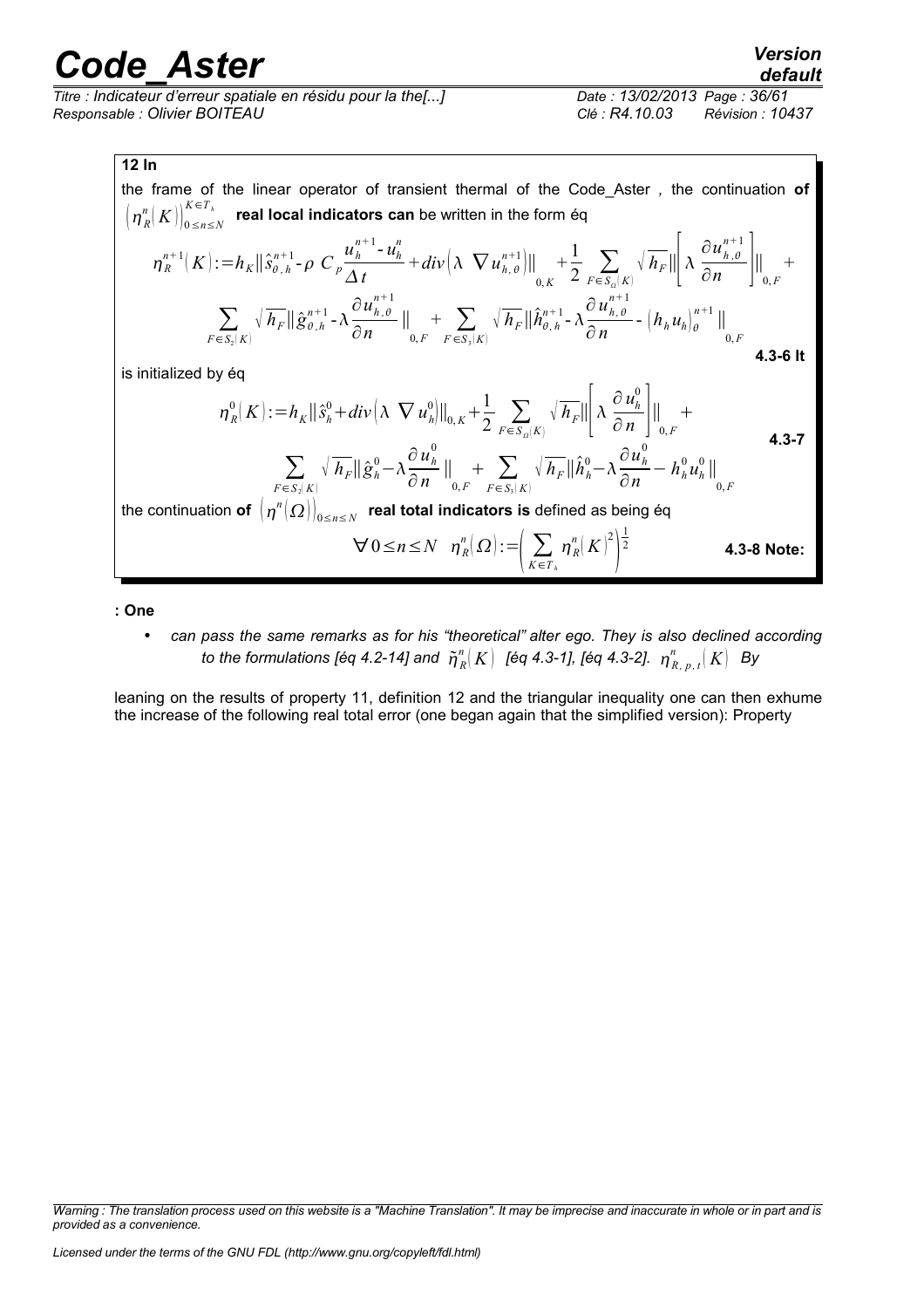*Titre : Indicateur d'erreur spatiale en résidu pour la the[...] Date : 13/02/2013 Page : 37/61 Responsable : Olivier BOITEAU Clé : R4.10.03 Révision : 10437*

#### **13 Pennies**

the assumptions of properties 6, of (H6) and by means of definition 12, one has, at the total level, the  $^*$  weak" increase of the error (with )  $K_2\big|\|\lambda\,\|_{_{\infty,\Omega}},P(\varOmega)$  ,  $C_4$ ,  $C_5\big|\text{>0}$  via the history of the **real indicators éq**

$$
\begin{split}\n\|\sqrt{\rho \ C_p} \Big( u^n - u_n^n \Big) \Big\|_{0,\,\Omega}^2 + \Delta \, t \, \sum_{m=0}^{n-1} \|\sqrt{\lambda} \ \nabla \Big( u_{\theta}^{m+1} - u_{\theta,h}^{m+1} \Big) \Big\|_{0,\,\Omega}^2 \\
\forall \, 0 \leq n \leq N \quad & \leq \|\sqrt{\rho \ C_p} \Big( u_0 - u_n^0 \Big) \Big\|_{0,\,\Omega}^2 + K_2 \Delta \, t \, \sum_{K \in \mathcal{T}_h} \Big( \eta_R^0 \Big( K \Big) \Big)^2 + \sum_{m=0}^{n-1} \Big( \Big( \eta_R^{m+1} \Big( K \Big) \Big)^2 + h_K^2 \|\tilde{s}_{\theta,h}^{m+1} - \tilde{s}_{\theta}^{m+1} \|^2_{0,K} \Big) + \\
K_2 \Delta \, t \, \sum_{K \in \mathcal{T}_h} \sum_{m=0}^{n-1} \Bigg( \sum_{F \in S_2[K]} h_F \|\tilde{\mathcal{B}}_{\theta,h}^{m+1} - \tilde{\mathcal{B}}_{\theta}^{m+1} \|^2_{0,F} + \sum_{F \in S_3[K]} h_F \|\hat{h}_{\theta,h}^{m+1} - \hat{h}_{\theta}^{m+1} - \Big( h_h u_h \Big)_{\theta}^{m+1} + \Big( h u_h \Big)_{\theta}^{m+1} \Big\|_{0,F}^2 \Bigg) \end{split}
$$

(H8), one by means of has the same statement in **temperature**

$$
\|\sqrt{\rho C_p} \left(T^n - T_h^n\right)\|_{0,\Omega}^2 + \Delta t \sum_{m=0}^{n-1} \|\sqrt{\lambda} \nabla \left(T_\theta^{m+1} - T_{\theta,h}^{m+1}\right)\|_{0,\Omega}^2
$$
  
\n
$$
\forall 0 \le n \le N \le \|\sqrt{\rho C_p} \left(T_0 - T_h^0\right)\|_{0,\Omega}^2 + K_2 \Delta t \sum_{K \in T_h} \left(\eta_R^0(K)\right)^2 + \sum_{m=0}^{n-1} \left(\left(\eta_R^{m+1}(K)\right)^2 + h_K^2 \|\mathbf{s}_{\theta,h}^{m+1} - \mathbf{s}_{\theta}^{m+1}\|_{0,K}^2\right) + K_2 \Delta t \sum_{K \in T_h} \sum_{m=0}^{n-1} \left(\sum_{F \in S_2(K)} h_F \|\mathbf{g}_{\theta,h}^{m+1} - \mathbf{g}_{\theta}^{m+1}\|_{0,F}^2 + \sum_{F \in S_3(K)} h_F \|\left(h_h \left(T_{ext,h} - T_h\right)\right)_{\theta}^{m+1} - \left(h \left(T_{ext} - T_h\right)\right)_{\theta}^{m+1}\|_{0,F}^2\right)
$$
  
\n
$$
\text{6q 4.3-10}
$$

definition 12 of **the indicator also expressed in temperature éq**

$$
u \Rightarrow T
$$
,  $\hat{s} \Rightarrow s$ ,  $\hat{g} \Rightarrow g$  et  $\hat{h} \Rightarrow hT_{ext}$  **4.3-11 Note:**

**: As**

• *for the theoretical value there is a morals with the history because, when one will refine, the total error will butt against the value bottom due to the approximations of the initial condition, the limiting conditions and the source. One cannot get results of better quality that the data input of the problem! Decrease* 

### **4.4 of the local spatial error Before**

<span id="page-36-0"></span>exhuming the decrease of the spatial error, one will have to introduce some complementary results: Lemma

**4.3-9 Pennies**

*Warning : The translation process used on this website is a "Machine Translation". It may be imprecise and inaccurate in whole or in part and is provided as a convenience.*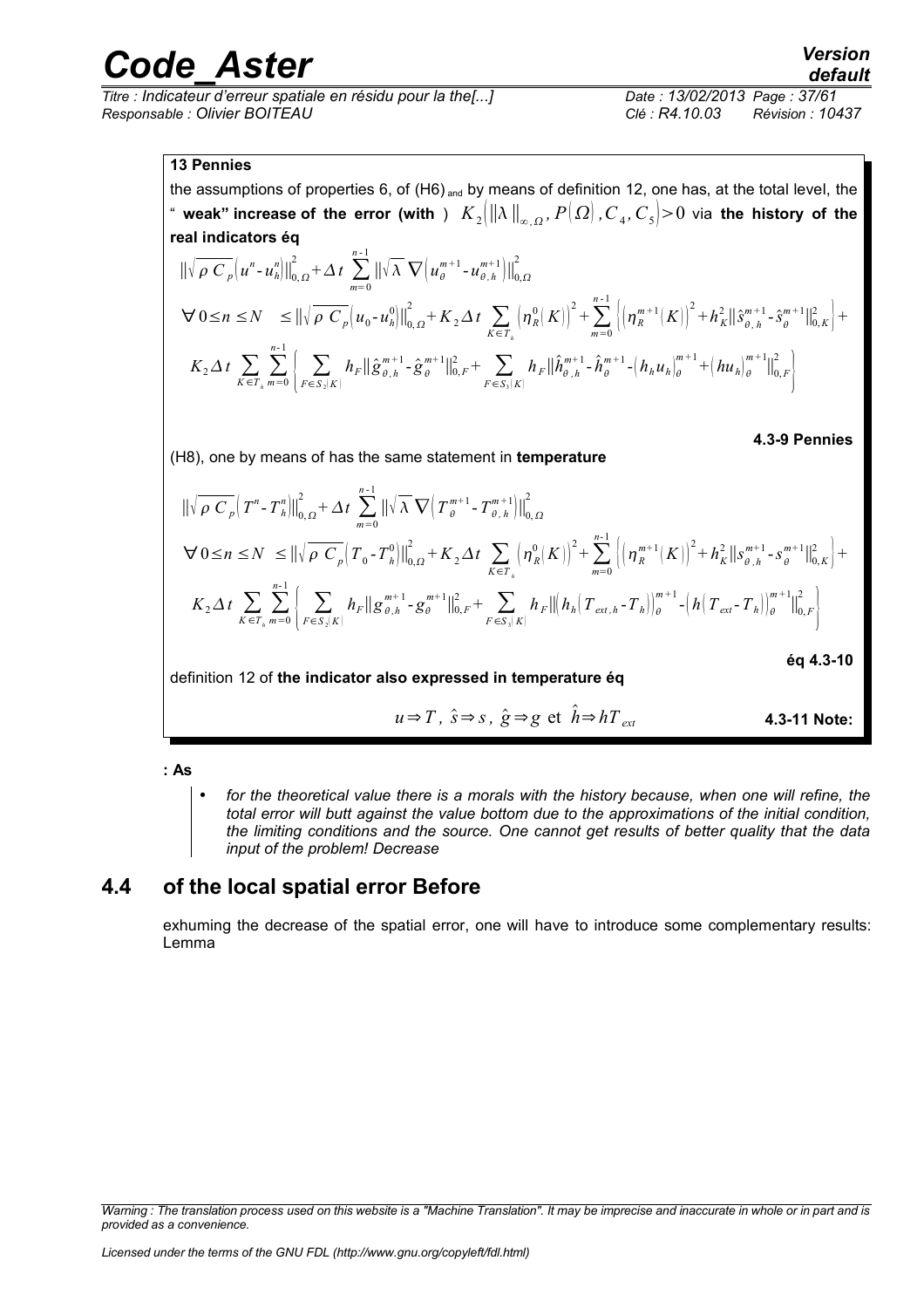*Titre : Indicateur d'erreur spatiale en résidu pour la the[...] Date : 13/02/2013 Page : 38/61 Responsable : Olivier BOITEAU Clé : R4.10.03 Révision : 10437*

**14 One**

shows that there exist constants strictly positive Ci ( $= 6... 11$ ) checking éq

$$
\forall v \in P_{\sup[k, l_1, l_2, l_3]}(K) \quad C_6 \|\psi_K v\|_{0,K} \leq ||v||_{0,K} \leq C_7 \|\psi_{K^{\frac{1}{2}}} v\|_{0,K}
$$
\n
$$
\|\nabla \psi_K v\|_{0,K} \leq C_8 h_K^{-1} \|\psi_K v\|_{0,K}
$$
\n
$$
\forall v \in P_{\sup[k, l_1, l_2, l_3]}(F) \quad C_9 h_F^{-1} \|\psi_K P_F v\|_{0,\Delta_F} \leq ||v||_{0,F} \leq C_{10} \|\psi_{F^{\frac{1}{2}}} v\|_{0,F}
$$
\n4.4-1 Proof\n
$$
\|\nabla \psi_K v\|_{0,\Delta_F} \leq C_{11} h_F^{-1} \|\psi_K v\|_{0,\Delta_F}
$$

#### **: One**

passes to the element of reference then one uses the fact that the norms are equivalent on polynomial spaces considered, because they are of finished size (cf [bib5] pp196-98, [bib7] [§1]). These

preliminary results are crucial to determine a decrease of the site error by the real indicator. But one will see that one will be able to obtain only one opposite room of [éq 4.3-9], [éq 4.3-10]. Property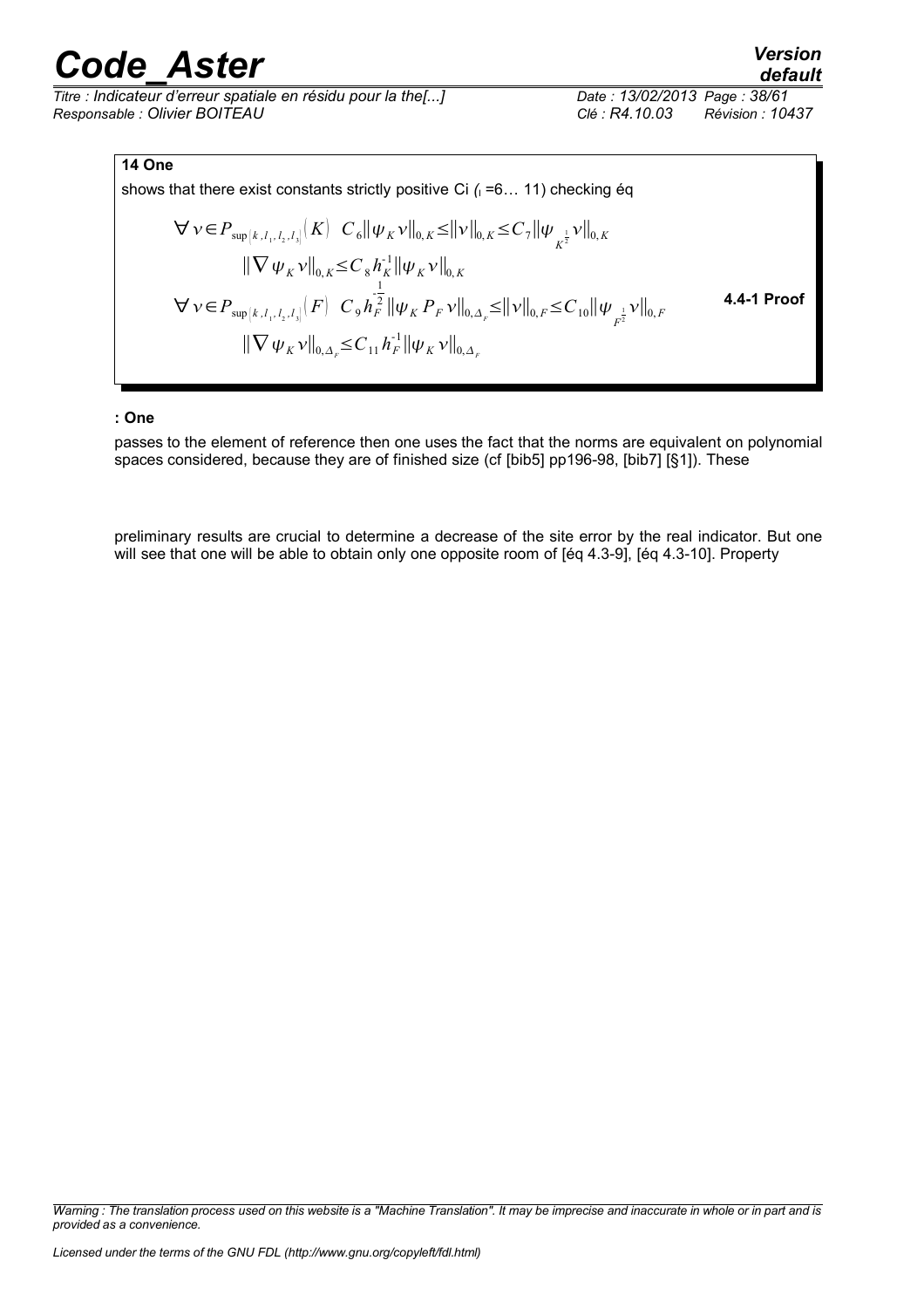*Titre : Indicateur d'erreur spatiale en résidu pour la the[...] Date : 13/02/2013 Page : 39/61 Responsable : Olivier BOITEAU Clé : R4.10.03 Révision : 10437*

### *default*

#### **15 Pennies**

the assumptions of property 6, () and  $\overline{H}_6\;$  by leaning on definition 12 and the lemma 14, one has, at the local level, the "weak" decrease of the error (with)  $K_{3}\big|C_{i}$  ,  $i{=}6{\cdots}11\big){>}0$  via the real **indicator éq**  $\overline{1}$ 

$$
\eta_R^{n+1}(K) \leq K_3 \left\{ h_K \|\sqrt{\rho C_p} \frac{u^{n+1} - u^{n+1} - u^n - u^n_{h}}{\Delta t} \|_{0, \Delta_K} + \|\sqrt{\lambda} \nabla (u^{n+1} - u^{n+1}) \|_{0, \Delta_K} + \frac{1}{h_K \|\hat{S}_{\theta}^{n+1} - \hat{S}_{\theta, h}^{n+1}\|_{0, \Delta_K} + h_F^{\frac{1}{2}} \|\hat{g}_{\theta}^{n+1} - \hat{g}_{\theta, h}^{n+1}\|_{0, \Delta_K \cap \Gamma_2} + \frac{1}{h_F^{\frac{1}{2}} \|\hat{h}_{\theta}^{n+1} - \hat{h}_{\theta, h}^{n+1} - (h u_h)_{\theta}^{n+1} + (h_h u_h)_{\theta}^{n+1} \|_{0, \Delta_K \cap \Gamma_3} \right\}
$$

 $∀$  0 ≤*n* ≤ *N* - 1

**4.4-2 Pennies**

(H8), one by means of has the same statement in **temperature**

*R n*+ 1 *K* ≤*K*<sup>3</sup> { *hK*∥ *C <sup>p</sup> T n*+ 1 -*T <sup>h</sup> n*+ 1 -*T n* -*T<sup>h</sup> n t* ∥ 0, *<sup>K</sup>* +∥ ∇ *T n*+ 1 -*T , <sup>h</sup> n*+ 1 ∥0, *<sup>K</sup>* + *hK*∥*s n*+ 1 -*s , h n*+1 ∥0,*<sup>K</sup>* +*h<sup>F</sup>* 1 2 ∥*g n*+ 1 - *g , <sup>h</sup> n*+ 1 ∥0,*K*∩<sup>2</sup> + *hF* 1 2 ∥*h n* +1 *Text , n* +1 -*T n*+ 1 - *h ,h n* +1 *Text , ,h n* +1 -*T , <sup>h</sup> n*+ 1 ∥0,*K*∩<sup>3</sup> } ∀0≤*n* ≤*N* -1 **éq 4.4-3** definition 12 of **the indicator also expressed in temperature éq** *u*⇒*T , s*⇒ *s, g* ⇒*g* et *h*⇒*hT ext* **4.4-4 Proof**

#### **: This**

a little technical demonstration comprises three stages which will consist in successively raising each term of the indicator [éq 4.3-6] (by means of inequalities of the property 14) and to gather increases obtained: Firstly

, one will replace in the equation [éq 4.2-6] the term in by  $v-v_h$  the product utilizing  $w_K$  the function "bubble" of éq *K*

$$
\forall K \in T_h \quad \nu_K := \hat{s}_{\theta, h}^{n+1} - \rho \ C_p \frac{u_h^{n+1} - u_h^n}{\Delta t} + div \Big( \lambda \ \nabla u_{\theta, h}^{n+1} \Big) \n w_K := \psi_K v_K
$$
\n4.4-5 From where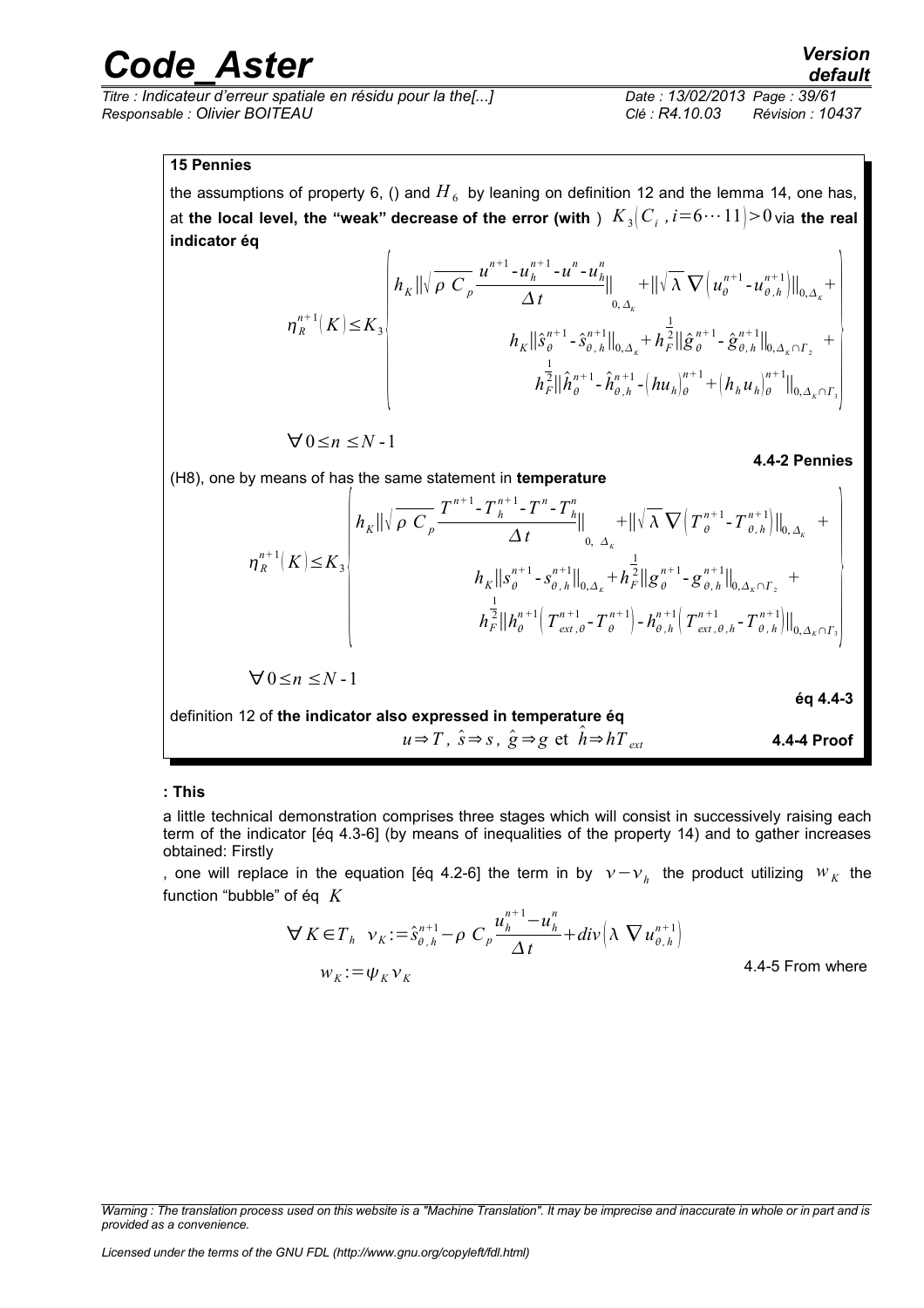*Titre : Indicateur d'erreur spatiale en résidu pour la the[...] Date : 13/02/2013 Page : 40/61 Responsable : Olivier BOITEAU Clé : R4.10.03 Révision : 10437*

succession of increases, via [éq 4.4-1] and the inequality of Cauchy-Schwartz, éq  $||v_K||_{0,K}^2 \le C_7^2$ ∫  $w_K v_K dx \le C_7^2$  $\vert \vert$  $u^{n+1} - u_h^{n+1} - u^n - u_h^n$  $\left[\left(w_{K}\right)^{m}+a\left(u_{\theta}^{n+1}-u_{\theta,h}^{n+1},w_{K}\right)-\left(\hat{S}_{\theta}^{n}\right)\right]$  $\hat{s}_{\theta,h}^{n+1}$  -  $\hat{s}_{\theta,h}^{n+1}$ 

$$
\|v_{K}\|_{0,K}^{2} \leq C_{7}^{2} \int_{K} w_{K} v_{K} dx \leq C_{7}^{2} \left\| \frac{u^{n-1} u_{h}^{n-1} u^{n-1} u_{h}^{n}}{\Delta t} w_{K} \right\|_{0,\Omega} + a \left\{ u_{\theta}^{n+1} - u_{\theta,h}^{n+1}, w_{K} \right\} - \left\{ \hat{s}_{\theta}^{n+1} - \hat{s}_{\theta,h}^{n+1}, w_{K} \right\} \right\}
$$
  
\n
$$
\leq C_{7}^{2} \max \left\{ 1, C_{8} \right\} \left\{ \left\| \frac{u^{n+1} - u_{h}^{n+1} - u^{n}}{\Delta t} \right\|_{0,K} + h_{K}^{-1} \|\sqrt{\lambda} \nabla \left( u_{\theta}^{n+1} - u_{\theta,h}^{n+1} \right) \|_{0,K} + \|\hat{s}_{\theta}^{n+1} - \hat{s}_{\theta,h}^{n+1} \|_{0,K} \right\} \|\boldsymbol{w}_{K} \|_{0,K}
$$
  
\n
$$
\Rightarrow \|\boldsymbol{v}_{K}\|_{0,K} \leq \frac{C_{7}^{2}}{C_{6}} \max \left\{ 1, C_{8} \right\} \left\{ \left\| \frac{u^{n+1} - u_{h}^{n+1} - u^{n} - u_{h}^{n}}{\Delta t} \right\|_{0,K} + \|\sqrt{\lambda} \nabla \left( u_{\theta}^{n+1} - u_{\theta,h}^{n+1} \right) \|_{0,K} + \|\hat{s}_{\theta}^{n+1} - \hat{s}_{\theta,h}^{n+1} \|_{0,K} \right\}
$$

#### 4.4-6 Then

, one reiterates the same process for the surface terms éq  $W_{F,i}$ 

$$
\forall F \in S(K) \cap S_{h,\Omega} \quad \nu_{F,1} := \left[ \lambda \frac{\partial u_{h,\theta}^{n+1}}{\partial n} \right]
$$
  

$$
w_{F,1} := \psi_K P_F v_{K,1}
$$
 (4.4-7 eq)

$$
\forall F \in S(K) \cap S_{h,2} \quad \nu_{F,2} := \hat{g}_{h,\theta}^{n+1} - \lambda \frac{\partial u_{h,\theta}^{n+1}}{\partial n}
$$
4.4-8 eq

$$
w_{F,2} := \psi_F P_F v_{F,2}
$$
  
\n
$$
\forall F \in S(K) \cap S_{h,3} \quad v_{F,3} := \hat{h}_{h,\theta}^{n+1} - \lambda \frac{\partial u_{h,\theta}^{n+1}}{\partial n} - (h_h u_h)_{\theta}^{n+1}
$$
  
\n
$$
w_{F,3} := \psi_F P_F v_{F,3}
$$
 (4.4-9)

, for example, for  $i=1$  the succession of increases, via [éq 4.4-1] and the inequality of Cauchy -Schwartz, éq

$$
\|v_{F,1}\|_{0,F}^{2} \leq C_{10}^{2} \int_{F} w_{F,1} v_{F,1} d\sigma \leq C_{10}^{2} \left\| \frac{u^{n+1} - u_{h}^{n+1} - u^{n} - u_{h}^{n}}{\Delta t}, w_{F,1} \right\|_{0,\Omega} + a \left( u_{\theta}^{n+1} - u_{\theta,h}^{n+1}, w_{F,1} \right) \right\|_{-\left( \hat{S}_{\theta}^{n+1} - \hat{S}_{\theta,h}^{n+1}, w_{F,1} \right)_{0,\Omega} - \left( v_{K}, w_{F,1} \right)_{0,\Omega} \right\|_{-\left( \hat{S}_{\theta}^{n+1} - \hat{S}_{\theta,h}^{n+1}, w_{F,1} \right)_{0,\Omega} - \left( v_{K}, w_{F,1} \right)_{0,\Omega} \right\|_{\infty} \n\leq C_{10}^{2} \max \left( 1, C_{11} \right) \left\| u^{n+1} - u_{h}^{n+1} - u^{n} - u_{h}^{n} \right\|_{0,\Delta_{F}} + h_{F}^{-1} \|\sqrt{\lambda} \nabla \left( u_{\theta}^{n+1} - u_{\theta,h}^{n+1} \right) \bigg\|_{0,\Delta_{F}} \right\| w_{F,1} \bigg\|_{0,\Delta_{F}} \n+ \|\hat{S}_{\theta}^{n+1} - \hat{S}_{\theta,h}^{n+1} \bigg\|_{0,\Delta_{F}} + \|v_{K} \bigg\|_{0,\Delta_{F}} \right\| w_{F,1} \bigg\|_{0,\Delta_{F}} \n\Rightarrow \|v_{F,1}\|_{0,F} \leq \frac{C_{10}^{2}}{C_{9}} \max \left( 1, C_{11} \right) \left\| h_{F}^{\frac{1}{2}} \right\| u^{n+1} - u_{h}^{n+1} - u^{n} - u_{h}^{n} \right\|_{-\Delta_{F}} + h_{F}^{-\frac{1}{2}} \|\sqrt{\lambda} \nabla \left( u_{\theta}^{n+1} - u_{\theta,h}^{n+1} \right) \bigg\|_{0,\Delta_{F}} \n+ h_{F}^{\frac{1}{2}} \|\hat{S}_{\theta}^{n+1} - \hat{S}_{\theta,h}^{
$$

4.4-10 Finally

it is enough to carry out the linear combination implying [éq 4.4-9] and [éq 4.4-10] to conclude (car). *h*<sub>*F*</sub> ≤*h*<sub>*K*</sub> et  $\forall$  *v*  $||v||_{0, \Delta_F}$  ≤  $||v||_{0, \Delta_K}$  avec  $F \in S(K)$  Note:

*Licensed under the terms of the GNU FDL (http://www.gnu.org/copyleft/fdl.html)*

*Warning : The translation process used on this website is a "Machine Translation". It may be imprecise and inaccurate in whole or in part and is provided as a convenience.*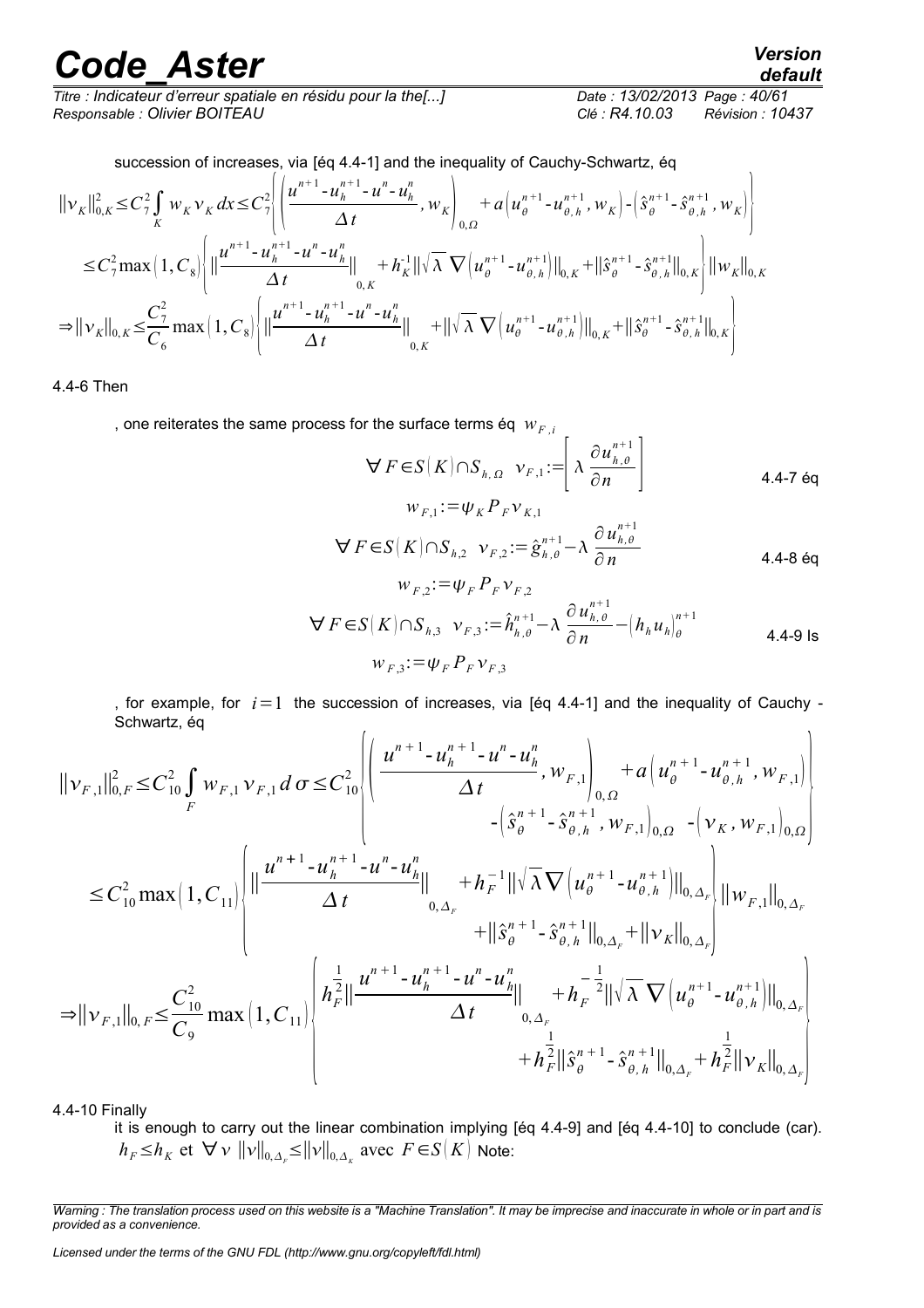*Titre : Indicateur d'erreur spatiale en résidu pour la the[...] Date : 13/02/2013 Page : 41/61 Responsable : Olivier BOITEAU Clé : R4.10.03 Révision : 10437*

**This**

- *local decrease of the error is also declined according to the formulations [éq 4.2-14] and*  $\tilde{\pmb{\eta}}_{\scriptscriptstyle R}^n[K]$  [éq 4.3-1], [éq 4.3-2].  $\pmb{\eta}_{\scriptscriptstyle R,\, p,\, t}^n[K]$  While
- *placing oneself in the particular frame [éq 3.1-9] of the article [bib6] with an implicit scheme ()*  $\theta = 1$  one finds well the inequality (29) pp432. By
- adopting the less restrictive approaches ()  $H<sub>4</sub>$  and (),  $H<sub>5</sub>$  one finds a version "strong" of *this property. This*
- *result only one opposite room of total increase [éq 4.3-9 provides], [éq 4.3-10] but in the frame of this kind of indicator one will not be able to obtain better compromise. These estimates are optimal within the meaning of [bib5]. They show the equivalence of the sum hilbertienne indicators with the spatial part of the total exact error. The constants of equivalence are independent of the parameters of discretizations in space and in time, they depend only on the smallest angle of the triangulation. This*
- *increase of the real error indicator shows, which if one very locally refines (around)*  $K$  *in order to decrease,*  $\left.\eta^{\mathit{n}}_{\mathit{R}}\right| K\right)$  *one is not ensured of a reduction in the error in an immediate vicinity of the zone concerned (in).*  $\,\mathbb{\Delta}_K\,$ *The indicator "underestimates" the*

*spatial error locally and only a more macroscopic refinement carries out theoretically a reduction in the error (cf property 13). Complements*

*Warning : The translation process used on this website is a "Machine Translation". It may be imprecise and inaccurate in whole or in part and is provided as a convenience.*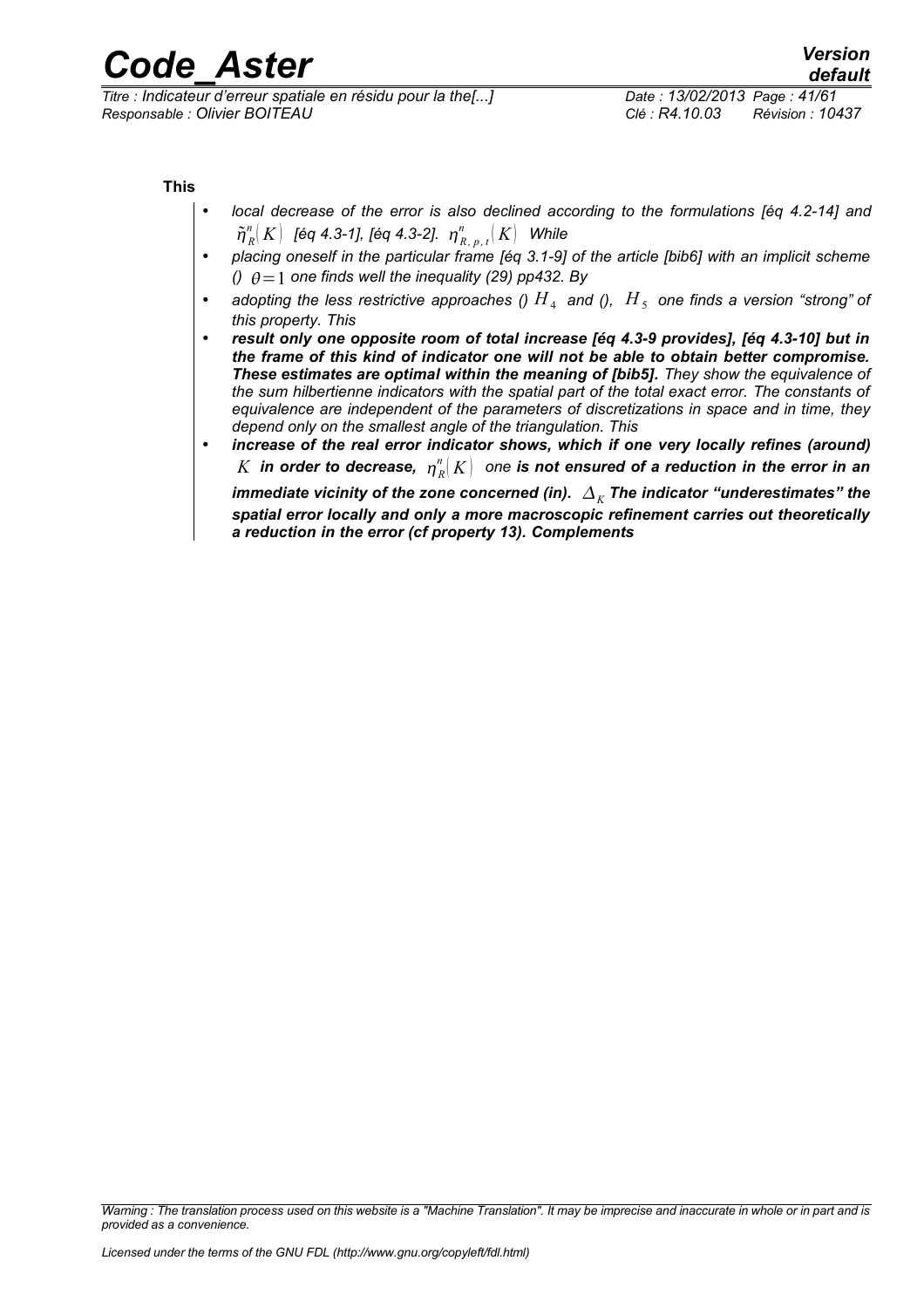*Titre : Indicateur d'erreur spatiale en résidu pour la the[...] Date : 13/02/2013 Page : 42/61 Responsable : Olivier BOITEAU Clé : R4.10.03 Révision : 10437*

### **4.5**

<span id="page-41-0"></span>the constant just like  $|K_{3}|$  its preceding alter ego,  $|K_{2}|$ depends **intrinsically on the type of limiting conditions enriching the equation by initial heat as well as type of temporal and spatial discretization.** To try to free itself from this last stress, SR. GAGO [bib10] proposes (on a problem models 2D) a dependence of the constant according to  $|K_{2}|$  the type **of finite elements used. She** is written éq

$$
K_2 := \frac{\tilde{K}_2}{\sqrt{24 \ p^2}}
$$
 4.5-1 where

is *p* the degree of the polynomial of interpolation used (for  $p=1$  SORTED 3 and QUAD4, for  $p=2$  SORTED 6 and QUAD 8/9). From where the idea, once the calculated error indicator total,

to multiply it by this "corrective" constant. 1  $\sqrt{24\,p^2}$  This strategy was implicitly retained for the

computation of the error indicator in mechanics (option "ERME\_ELEM" of CALC ERREUR, cf [R4.10.02 §3]). We however did not adopt it for the thermal because this constant was given only empirically on the equation of Laplace 2D. We do not want to thus skew the values of the indicators. It

was question, until now, only of spatial cards of error indicators calculated at a given time of the transient of computation. But, in fact, there **exist several ways to build error indicators on a parabolic problem:** one

- can very well, first of all, semi-to discretize the strong formulation space some and to control its spatial error by error indicator adapted a posteriori to the steady case (in our elliptic case). Then one applies a solver, of step and of order variables, treating the ordinary differential equations (for example [bib10] [bib11] [bib12]),
- a second strategy consists in semi-discretizing in time then in space and determining the error indicator spatial one time given (for example [bib4] [bib6] [bib13]) starting from the local residues of the semi-discretized form. One applies a linear solver to the variational form allowing to repeatedly build the solution at one time given from the solution of previous time, another
- possibility consists in discretizing simultaneously in time and space on of the finite elements suitable and controlling their "space-time" errors in a coupled way (for example [bib14] [bib15]). This

last **scenario is most tempting from** a theoretical point of view because he proposes a complete control of the error and he makes it possible to avoid unfortunate decouplings as for possible refinements/coarsenings controlled by a criterion with respect to the other (cf following paragraph). He is however very heavy to set up in a large industrial code such as Code\_Aster *. He* supposes indeed, to be optimal, nothing less than one separate management time step by finite elements. What from the point of view of architecture supporting the finite elements of the code is a true challenge! One **thus prefers the second scenario to him who** has the large advantage of being able to be established directly in a code D finite elements because this it is based above all on the resolution of the completely discretized system. These is the indicators which was set up in N3S, TRIFOU and Code\_Aster *. In the frame of*

*Warning : The translation process used on this website is a "Machine Translation". It may be imprecise and inaccurate in whole or in part and is provided as a convenience.*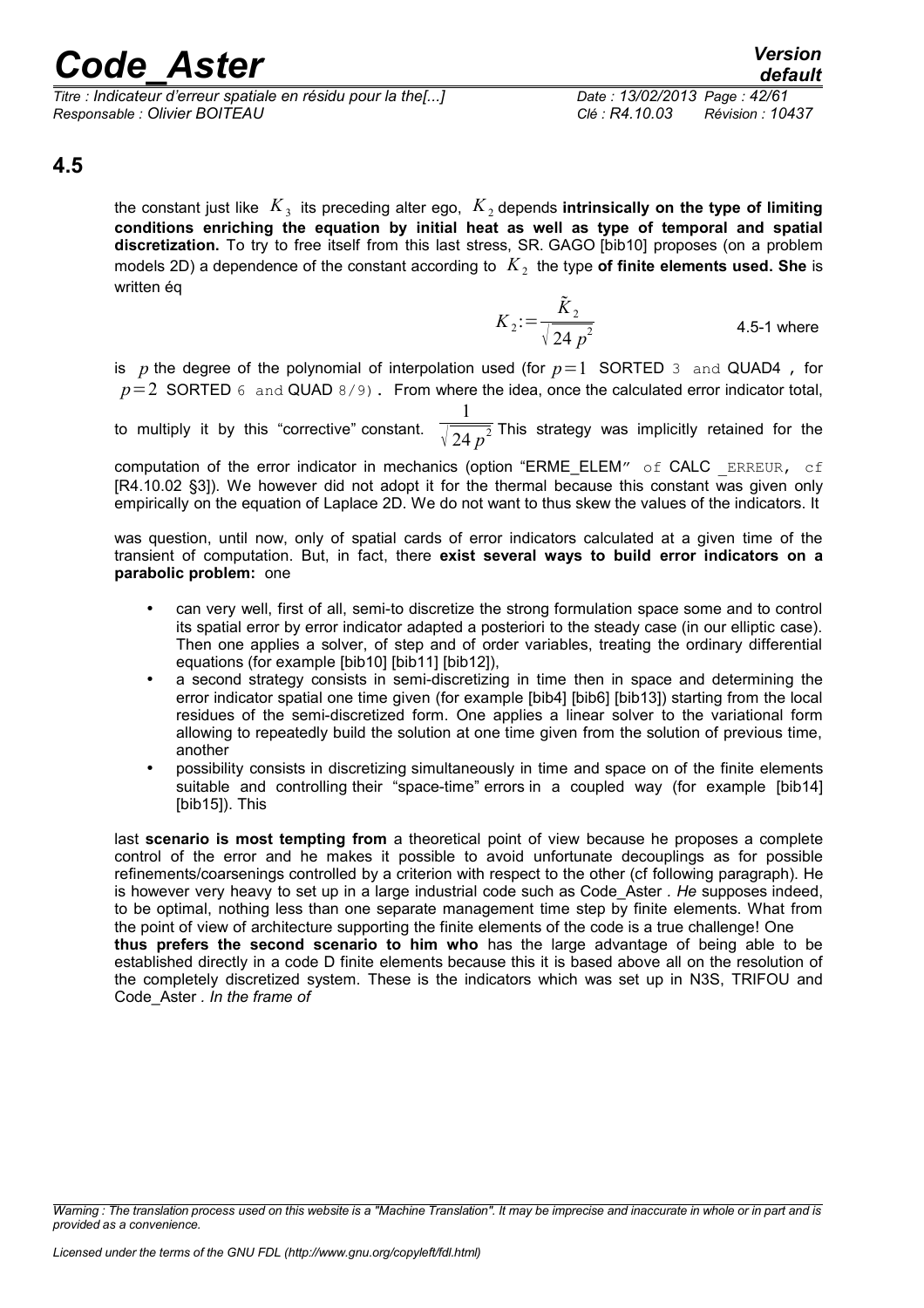*Titre : Indicateur d'erreur spatiale en résidu pour la the[...] Date : 13/02/2013 Page : 43/61 Responsable : Olivier BOITEAU Clé : R4.10.03 Révision : 10437*

*default*

a true **"space-time" discretization of the problem (scenario** 3), one obtains, in any rigor, a "  ${\bf s}$  pace-time" indicator for each element of discretization which  $\left. K\times \right| t_{_n},t_{_{n+1}}\right|$  is the balanced sum of three terms:

- 1) the residue of the calculated solution and the data discretized compared to the strong formulation of the problem evaluated  $(P_{\,0})\,$  on,  $\,K\!\times\![\,t_{_{n}},t_{_{n+1}}]\,$
- 2) the jump spatial through  $\partial K \times ]t_{_n}, t_{_{n+1}}[$  operator traces associated (who naturally connects the formulations weak and strong via the formula of Green),
- 3) the temporal jump through  $K \times \partial \big| t_n, t_{n+1} \big|$  calculated solution.

The solution which was installation does not make it possible obviously to reveal explicitly the term **of temporal jump.** It **re-appears however** implicitly **, because of** method of particular temporal semidiscretization, in all the terms into cubes  $\theta$  definitions 10 and 12. On the other hand

**, the fact of being interested mainly only in the spatial discretization and its possible refinement/coarsening should not occult certain contigences with respect to the management of time step. Indeed**, during transient computations **comprising of abrupt variations of loadings and/or sources during time, for example** of the thermal shocks, the fields of calculated temperatures can  $\;T^{n}\left(0\!<\!n\!\leq\!N\right)\;$  oscillate **spatially and temporally. Moreover**, they can and the violate the "**principle of the maximum** " by taking values apart from the limits imposed by the condition of Cauchy limiting conditions. To overcome this numerical phenomenon one parasitizes shows, on a canonical case without condition of exchange (cf [R3.06.07 §2]), that time step must remain between two limits: éq

$$
\Delta t_{\min}(h) < \Delta t < \Delta t_{\max}(\theta)
$$
 4.5-2 In practice

, it is difficult to have an order of magnitude of these limits, one has thus difficulty, if oscillations are detected, modifying time step in order to respect [éq 4.5-2]. In addition, this kind of operation is not always possible sometimes because it is necessary to precisely take into account the abrupt variations of loadings (in particular when is  $\Delta t$  too small). When

is  $\Delta t$  too large one can function in implicit **Eulerian what**  $(\theta = 1)$  will cause to gum the higher limit. On the other hand

lorsqu **"it is too weak, two** palliative strategies S" offer to the user: diagonalizing

•**the mass matrix via the lumped elements (cf** [R3.06.07 §4] [§5]) proposed in the code (that requires installation to treat the elements P2 *or* modelization 2D \_AXI), to decrease

•**the size of meshes (that** increases complexities necessary computation and memory). It

is from this point of view that the refinements **/déraffinements practised on the faith of our indicator can have an incidence.** The fact of refining will not pose any problem on the other hand while déraffinant one can deteriorate very well the decrease of [éq 4.5-2]. It is necessary thus to be very circumspect if one uses the option coarsening of the software HOMARD (encapsulated for Code\_Aster *in* MACR \_ADAP\_MAIL option "DERAFFINEMENT" [U7.03.01]) on case test comprising a thermal shock. We

now will summarize the principal contributions of the preceding and their holding and bordering theoretical chapters with respect to the thermal computation set up in Code\_Aster *. Summary*

*Warning : The translation process used on this website is a "Machine Translation". It may be imprecise and inaccurate in whole or in part and is provided as a convenience.*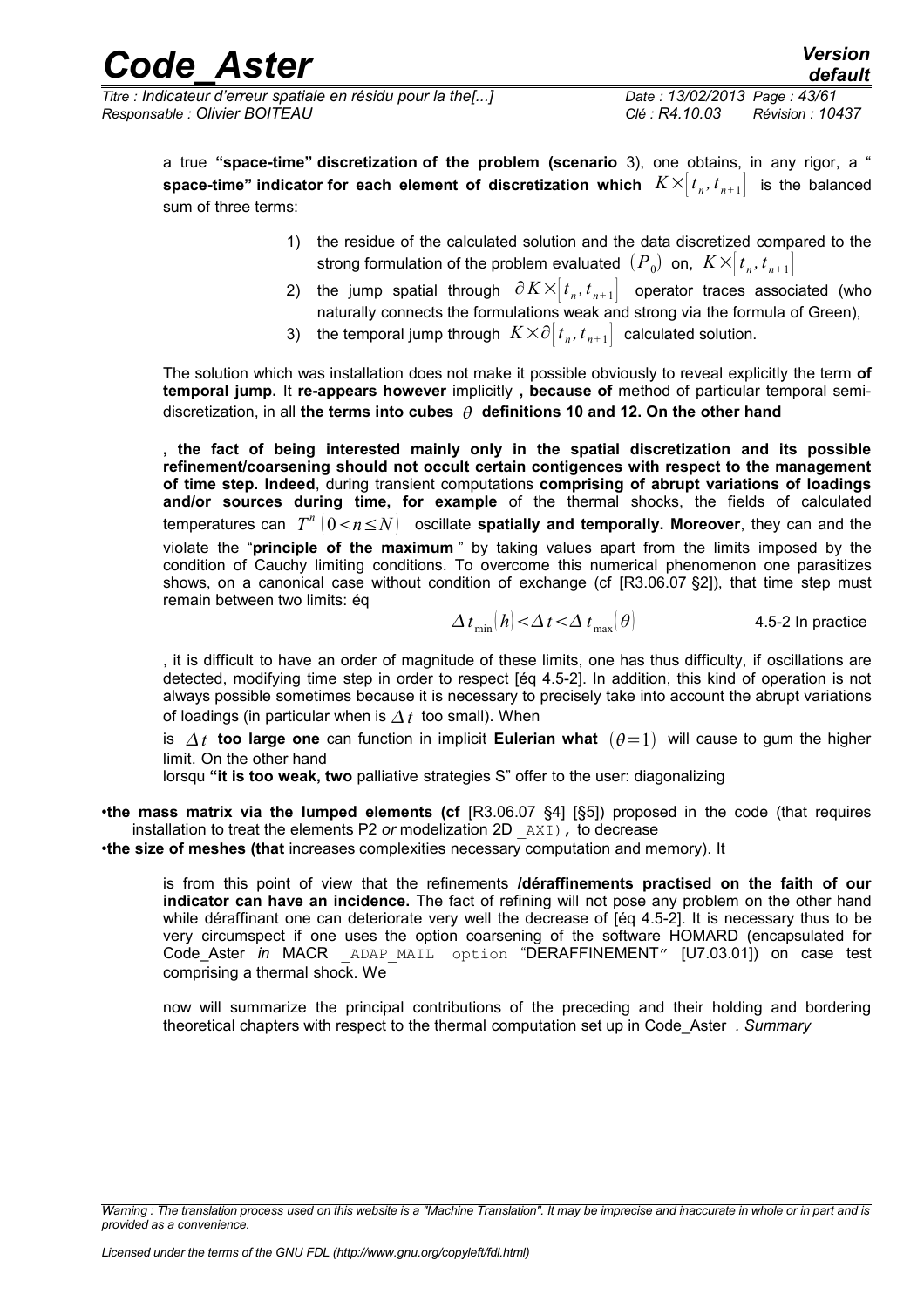*Titre : Indicateur d'erreur spatiale en résidu pour la the[...] Date : 13/02/2013 Page : 44/61 Responsable : Olivier BOITEAU Clé : R4.10.03 Révision : 10437*

### **5 of the theoretical study Is**

<span id="page-43-0"></span>(P **0) the problem in extreme cases mixed (of** linear type inhomogeneous Cauchy-Dirichlet-Neumann-Robin and with variable coefficients) solved by the operator **THER\_LINEAIRE éq**

$$
(P_0)\begin{pmatrix} \rho C_p \frac{\partial T}{\partial t} - \text{div}(\lambda \nabla T) = s & \Omega \times ]0, \tau[\\ T = f & \Gamma_1 \times ]0, \tau[\\ \lambda \frac{\partial T}{\partial n} = g & \Gamma_2 \times ]0, \tau[\\ \lambda \frac{\partial T}{\partial n} + hT = hT_{ext} & \Gamma_3 \times ]0, \tau[\\ T(\mathbf{x}, 0) = T^0(\mathbf{x}) & \Omega \end{pmatrix}
$$

5-1 Taking into account

the choices of modelizations operated in Code Aster *(by* AFFE\_MATERIAU, AFFE\_CHAR\_THER ...) one determines the Abstracted **Variational Frame (CVA** cf [§2]) minimal on whom one will be able to rest to show **the existence and the unicity of a field of temperature solution (cf** [§2]). By recutting these pre-necessary theoretical a little "ethereal" with the practical stresses of the users, one from of deduced from the limitations as for the types of geometry and the licit loadings. Then

, **while semi-discretizing in time and space by the usual methods of the code (which** one makes sure of course of the cogency and owing to the fact that they preserve the existence and the unicity of the solution), one studies **the evolution of the properties of stability of the problem (cf** [§3]). These results of controllability are very useful for us to create the standards, the techniques and the inequalities which intervene in the genesis of the indicator in residue. In these stages of discretization we also briefly approach the influence of such or such theoretical assumption on the functional **perimeter of the operators of the code. Before**

summarizing the principal theoretical results concerning the error indicator, we go repréciser some notations: one

• fixes time step such as  $\Delta t$  is  $\frac{\tau}{4}$  $\frac{1}{\Delta t}$  an integer N *and* that the temporal discretization is regular: ,  $t_0=0$ ,  $t_1 = \Delta t$ ,  $t_2 = 2 \Delta t \cdots t_n = n \Delta t$  Note

#### **: This**

assumption of regularity does not have really importance, it just makes it possible to simplify the writing of the semi-discretized problem. To model an unspecified transient at time,  $t_n$  it is just enough to replace by  $\Delta t$  is  $\Delta t_n = t_n + 1 - t_n$ .

- $\theta$  the parameter of method  $\theta$  semi-discretizing temporally,  $(P_0)$  are
- and the  $T^n$   $T_h^n$  fields of temperatures to time,  $t_n$   $(0 \le n \le N)$  exact solutions of the initial problem,  $(P_0)$  respectively semi-discretized in time and completely discretized in time and space. Taking into account

*Warning : The translation process used on this website is a "Machine Translation". It may be imprecise and inaccurate in whole or in part and is provided as a convenience.*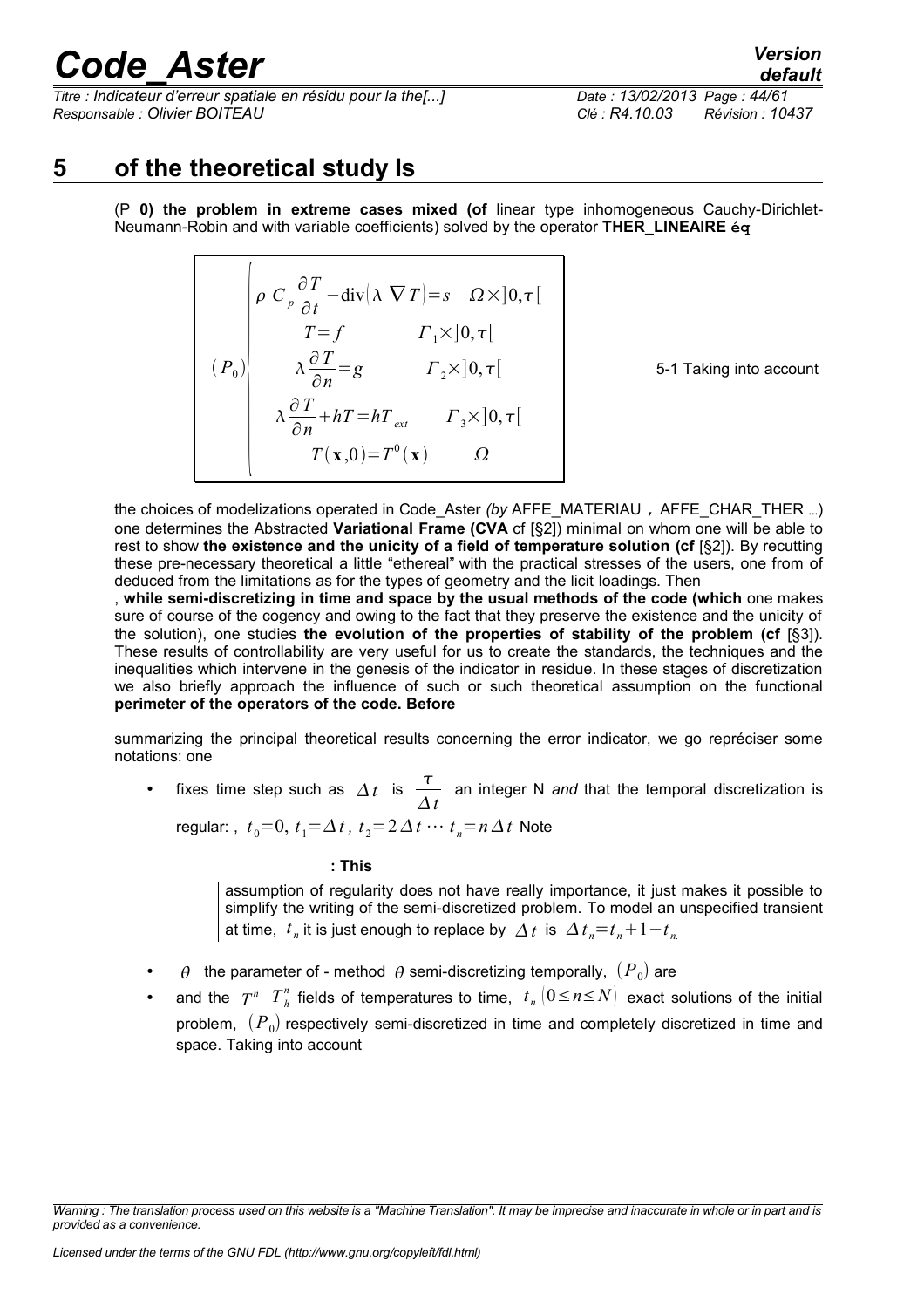*Titre : Indicateur d'erreur spatiale en résidu pour la the[...] Date : 13/02/2013 Page : 45/61 Responsable : Olivier BOITEAU Clé : R4.10.03 Révision : 10437*

**the modelizations installation in the code, we** can suppose that the temporal **discretization of the loadings and the source is exact and** that the taking **into account, via Lagranges, of the limiting conditions (generalized or not) of Dirichlet is too. On the other hand**, one of the approaches to model the numerical approximations carried out during the integral calculus of the error indicator, consists in supposing inaccurate **the spatial discretization of the loadings and the source. Their** approximate values are noted éq

$$
s_{\theta, h}^{n+1}, g_{\theta, h}^{n+1}, T_{ext, \theta, h}^{n+1} \text{ et } h_{\theta, h}^{n+1}
$$
 5-2 by

posing éq

**:** 

 $X_{\theta}^{n+1} = \theta X \left( \mathbf{x}, (n+1) \frac{\tau}{\Delta} \right)$  $\frac{\tau}{\Delta t}$  +  $(1-\theta)$   $\chi$   $\left(x, n\frac{\tau}{\Delta}\right)$  $\frac{d}{dt}$  avec  $X \in [T, s, T_{ext}, g, h]$  et  $0 \le n \le N-1$  5-3 Note:

> *This kind of indicator installation of (in mechanics as in thermal) is also sullied with another type of numerical approximations related to computations of second derivative of the voluminal term (cf [§4.3]). Its effect can possibly feel when one is interested in the intrinsic value of the voluminal error for sources very kicked up a rumpus on a coarse mesh. They*

exist two constant then K2 *and* K3 *independent* of the parameters of discretization in time and space, depending only on the smallest angle of the triangulation and the type of problem, which make it possible to build:

• An increase **of the total spatial error (L** "historical of L" indicating total reality " **on considers"** the error spatial total) éq

$$
\|\sqrt{\rho C_p}\left(T^n - T_n^n\right)\|_{0,\Omega}^2 + \Delta t \sum_{m=0}^{n-1} \|\sqrt{\lambda} \nabla \left(T_{\theta}^{m+1} - T_{\theta,h}^{m+1}\right)\|_{0,\Omega}^2
$$
  

$$
\nabla 0 \le n \le N \le \|\sqrt{\rho C_p}\left(T_0 - T_0^n\right)\|_{0,\Omega}^2 + K_2 \Delta t \sum_{K \in T_h} \left(\eta_{R}^0(K)\right)^2 + \sum_{m=0}^{n-1} \left\{\left(\eta_{R}^{m+1}(K)\right)^2 + h_K^2\|S_{\theta,h}^{m+1} - S_{\theta}^{m+1}\|_{0,K}^2\right\} + K_2 \Delta t \sum_{K \in T_h} \sum_{m=0}^{n-1} \left\{\sum_{F \in S_2(K)} h_F \|\mathbf{g}_{\theta,h}^{m+1} - \mathbf{g}_{\theta}^{m+1}\|_{0,F}^2 + \sum_{F \in S_3(K)} h_F \|\left(h_h\left(T_{ext,h} - T_h\right)\right)_{\theta}^{m+1} - \left(h\left(T_{ext}-T_h\right)\right)_{\theta}^{m+1}\|_{0,F}^2\right\}
$$

a 5-4

• decrease **of the local spatial error (it** "underestimates**"** the local error spatial) éq

$$
\eta_{R}^{n+1}(K) \leq K_{3} \left\{\n\begin{aligned}\n& h_{K} \|\sqrt{\rho} \, C_{p} \frac{T^{n+1} - T^{n+1} - T^{n} - T^{n}_{h}}{\Delta t} \| & + \|\sqrt{\lambda} \, \nabla \left(T^{n+1}_{\theta} - T^{n+1}_{\theta, h}\right) \|_{0, \Delta_{K}} \\
& h_{K} \|s_{\theta}^{n+1} - s_{\theta, h}^{n+1}\|_{0, \Delta_{K}} + h_{F}^{\frac{1}{2}} \|g_{\theta}^{n+1} - g_{\theta, h}^{n+1}\|_{0, \Delta_{K} \cap \Gamma_{2}} \\
& h_{F}^{\frac{1}{2}} \|h_{\theta}^{n+1} \left(T^{n+1}_{ext, \theta} - T^{n+1}_{\theta}\right) - h_{\theta, h}^{n+1} \left(T^{n+1}_{ext, \theta, h} - T^{n+1}_{\theta, h}\right) \|_{0, \Delta_{K} \cap \Gamma_{3}} \\
& \forall 0 \leq n \leq N - 1\n\end{aligned}\n\right\}
$$

5-5 With

• the continuation of  $\left(\eta_R^n\middle|K\right)\right)_{0\leq n\leq N}^{K\in T_h}$ **local real indicators (by means of** notations of [§4.1]) éq

*Warning : The translation process used on this website is a "Machine Translation". It may be imprecise and inaccurate in whole or in part and is provided as a convenience.*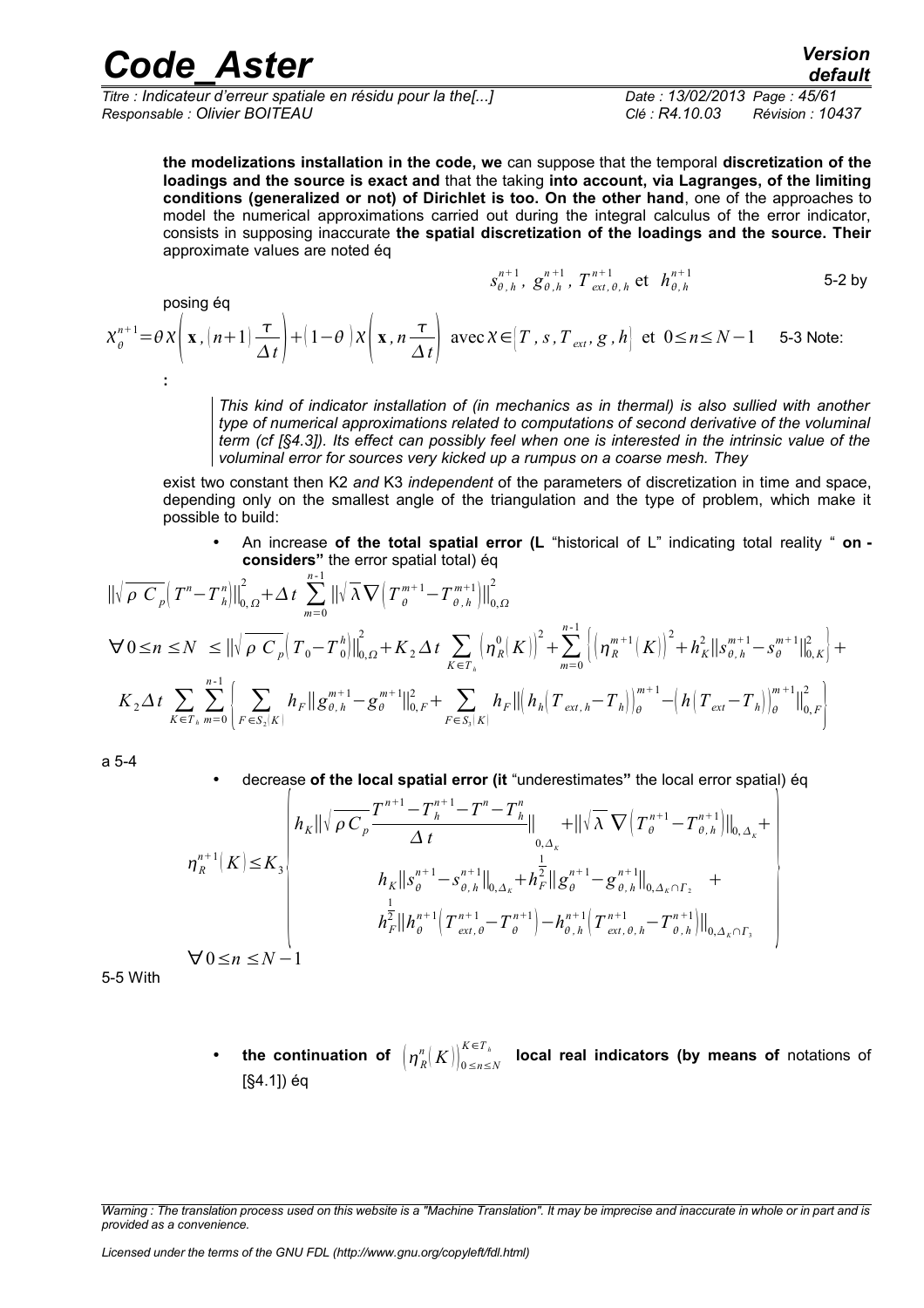$:= h_K ||s_{\theta,h}^{n+1} - \rho C_p \frac{T_h^{n+1} - T_h^n}{\Delta t}$ 

*Titre : Indicateur d'erreur spatiale en résidu pour la the[...] Date : 13/02/2013 Page : 46/61 Responsable : Olivier BOITEAU Clé : R4.10.03 Révision : 10437*

 $\eta^{n+1}_R(K)$  : =  $\eta^{n+1}_{R,vol}(K)$  +  $\eta^{n+1}_{R,suat}(K)$  +  $\eta^{n+1}_{R,flux}(K)$  +  $\eta^{n+1}_{R,ech}(K)$ 

5-6 which

$$
\sum_{F \in S_2(K)} \sqrt{h_F} \|g_{\theta,h}^{n+1} - \lambda \frac{\partial T_{h,\theta}^{n+1}}{\partial n} \|_{0,F} + \sum_{F \in S_3(K)} \sqrt{h_F} \|h(T_{ext}-T)\|_{\theta,h}^{n+1} - \lambda \frac{\partial T_{h,\theta}^{n+1}}{\partial n}
$$
  
is initialized by éq

 $\frac{d}{dt}$  +  $div\left[\lambda \nabla T^{n+1}_{h,\theta}\right]$ 

0, *K*

$$
\eta_R^0(K) := h_K ||s_h^0 + div \left(\lambda \nabla T_h^0\right)||_{0,K} + \frac{1}{2} \sum_{F \in S_{\Omega}(K)} \sqrt{h_F} || \lambda \frac{\partial T_h^0}{\partial n} ||_{0,F} + \sum_{F \in S_2(K)} \sqrt{h_F} ||g_h^0 - \lambda \frac{\partial T_h^0}{\partial n} ||_{0,F} + \sum_{F \in S_3(K)} \sqrt{h_F} ||h \left(T_{ext} - T\right)||_h^0 - \lambda \frac{\partial T_h^0}{\partial n} ||_{0,F}
$$

5-7 This

local continuation makes it possible to build the continuation **of**  $\left(\eta^{n}(\varOmega)\right)_{0\leq n\leq N}$  **total real indicators éq**

 $+\frac{1}{2} \sum_{F \in S_{\Omega}[K]} \sqrt{h_F} \left\| \frac{\partial T_{h,\theta}^{n+1}}{\partial n} \right\|$ 

$$
\forall 0 \leq n \leq N \quad \eta_R^n(\Omega) := \left(\sum_{K \in T_k} \eta_R^n(K)^2\right)^{\frac{1}{2}} \tag{5-8}
$$

 $\frac{n}{\partial n}$ |||

∂ *n*

0, *F*  $^{+}$ 

∥ 0,*F*

[éq 5-4] (cf [§4.2]) it appears that, at one time given, the error on the approximation of the condition of Cauchy and the history of the total indicators intervenes on the total quality of the solution obtained. One **will be able to thus minimize overall the error of approximation due to the finite elements in the course of time while re-meshing "advisedly", via the continuation of indicators, the structure. Because**, in practice, one realizes that the refinement of meshes makes it possible to decrease their error and thus cause a drop in the temporal sum of the indicators. **The total error will butt (and it is moral) against the value bottom due to the approximations of the initial condition, the limiting conditions and the source (which** will tend it-also to drop of course!). One **cannot get results of better quality that the data input of the problem!** 

Result [éq 5-5] (cf [§4.4]) only one opposite room **of total increase [éq 5-4** provides] ("must" would have been to reveal also an increase at the local level) but, in the frame of this kind of indicator, one will not be able to obtain better compromise. These **estimates are optimal within the meaning of [bib5]. They** illustrate the equivalence of the sum hilbertienne indicators with the spatial part of the total exact error. The constants of equivalence are independent of the parameters of discretizations in space and in time, they depend only on the smallest angle of the triangulation and the type of with dealt problem. According to

this increase of the indicator [éq 5-6], if one very locally refines (around the element) *K* in order to decrease,  $\;{\pmb{\eta}}_R^n\vert\,K\big)$  one is not ensured of a reduction in the error in an immediate vicinity of the zone concerned (in).  $\varDelta_K$  T<mark>he indicator "underestimates" the spatial error locally and only a more</mark> **macroscopic refinement carries out a reduction in the error theoretically. Only**

*default*

*Warning : The translation process used on this website is a "Machine Translation". It may be imprecise and inaccurate in whole or in part and is provided as a convenience.*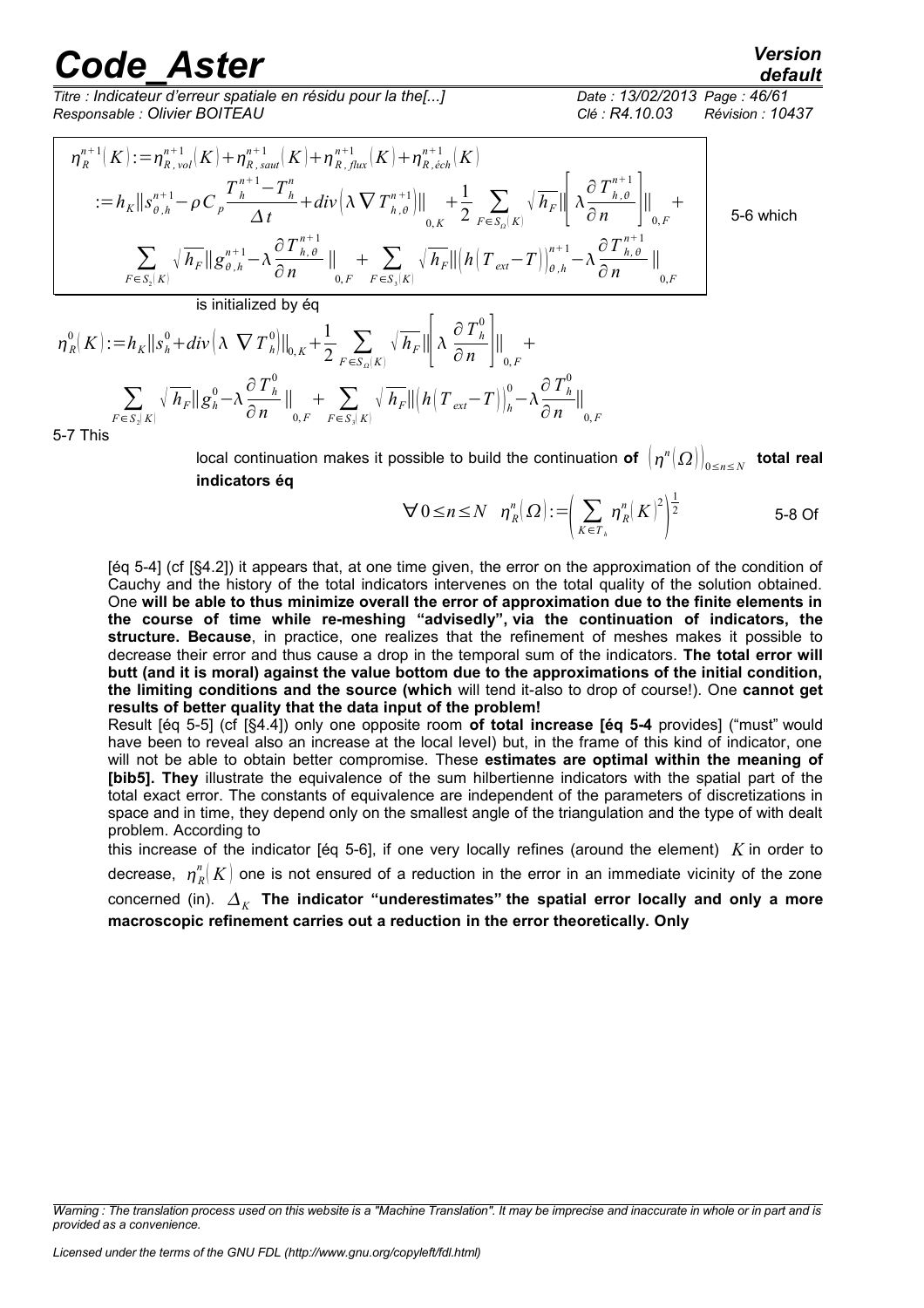*Titre : Indicateur d'erreur spatiale en résidu pour la the[...] Date : 13/02/2013 Page : 47/61 Responsable : Olivier BOITEAU Clé : R4.10.03 Révision : 10437*

in pure residue, all a spatial **"zoology" of error indicators are permissible (cf** [§4.3]), we retained a type similar of it to that already set up for the mechanics of Code\_Aster *.* Leaning on the solutions and the discrete loadings of time running and previous time (except with the first time step), its **theoretical limitations are thus, at best, those inherent in the resolution of the problem in temperature: no** zones comprising of crack, point or points of reflection not, problem to the interfaces of multi-material, unconditionally  $\theta$  stable diagram, regular family of triangulation, polygonal mesh discretized by of the finite elements isoparametric, oscillations and violation of the principle of the maximum (cf [§4.5]). Of course, in practice, one very often passes in addition to, and this without encumbers, this perimeter of "theoretical" use. But

**it is necessary well to keep in mind, that as a "simple postprocessing" of, P<sup>0</sup> the indicator cannot unfortunately provide more reliable diagnosis in the zones where the resolution of the initial problem stumbles (close to crack, shock…). Its** denomination prudently reserved of indicator (instead of the usual terminology of estimator) is in these typical cases more than ever of setting! But if, in these extreme cases, its gross amount perhaps prone to guarantee, its **utility as an effective and convenient supplier of cards of error for a mending of meshes or a refinement/coarsening remains completely justified. In**

the same vein, even if the formulation [éq 5-6] were established only in the transitory linear case, isotropic or not, defines by (),  $\overline{P}_0$  one could also stretch his perimeter of use to nonlinear (operator THER\_NON\_LINE ), different limiting conditions (ECHANGE\_PAROI for example ) or to others element types finished (lumped isoparametric elements, structural elements…) (cf [§2.1]). For more information on the "data-processing" perimeter corresponding to his effective establishment in the code, one can refer to [§6.2] or the user's documentation of CALC ERREUR [U 4.81.06]. It

was question, until now, only of spatial cards of error indicators calculated at a given time of the transient of computation. But, in fact, there **exist several ways to build error indicators on a parabolic problem (cf** [§4.5]). That that we retained does not allow a complete control of the error and it always requires a certain **vigilance when with problems of the type shocks are dealt (** the same one as for the problem post-treaty!). It reveals only implicitly the term of jump temporal in all the terms into cubes  $\theta$  [éq 5-6].

To finish, it should be stressed that this indicator is thus composed of four terms:

- the principal **term, called** term **of voluminal error, controlling** the good checking of the equation of heat, to which
- three secondary **terms are added checking** the good behavior of the spatial **jumps and** the limiting conditions: terms **of flux and exchange. In**

2D - PLANE or 3D (resp. in 2D -  $AXI$ ), if the unit of the geometry is the meter, the unit of the first is W.m ( *resp* . ) and *W* .*m*.*rad*<sup>−</sup>that of the other terms is it (resp  $W.m^{\frac{1}{2}}$ . ). Attention 1

*W* .*m* 2 .*rad*<sup>−</sup>**thus with the units taken into account for the geometry when one is interested in** *<sup>1</sup>*

#### **the gross amount of the indicator and not in his relative value! We**

now will approach, after the practical difficulties of implementation in the code, the environment necessary and its perimeter of use. One will conclude for an example of use drawn from a case official test. Put

*Warning : The translation process used on this website is a "Machine Translation". It may be imprecise and inaccurate in whole or in part and is provided as a convenience.*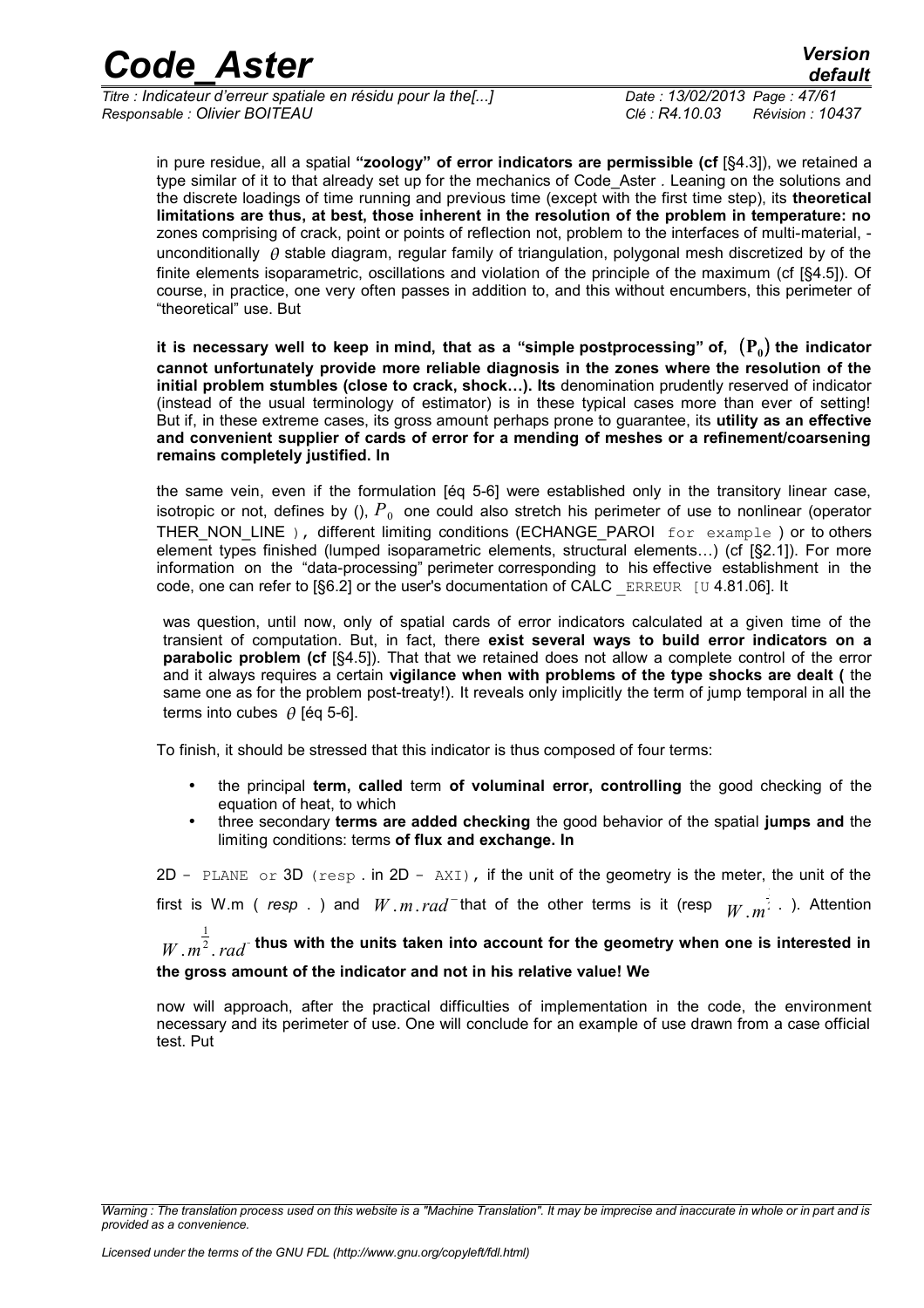*Titre : Indicateur d'erreur spatiale en résidu pour la the[...] Date : 13/02/2013 Page : 48/61 Responsable : Olivier BOITEAU Clé : R4.10.03 Révision : 10437*

### <span id="page-47-2"></span>**6 in work in the Code\_Aster** *particular*

### **6.1 Difficulties To compute:**

<span id="page-47-1"></span>this kind of indicator it is necessary to compose with the vision "elementary computation + assembly" generally deployed in all the codes finite elements. However the estimate, at the local level, of requires  $n(K)$ , not only the knowledge of its local fields, but also that of its meshes close. One thus needs to carry out a "total computation" at the level of, in  $\;{\;}_{\mathcal{A}}$  local computation! A copied strategy on what had been set up for the estimator in mechanics consists in transmitting this kind of information in the components **of wide cards which they** will be transmitted in argument of entry of CALCUL . It is this kind of contingency which explains the heterogeneity of processing during the overloads of loadings between the thermal solvers and the computation of our indicator (cf [§6.2]). Another

**type of difficulty, more numerical this time, relates to the computation of the voluminal term. Indeed**, it requires a double derivative which one carries out in three stages, because in the Code\_Aster *one* does not recommend the use of second derivative of the shape functions. Note:

**They**

*were recently introduced to treat derivative of rate of energy restitution (cf [R7.02.01 § Annexe 1]). On the one hand*

, one calculates (in the thermal operator) the vector flux at the points of gauss, then one extrapolates the corresponding values with the nodes by local lissage (cf  $[R3.06.03]$  CALC CHAMP with THERMAL =  $'$  FLUX ELNO' and [§ 6.2]) in order to calculate his divergence with Gauss points. With of the finite elements quadratic the intermediate operation is only approximate (one assigns like value to the median nodes the half the sum of their values to the extreme nodes). However numerical tests (restricted) showed that this approach does not provide results very different from those obtained by a direct computation via good second derivative. Lastly,

it was necessary to determine various geometrical characteristics (diameters, norms, jacobians…), connector industries of the elements in opposite and to reach the data which they underlie in all the cases envisaged by the code (started from mesh symmetrized and/or heterogeneous, loading function or reality, nonlinear material, all the thermal isoparametric elements 2D/3D and all loadings). Beyond these fastidious developments, a large **effort of data-processing validation "géométrico -" was made** to try to track possible bugs in this entrelac of small formulas. These hard tests on small cases model tests (TPLL01A/H for the 2D PLAN /3D and TPNA 01 A for the 2D AXI ) appeared profitable (including for the indicator in mechanics and the lumped elements!) and essential. Because one does not lay out, to my knowledge, of theoretical values allowing to validate in certain situations these indicators: "nothing **resembles any more one value of indicator… than another value of indicator!". For another thing and, although in a process of validation that is not the panacea, it is thus necessary to try to release a maximum of confidence in all these components. Environment**

### **6.2 necessary/parameter setting The computation**

<span id="page-47-0"></span>**of this indicator is carried out, via option "ERTH\_ELEM" of the operator of postprocessing CALC\_ ERREUR, on** an EVOL\_THER (provides RESULTAT to the key word ) coming from a former thermal computation (linear or not, transient or steady, isotropic or orthotropic, via THER\_LINEAIRE or THER\_NON\_LINE , cf more precise perimeter [§6.4]). As

one already underlined, it requires **as a preliminary the recourse to option "FLUX\_ELNO" of CALC\_CHAMP** which determines the values of the vector heat flux to the nodes (cf example of use [§6.5]). This indicator

consists of fifteen components by elements and for a given time. In order to be able post-to treat them via RAISED POST or GIBI one needs to extrapolate these fields by element in fields at nodes by element. The addition of option "ERTH\_ELNO**" (after** the call to "ERTH\_ELEM") makes it possible to carry out this purely data-processing transformation. For one time and a given finite element, it does nothing but duplicate the fifteen components of the indicator on each nodes of the element. For

*Warning : The translation process used on this website is a "Machine Translation". It may be imprecise and inaccurate in whole or in part and is provided as a convenience.*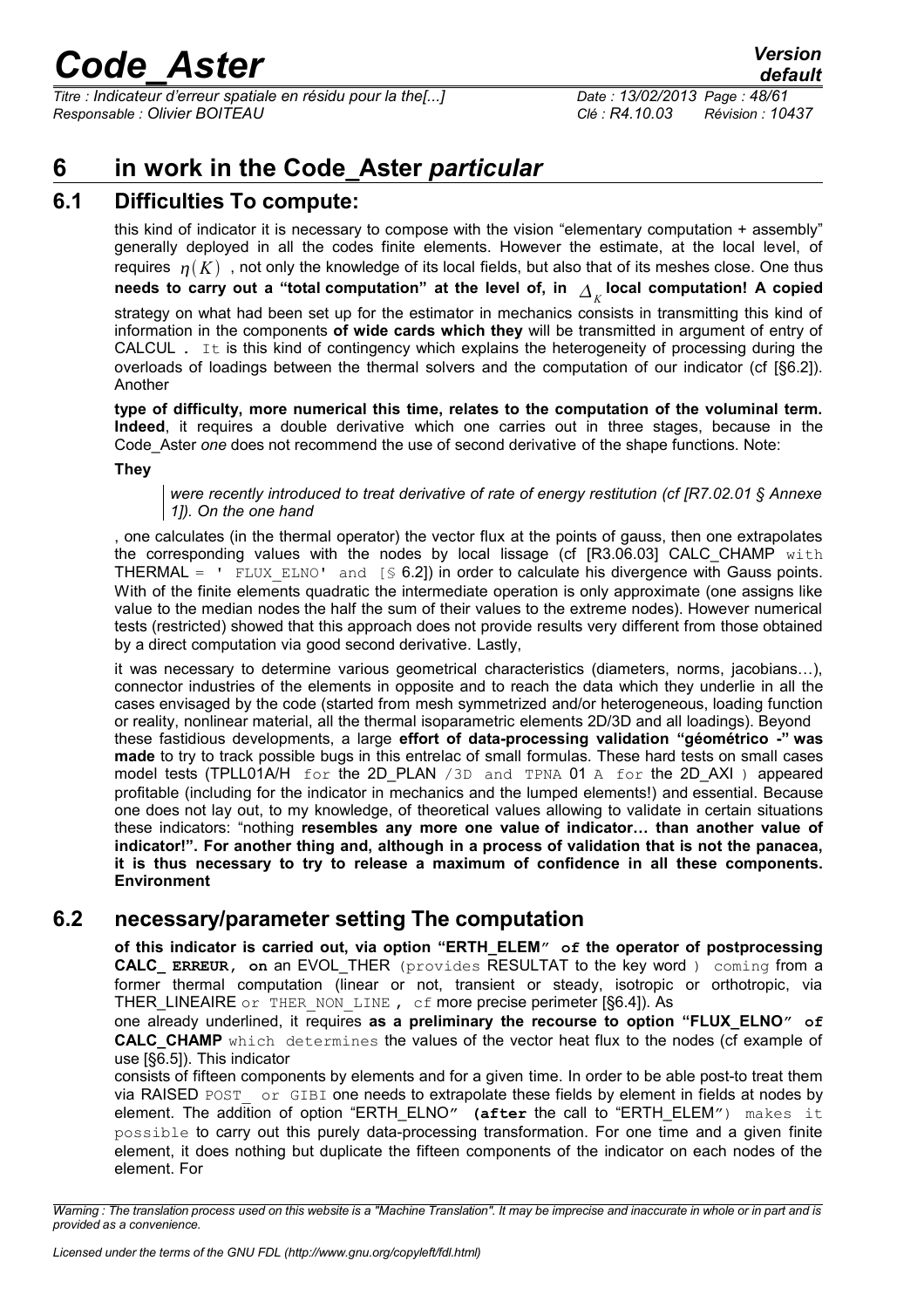*Titre : Indicateur d'erreur spatiale en résidu pour la the[...] Date : 13/02/2013 Page : 49/61 Responsable : Olivier BOITEAU Clé : R4.10.03 Révision : 10437*

carrying out the integral postprocessing of desired thermal computation well, it is necessary: To carry out

• **on all the geometry, TOUT= "YES" (default value** , if not computation stops in ERREUR FATALE). This provisional choice was led by data-processing and functional contingencies, because thus all the finite elements are seen affecting a homogeneous indicator calculated with the same number of terms (if not quid of the notion of term of jump and term of CL at the edge of the field considered?). In addition the tools of refinement/coarsening of the code (the software HOMARD encapsulated in MACR\_ ADAP MAIL), emerged natural of our cartographies of error, do not make it possible to treat only parts of meshes. Note:

#### **That**

*poses problems of propagation of subdivisions to preserve the conformity of the triangulation. In fact, to divert this kind of contingency, it would be necessary, either to define a buffer zone making the junction between the "dead" zone of the mesh and the zone "activates" with treating, or of way more optimal but also much more difficult from a point of view structures, to reduce it to a layer of joined elements. To provide*

the same temporal parameter setting: value of (default value  $\theta$  equalizes to 0.57) provided to the key word PARM\_THETA ; if necessary if with a transitory problem is dealt, it is necessary to inform the usual fields ANY NUMÉRIQUE/LISTE ORDRE with licit values with respect to thermal computation. The computation of the history of the indicator can then be carried out from any time of a transient, knowing that with the first increment one carries out computation like in hover (, and  $\theta=1$  not  $n+1=0$  of term in finite difference cf [éq 5-7]). Moreover

, in hover, if the user provides a value of different  $\theta$  from 1, one imposes this last value to him after having informed some. In a related

way, one detects the request for supply of cards of errors between noncontiguous sequence numbers (there are an ALARME) or the data of an EVOL\_THER not comprising a field of temperature and vector flux to the nodes (computation stops in ERREUR FATALE). The value of and  $\theta$  the number of sequence number taken into account are traced in the message file [§6.3]. The sequence number and corresponding time accompany also each occurrence by error indicator in the results file ([§6.3]). To use

• **the same loadings and by complying with the rules of overloads particular to the computation options** of error of this operator. Thus, in the thermal solvers (and mechanics) one incorporates the limiting conditions of the same type, whereas in error analyses of CALC ERREUR (and thus also with our indicator) one cannot take into account, for a kind of limiting condition given, that last provided to the key word EXCIT . The order **of these loadings thus is a crucial importance! Note:**

#### **This**

*restriction finds its base in the first remark of the preceding paragraph. For making well it would be necessary, either concatenate on the elements of skin concerned all the limiting conditions, or to provide to elementary computations variable cards of sizes containing all the loadings exhaustively. The first solution seems by far most optimal but also hardest to implement. It would then be necessary also to make the same thing for the indicator in residue of the mechanics (OPTION = ' ERRE\_ELGA\_NORE'). However*

*Warning : The translation process used on this website is a "Machine Translation". It may be imprecise and inaccurate in whole or in part and is provided as a convenience.*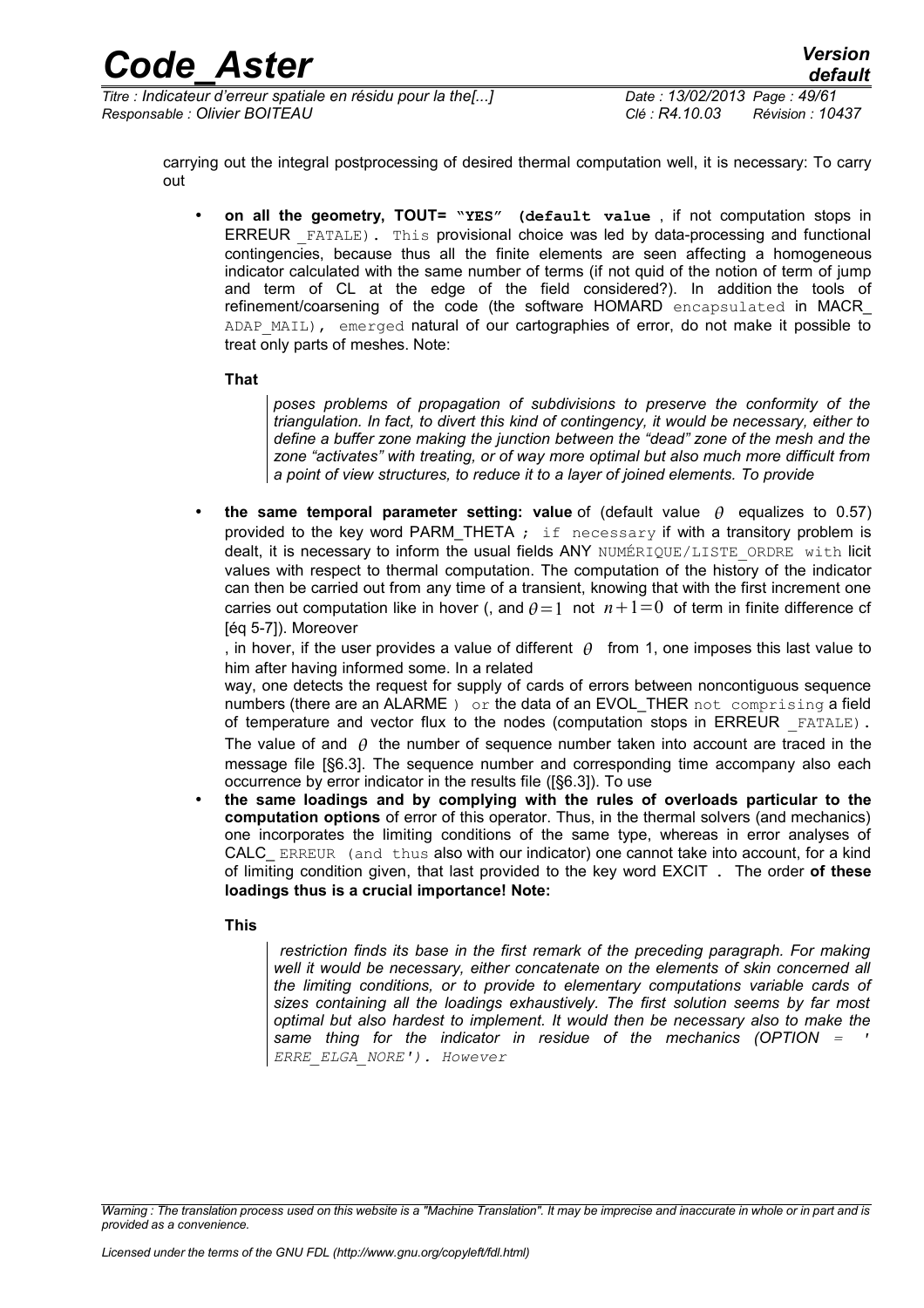*Titre : Indicateur d'erreur spatiale en résidu pour la the[...] Date : 13/02/2013 Page : 50/61 Responsable : Olivier BOITEAU Clé : R4.10.03 Révision : 10437*

*default*

, in the event of conflict between loadings of the same type, one often can and easily to find a solution palliative via the AFFE CHAR THER adequate . The user is informed presence of several occurrence of the same type of loading by an alarm message and the list of the loadings actually taken into account is traced in the message file ([§6.3]). The code stops on the other hand in ERREUR FATALE if the provided loadings pose certain problems (interpolation of loadings function, access to the components, presence of the CHAMPGD of the coefficient of heat exchange and absence of the CHAMPGD of the outside temperature or vice versa....), In

• **the same general frame: value** of the model (parameter MODELS ), the necessary materials (CHAM\_MATER), structure EVOL\_THER given (RESULTAT) and result (assignment of CALC ERREUR with possibly one "reuse" reentrant). They are traced in the message file ([§6.3]). If

**the user does not respect this necessary homogeneity of parameter setting (with the rules of overload near) between the thermal solver and the tool for postprocessing, it is exposed to skewed results even completely false (without inevitably an alarm message or an ERREUR \_FATALE stopping it , one cannot all control and/or prohibit!). There then remains only judge of the relevance of his results. Let us recapitulate**

all this parameter setting of operator CALC ERREUR directly impacting the computation of the error indicator spatial in thermal. Factor key word

| <b>Key word</b> | <b>Default value</b>          | Value                  | compulsory (O) or<br>advised (C) MODELS                        |
|-----------------|-------------------------------|------------------------|----------------------------------------------------------------|
|                 | thermal computation           |                        | Idem (O) CHAM MATER                                            |
|                 | Idem                          |                        | thermal computation (O)<br><b>TOUT</b>                         |
|                 | "YES                          | $^{\prime\prime}$ "YES | $(0)$ TOUT $/$<br>$^{\prime\prime}$                            |
|                 | NUMÉRIQUE/LISTE ORDRE<br>"YES | " "YES                 | $^{\prime\prime}$<br>(C)<br>PARM THETA                         |
|                 | 0.57                          | Idem                   | thermal computation (O)<br><b>RESULTAT</b>                     |
|                 | EVOL THER                     |                        | of thermal                                                     |
|                 |                               |                        | computation (O) reuse                                          |
|                 | EVOL THER                     |                        | of thermal                                                     |
|                 |                               |                        | computation $(C)$<br><b>EXCIT</b>                              |
| <b>CHARGE</b>   | Idem                          |                        | thermal computation +<br>rule of overload (O)<br><b>OPTION</b> |
|                 | "ERTH ELEM                    |                        | $"$ "ERTH ELNO                                                 |
|                 |                               |                        | " INFO                                                         |
|                 | $1\quad1$                     | $\mathbf{C}$           | Table                                                          |

#### **6.2-1: Summary of the parameter setting of CALC\_ ERREUR impacting the computation of the indicator Note**

#### **: Out of transient**

• *, it (strongly) is advised to calculate the history of the indicator over times of computations contiguous. If not, the postprocessing of the temporal semi-discretization will be distorted, and according to the devoted formula… the user will become only judge of the relevance of his results. /exploitation*

*Warning : The translation process used on this website is a "Machine Translation". It may be imprecise and inaccurate in whole or in part and is provided as a convenience.*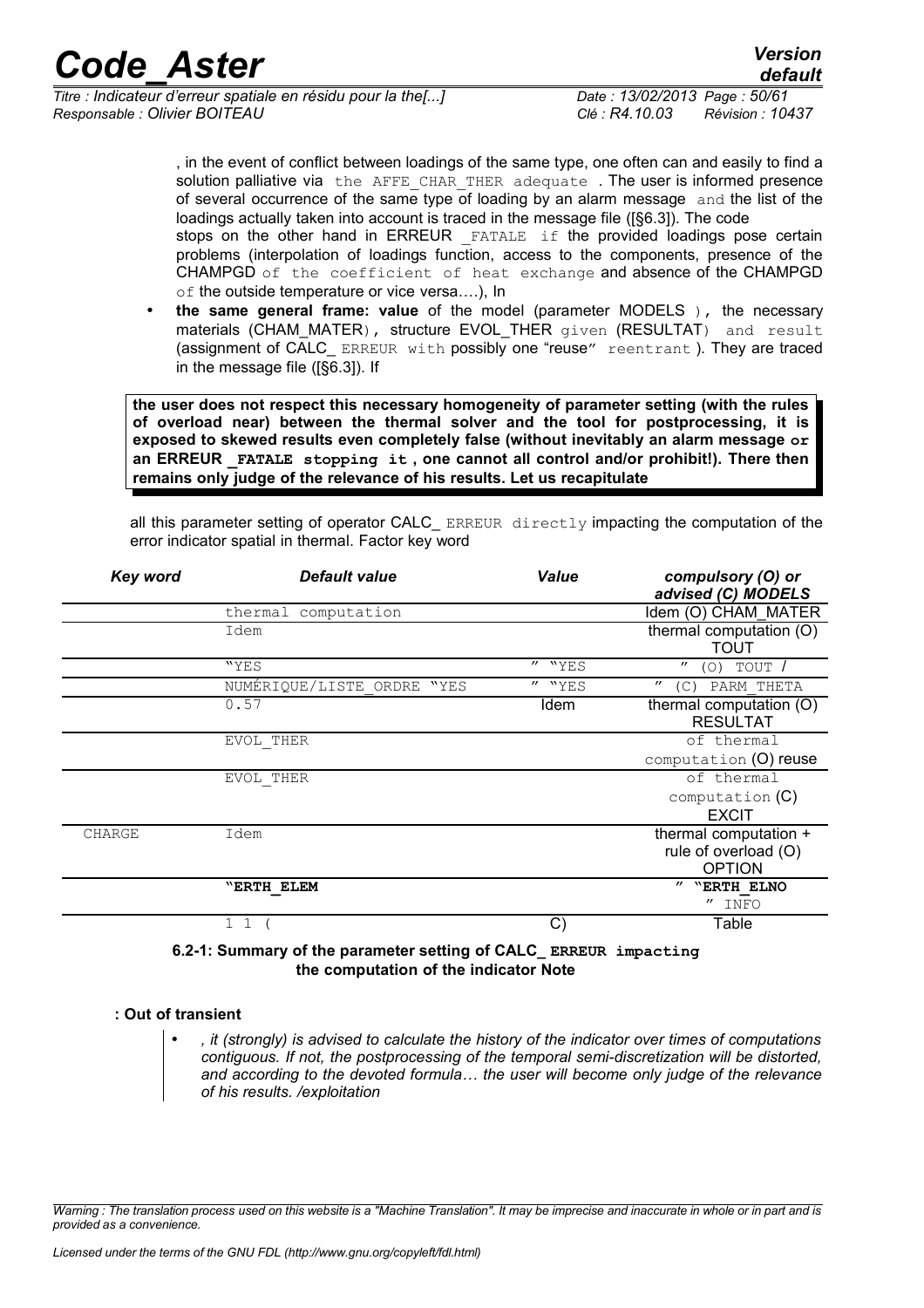*Titre : Indicateur d'erreur spatiale en résidu pour la the[...] Date : 13/02/2013 Page : 51/61 Responsable : Olivier BOITEAU Clé : R4.10.03 Révision : 10437*

### **6.3 presentation of the results of the error analysis option**

<span id="page-50-0"></span>"ERTH\_ELEM" provides in fact, not one, but fifteen **components by finite elements and** *K* **time step. Indeed**  $t_{n+1}$ , for **each of the four terms of [éq** 5-6], \_the principal term voluminal and the three surface secondary terms \_, one calculates not only the absolute error **, but** also a term **of standardization (the theoretical** value of the discretized loadings that one would have had to find) and the associated **relative error. By adding** these three families of four contributions, one establishes also the total absolute error, the total term of standardization and the total relative error. What makes the account well! The fact

**of dissociating the contributions of each component of this indicator makes it possible to compare their relative importances and to target strategies of refinement/coarsening on a certain kind of error. Even if the voluminal term (representing the good checking of the equation of heat) and the term of jump (related to the modelization finite elements) remain the dominating terms, it can prove to be useful to measure the errors due to certain type of loading in order to refine their modelization or to re-mesh the accused frontier zones. Moreover**

this kind of strategy can be easily diverted of its primary goal in order to make refinement/coarsening by zone: it is enough to impose, only in this zone, a kind of limiting condition fictitious (with very bad value in order to cause a large error). The mode

of computation of these components and the name of their component "of reception" in symbolic field "ERTH\_ELEM\_TEMP"  $\circ$  f the EVOL\_THER are recapitulated in the table below (by leaning on the nomenclature of [éq 5-6]). Absolute error

|                                 | relative                                             | Error (in %<br>Term                                                                                                                         | of voluminal standardization                                                                                                      |
|---------------------------------|------------------------------------------------------|---------------------------------------------------------------------------------------------------------------------------------------------|-----------------------------------------------------------------------------------------------------------------------------------|
| <b>Term</b><br><b>TERMVO</b>    | $\eta\frac{n+1}{R, vol}(K)$<br><b>TERMV</b>          | $\frac{\overline{\eta^{n+1}_{R,vol}(K)}}{N_{\frac{p}{2 \text{ vol}}(K)}^{n+1}}$ $\times 100$ .<br>2 TERMV                                   | $N_{R, vol}^{n+1}(K) := h_K   s_{\theta, h}^{n+1}  _{0, K}$<br>1 Term                                                             |
| of<br>jump<br><b>TERMSA</b>     | $\eta^{n+1}_{R,\,saut}(K)$<br>TERMS                  | $n+1$<br>$\frac{\eta_{R, saut}^{n+1}(K)}{N_{R, saut}^{n+1}(K)} \times 100.$<br>2 TERMS                                                      | $N_{R, saut}^{n+1}(K) := \frac{h_F^2}{2} \left\  \lambda \frac{\partial T_{\theta, h}^{n+1}}{\partial n} \right\ _{0, F}$<br>Term |
| of<br>flux<br><b>TERMFL</b>     | $n+1$<br>$\eta_{R, flux}^{n+1}(K)$<br>TERMF          | $\frac{\overline{\eta_{R,\,flux}^{n+1}}(K)}{N_{R,\,flux}^{n+1}(K)} \times 100.$<br>2 TERMF                                                  | $N_{R,\;flux}^{n+1}(K):=h_F^2  g_{\theta,h}^{n+1}  _{0,F}$<br>1 Term                                                              |
| of<br>exchange<br><b>TERMEC</b> | $\eta\, \frac{n+1}{R, \, \acute{e}ch} (K)$<br>TERM   | $\frac{\overline{\eta\,{}^{n+1}_{R,\, \acute{e}ch}(\overline{K})}}{N\,{}^{n+1}_{R,\, \acute{e}ch}(\overline{K})} \times 100 \, .$<br>2 TERM | $N_{R,\text{\'{e}ch}}^{n+1}(K) := h_F^2   \left(h\left(T_{\text{ext}}-T\right)\right)_{\theta,h}^{n+1}  _{0,F}$<br>1 Total        |
| <b>ERTABS</b>                   | $\eta^{n+1}_R[K]$ : $=\sum_{k} \eta^{n+1}_{R,i} [K]$ | $\frac{\overline{\eta_R^{n+1}(K)}}{N_n^{n+1}(K)}$ $\times$ 100.                                                                             | $N_R^{n+1}(K) := \sum_{i} N_{R,i}^{n+1}(K)$                                                                                       |
|                                 | <b>ERTREL</b>                                        |                                                                                                                                             | Table                                                                                                                             |
|                                 |                                                      | <b>TERMNO</b>                                                                                                                               |                                                                                                                                   |

6.3-1: Components of the error indicator. For

*Warning : The translation process used on this website is a "Machine Translation". It may be imprecise and inaccurate in whole or in part and is provided as a convenience.*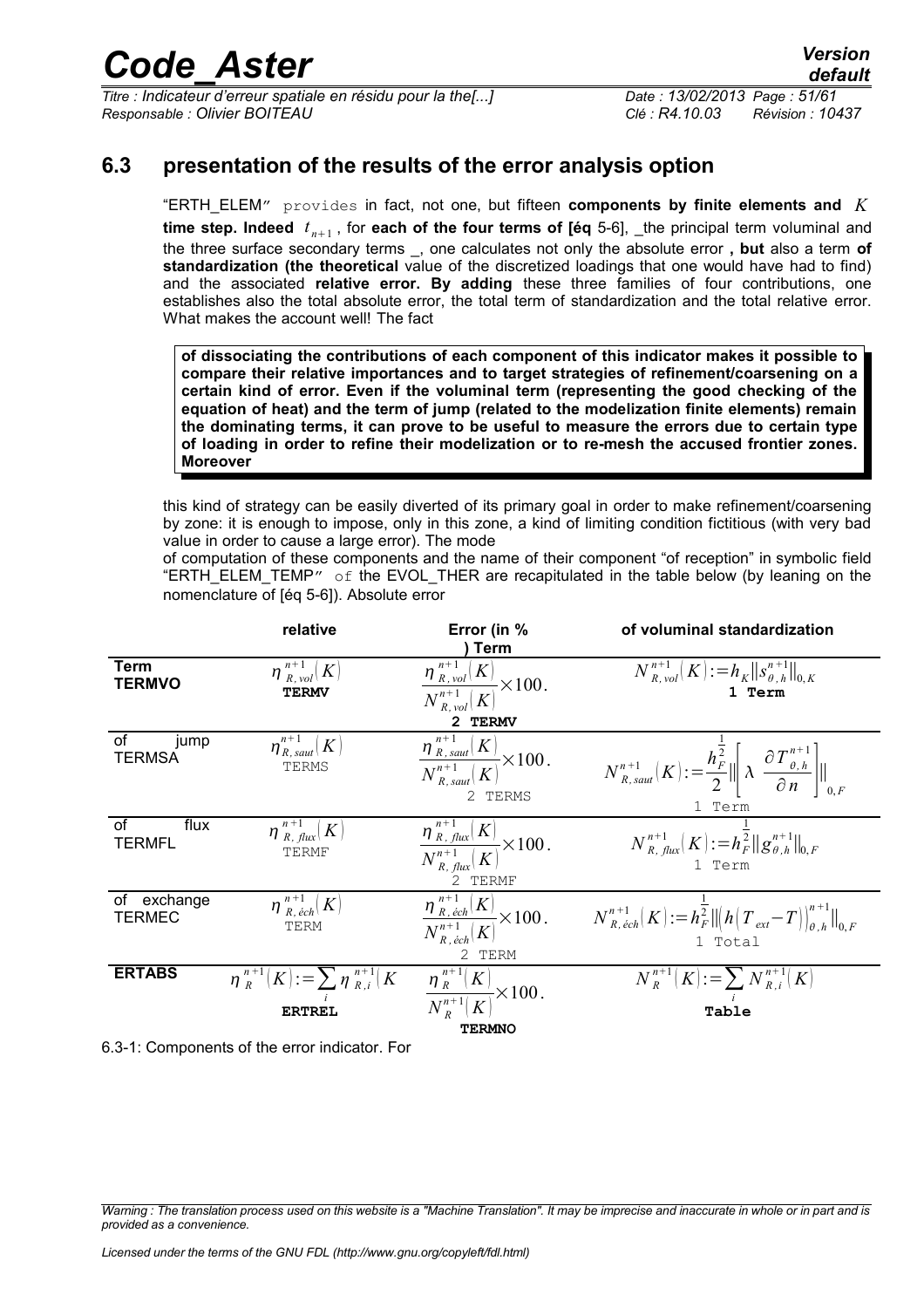*default*

*Titre : Indicateur d'erreur spatiale en résidu pour la the[...] Date : 13/02/2013 Page : 52/61 Responsable : Olivier BOITEAU Clé : R4.10.03 Révision : 10437*

the absolute error and the term of standardization, in 2D-PLAN  $\circ$  x 3D (resp. in 2D-AXI), if the unit of the geometry is the meter, the unit of the first term is W.m (resp *.* ) and that *W* .*m*.*rad* <sup>−</sup>*<sup>1</sup>* of the other terms is it (resp.  $\stackrel{\ }{W}$  ,  $\stackrel{\ }{m^2}$  ). Attention  $\stackrel{\ }{W}$  ,  $\stackrel{\ }{m^2}$ 2 .*rad*<sup>−</sup>*<sup>1</sup>*

**thus with the units taken into account for the geometry when one is interested in the gross amount of the indicator and not in his relative value! This information**

is accessible in three forms: For each

• time of the transient, these fifteen values are added on all the mesh (one makes the same thing as in the table [Table 6.3-1] while replacing by) and *K* are traced  $\Omega$  in a table of results file (.RESU). \*\*\*\*\*\*\*\*\*\*\*\*\*\*\*\*\*\*\*\*\*\*\*\*\*\*\*\*\*\*\*\*\*\*\*\*\*\*\*\*\*\*\*\*\*\*

THERMAL **: ESTIMATOR OF ERREUR IN RESIDUAL \*\*\*\*\*\*\*\*\*\*\*\*\*\*\*\*\*\*\*\*\*\*\*\*\*\*\*\*\*\*\*\*\*\*\*\*\*\*\*\*\*\*\*\*\*\*** PRINTING OF THE TOTAL NORMS: SD EVOL THER RESU\_1 SEQUENCE NUMBER 3 TIME 5.0000E+ 00 absolute errors  **/RELATIVE /STANDARDIZATION TOTAL 0.5863** E 05 0.2005E- 04% 0.2923E+ 02 VOLUMINAL TERM 0.3539E- 05 0.0000E+ 00% 0.0000E+ 00 TERM SAUT 0.2217E- 05 0.1006E- 04% 0.2205E+ 02 TERM FLUX 0.4384E- 06 0.3886E- 05% 0.1128E+ 02 TERM ECHANGE 0.4591E- 06 0.5755E- 05% 0.7977E+ 01 \*\*\*\*\*\*\*\*\*\*\*\*\*\*\*\*\*\*\*\*\*\*\*\*\*\*\*\*\*\*\*\*\*\*\*\*\*\*\*\*\*\*\*\*\*\*

Example

**6.3-1: Traced L" option "ERTH\_ELEM\_TEMP " in the results file It**

is stored by means of computer in the fifteen components of symbolic field "ERTH\_ELEM\_TEMP" of the thermal SD\_RESULTAT . The variables of access of this field are, for each mesh (in our M1 example), the sequence number (NUME ORDRE) and time (INST). With option "ERTH\_ELNO\_ELEM" there is the same thing for each node of the element considered. FIELD PAR

*Warning : The translation process used on this website is a "Machine Translation". It may be imprecise and inaccurate in whole or in part and is provided as a convenience.*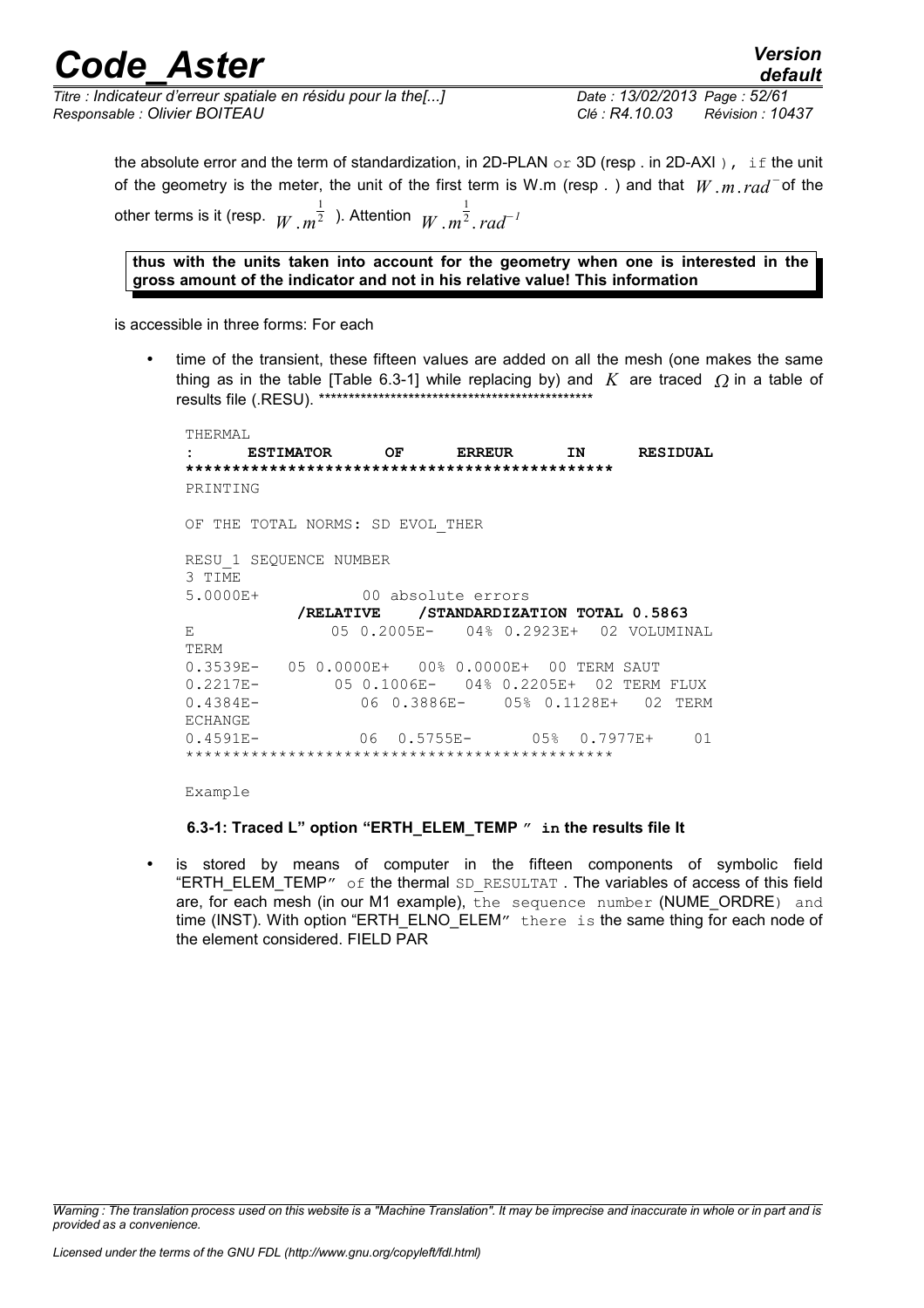*Titre : Indicateur d'erreur spatiale en résidu pour la the[...] Date : 13/02/2013 Page : 53/61 Responsable : Olivier BOITEAU Clé : R4.10.03 Révision : 10437*

ELEMENT WITH GAUSS POINTS OF SYMBOLIC NAME ERTH\_ELEM\_TEMP **SEQUENCE NUMBER:** 3 INSTS: 5.00000E +00 M1 ERTABS **ERTREL TERMNO TERMVO**<br>TERMV2 TERMV1 TER **TERMV1 TERMSA TERMS2 TERMS1 TERMFL TERMF2 TERMF1 TERMEC TERME2 TERME1 1 0.5863** E 05 0.2005E- 04 0.2923E+ 02 0.3539E- 05 0.0000E+ 00 0.0000E+ 00 0.2217E- 05 0.1006E- 04 0.2205E+ 02 0.4384E- 06 0.3886E- 05 0.1128E+ 02 0.4591E- 06 0.5755E- 05 0.7977E+ 01 ....... FIELD PAR ELEMENT WITH GAUSS POINTS OF SYMBOLIC NAME ERTH\_ELNO\_ELEM **Sequence number:** 3 INSTS: 5.00000E +00 M1 ERTABS **ERTREL TERMNO TERMVO TERMV2 TERMV1 TERMSA TERMS2 TERMS1 TERMFL TERMF2 TERMF1 TERMEC TERME2 TERME1 N1 0.5863** E 05 0.2005E- 04 0.2923E+ 02 0.3539E-

| 3 | INSTS: 5.00000E       | $+00$ M1 ERTABS |                  |                                     |
|---|-----------------------|-----------------|------------------|-------------------------------------|
|   | <b>ERTREL</b>         | TERMNO TERMVO   |                  |                                     |
|   | TERMV2                |                 | TERMV1 TERMSA    |                                     |
|   | <b>TERMS2</b>         |                 | TERMS1 TERMFL    |                                     |
|   | TERMF2                |                 | TERMF1 TERMEC    |                                     |
|   | <b>TERME2</b>         |                 | <b>TERME1 N1</b> | 0.5863                              |
| Е |                       |                 |                  | 05 0.2005E- 04 0.2923E+ 02 0.3539E- |
|   | 05 0.0000E+           |                 | 00 0.0000E+      | $000.2217E -$                       |
|   | $0.5 \quad 0.1006E -$ |                 | 04 0.2205E+      | $02 \quad 0.4384E -$                |
|   | 06 0.3886E-           |                 | 05 0.1128E+      | $02 \quad 0.4591E -$                |
|   | $060.5755E -$         |                 | 05 0.7977E+      | 01 N3 0.5863                        |
| Ε |                       |                 |                  | $0.2005E - 0.402323E + 0.202$       |
|   |                       |                 |                  | Example                             |

**6.3-2: Layouts, via IMPR\_RESU , of the components of symbolic field "ERTH\_ELEM\_TEMP "/" ERTH\_ELNO\_ELEM " in the results file One can**

*Warning : The translation process used on this website is a "Machine Translation". It may be imprecise and inaccurate in whole or in part and is provided as a convenience.*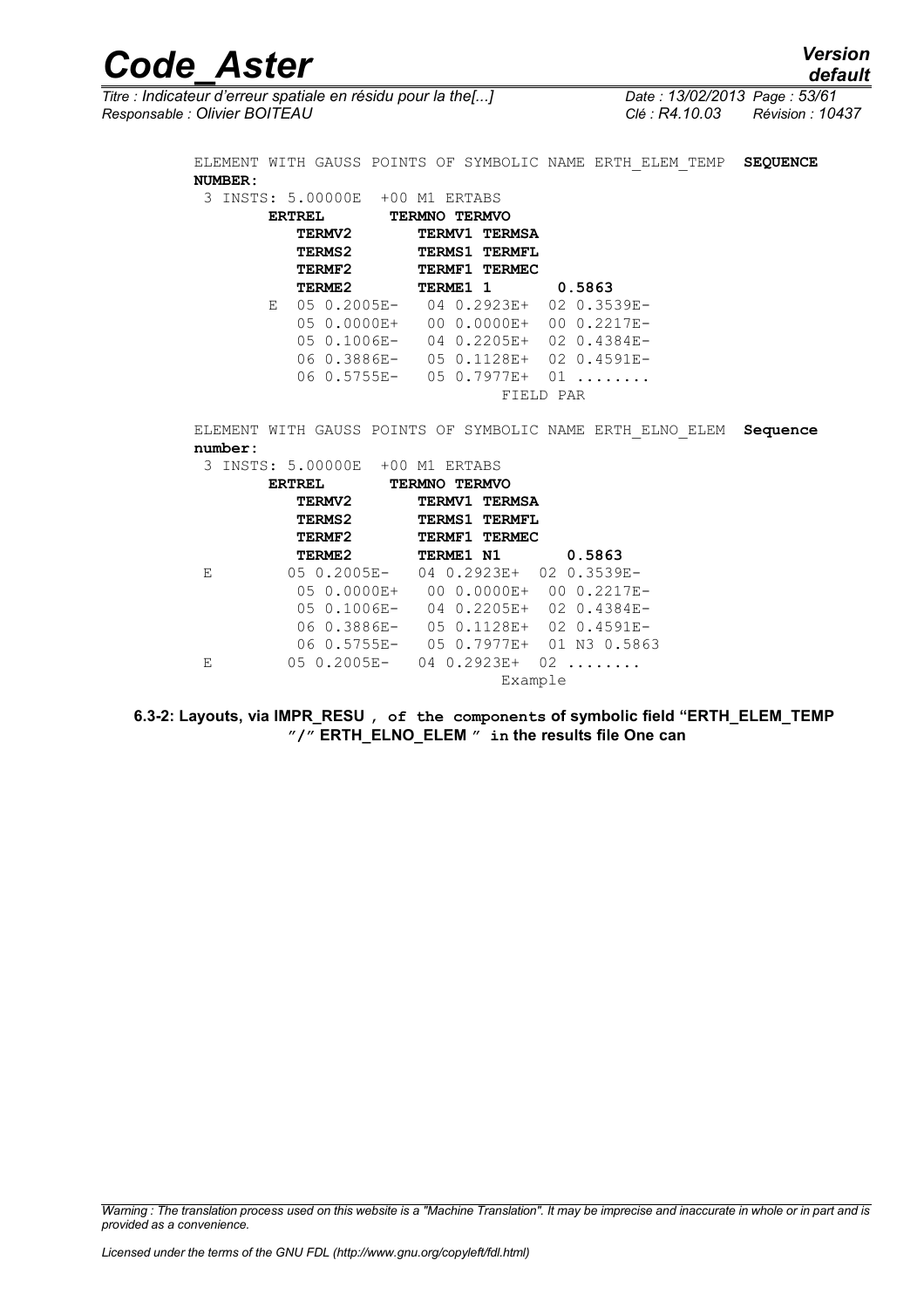*Titre : Indicateur d'erreur spatiale en résidu pour la the[...] Date : 13/02/2013 Page : 54/61 Responsable : Olivier BOITEAU Clé : R4.10.03 Révision : 10437*

*default*

• also trace the values of each one of these components in the message file (.MESS) by initializing key word INFO to 2. However this functionality rather reserved for the developers (for maintenance or of the pointed diagnoses) also revealed complementary printings (documented but too exhaustive) on the elements constituting the indicator and the characteristic of the finite elements and of their vicinities. TE0003 \*\*\*\*\*\*

```
NOMTE/L2
D THPLTR3/T RHOCP 2.0000000000000
     ORIENTATION
NETS 1.00000000000000 ... --->
TERMVO
                          /TERMV1 1.2499997764824 1.2499997764826 >>> CURRENT
MESH <<< 3 TRIA3 DIAMETRE 
 3.5355335898314 D-02 EDGES OF
  TYPE SEG2 >>>>>>>> 
 >>>>>>>>>>>>>>>>>>>>>>>>>>>>>>>>>>>> NUMERO
  D'ARETE/HF 1 2.4999997764826 D-02 NOMBRE FROM
  TOPS 2 CONNECTOR INDUSTRY 
  1 2 XN 0.59999992847442 
     0.59999992847442 YN -0.80000005364418
     -0.80000005364418 JAC 1.2499998882413
     D-02 1.2499998882413 D-02 <<< CLOSE
 MESH 2 QUAD4 IGREL /IEL 
 1 2 INOV LOCAL 
  /GLOBAL 2 5…. ********************************************* 
TOTAL ON
       the MESH 2 absolute errors 
             /RELATIVE /MAGNITUDE TOTAL 0.5900
  D 03 0.1079D- 03% 0.5466D- 03 VOLUMINAL TERM
0.1768D- 01 0.1000D- 03% 0.1768D- 01 TERM SAUT<br>0.5882D- 03 0.1080D- 03% 0.5448D- 03 TERM
              03 0.1080D- 03% 0.5448D- 03 TERM FLUX
 0.0000D+ 00 0.0000D+ 00% 0.0000D+ 00 TERM ECHANGE
 0.0000D+ 00 0.0000D+ 00% 0.0000D+ 00
*********************************************
 Example
```
**6.3-3: Layout, via INFO=2, in the message file Note:**

**When**

*Warning : The translation process used on this website is a "Machine Translation". It may be imprecise and inaccurate in whole or in part and is provided as a convenience.*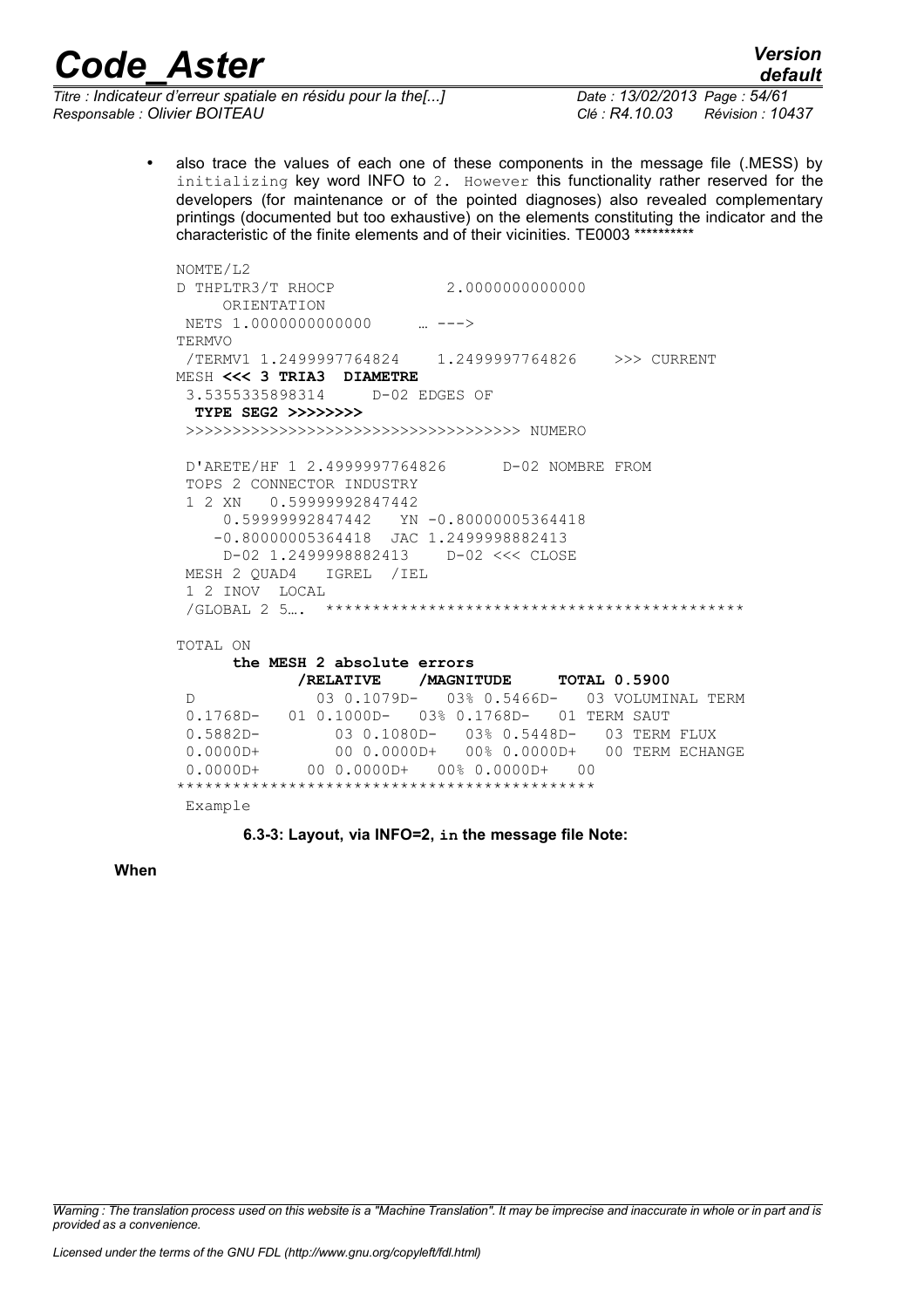*default*

*Titre : Indicateur d'erreur spatiale en résidu pour la the[...] Date : 13/02/2013 Page : 55/61 Responsable : Olivier BOITEAU Clé : R4.10.03 Révision : 10437*

- *the term of standardization is null (a certain kind of loading or of source is null, as C" is the case in the examples [Example 6.3-1] and [Example 6.3-2] above with the voluminal term), one does not calculate the term of relative error associated. There remains initialized to zero. Moreover*
- *, to compute: indeed the absolute error relative to a condition limits null (a flux or a condition of exchange) it should be imposed as a function via AFFE\_CHAR \_THER\_F adhoc. And this for simple data-processing contingencies, which make that with a constant loading, one cannot make the distinction between: condition*
- 1) *limits null: the user imposes zero on this portion of border and he wants to test the associated absolute error, condition*
- 2) *limits null: there are no limiting conditions on this edges, Of the tests* 
	- *of NON-regression "numérico-data processing" showed that the way model the loadings and the source, as constants or functions, could notably influence the values of very small terms of error (especially in relative error of course) and worry the user unnecessarily. This phenomenon is explained by differences in codings of the discretized loadings [éq 5-2]. This kind of behavior is also found as soon as one changes linear solver, preconditioner, method of renumbering, of platform… In hover*
	- *, when one of the finite elements uses a non-zero source with linear, the term principal is very badly estimated since it requires a double derivative of the field of temperature. An ALARME thus warns the user and enjoins it to pass into quadratic. Perimeter*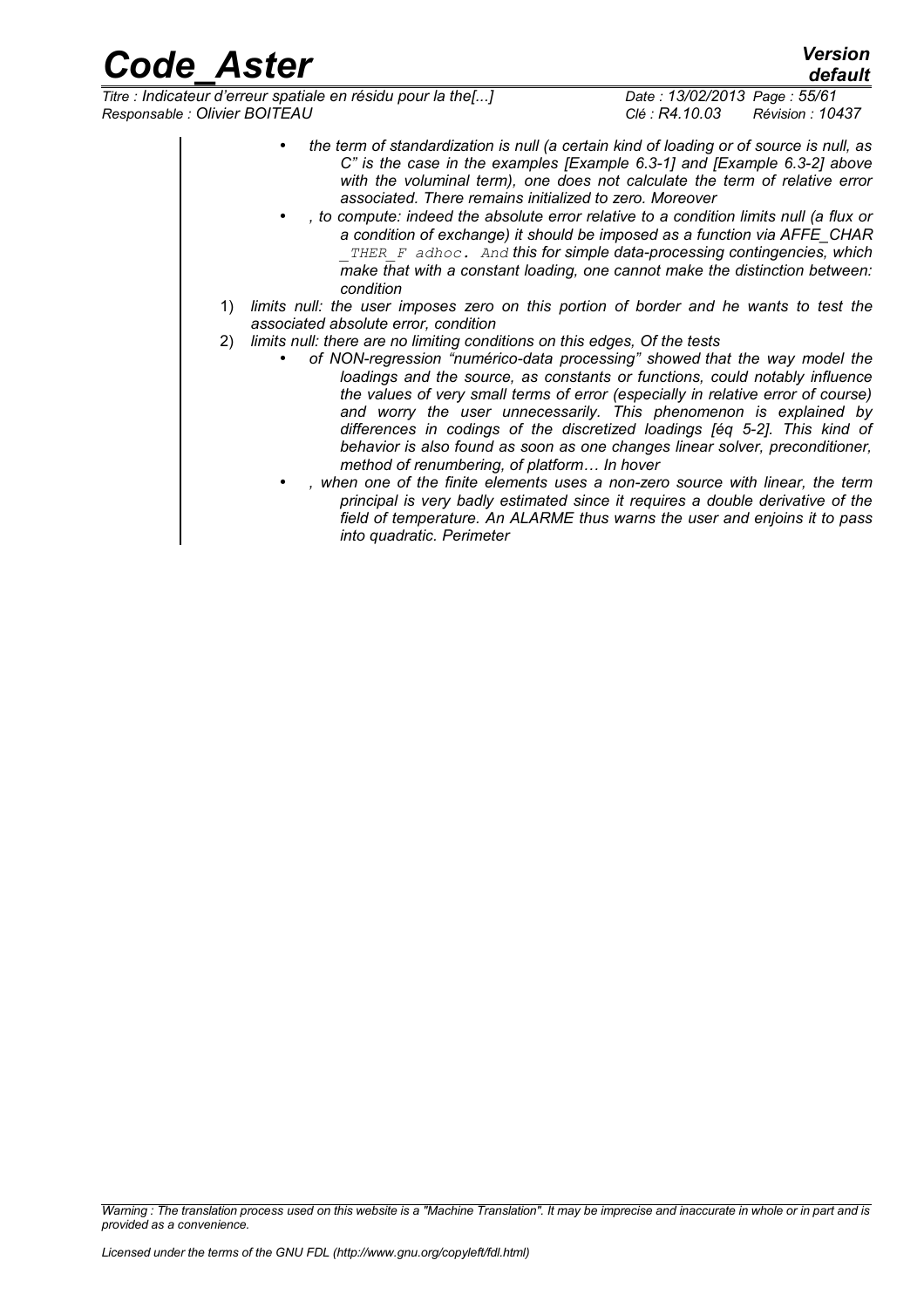*Titre : Indicateur d'erreur spatiale en résidu pour la the[...] Date : 13/02/2013 Page : 56/61 Responsable : Olivier BOITEAU Clé : R4.10.03 Révision : 10437*

### **6.4 of use This indicator**

<span id="page-55-0"></span>**was developed, for time, only on the isoparametric elements (TRIA3/6, QUAD4/8/ 9, TETRA4/10 , PENTA6/13 /15 and HEXA 8/20 /27) and for modelizations PLANE, PLAN\_DIAG , AXIS, AXIS\_DIAG , 3D and 3D\_DIAG . It thus** does not calculate the contributions of the structural elements of type shell (COQUE\_PLAN, COQUE AXIS, COQUE), of the pyramids (PYRAM5 and PYRAM 13) and of the modelization of Fourier (AXIS FOURIER). It does not make it possible either to calculate the terms of jumps of these elements with the authorized elements. However **, if a mesh comprises licit and illicit elements, computation does not stop and, via** the OPTION – 2 in the catalogs of elements idoines, one warns **the user of not taken into account of the aforesaid elements. Indeed**

to carry out this postprocessing, it is necessary as a preliminary to call, explicitly, option "FLUX\_ELNO" (computation of the vector heat flux to the nodes) and, implicitly, "INIT\_MAIL\_VOIS" (determination <mark>of the characteristics of the vicinity of an element  $\varDelta_K$  ). One</mark>

is *K* thus **tributary of their respective perimeters of use. It is also necessary**

to keep in mind some **more minor rules but which** can be of a very particular importance for very precise studies: The computation

•with the indicator does not deal that the elements of the mesh belonging to models indicated by the key word MODELS CALC ERREUR of the command . One can thus work with meshes (not cleaned) comprising "meshes of outline" to which one allots a different model. In

•a mesh **in dimension, one** *q* calculates the terms of jump and loading, only on elements **of skin of dimension. Therefore,** *q*−1 one and the treats the relations of the TRIA/QUAD with the SEG relations TETRA/PENTA /HEXA with the FACE. For example , in the event of presence of segments in a three-dimensional mesh, the option will not stop but she will not take into account their (possible) contributions. Option

•"ERTH ELEM TEMP" and its preliminary options do not know the PYRAM. Their **contributions** will be ignored. This gap comes from their introduction into Code\_Aster *more recent* than those of the already quoted preliminary options. Note:

#### **In any case**

*these elements are minority in a mesh 3D and are generated only by the voluminal free mesh generator of GIBI, which creates some locally to supplement portions of meshes hexahedral. In 2D,* 

•one should not **accidentally intercalate a segment between two triangles or quadrangles, if not** the term of jump of these elements will not be calculated and one will enquérira oneself wrongly of the existence of a possible limiting condition. The computation will not stop but with this interface, the value of the indicator will be incomplete. However, for special needs (charging density internal and localised in a structure, fissures…), one can of course allow this kind of situation. In 3D, the problem also arises of course when one intercalates quadrangles or triangles between two FACE contiguous . the same

•type of imbroglio occurs when two points **of the mesh are superimposed geometrically** . There still, computation would have not to stop, but value of indicator will be incomplete for level of this zone of covering, If one works

•**with a mesh which results from operations of symmetrization, he is necessary** to try not to be in the two preceding cases. Moreover, on both sides of the axis of symmetry, the meshes **close ones do not have inevitably (with in particular mesh generator GIBI) of the directional senses which meet the standard of the Code\_Aster** *(they should* be reversed). The computation of the indicator, for which this information is crucial (and to define the external norms in each mesh connector industries in opposite), detects the problem by calculating the jacobian of each mesh. In 2D, an algorithm of substitution makes it possible to circumvent the problem and to rebuild the arrays of connector industry "nodes of the element running nodes of its neighbors". In 3D, the problem is much more difficult and individual with each element, the code thus stops in ERREUR FATALE in the event of problem. If one wants

*Warning : The translation process used on this website is a "Machine Translation". It may be imprecise and inaccurate in whole or in part and is provided as a convenience.*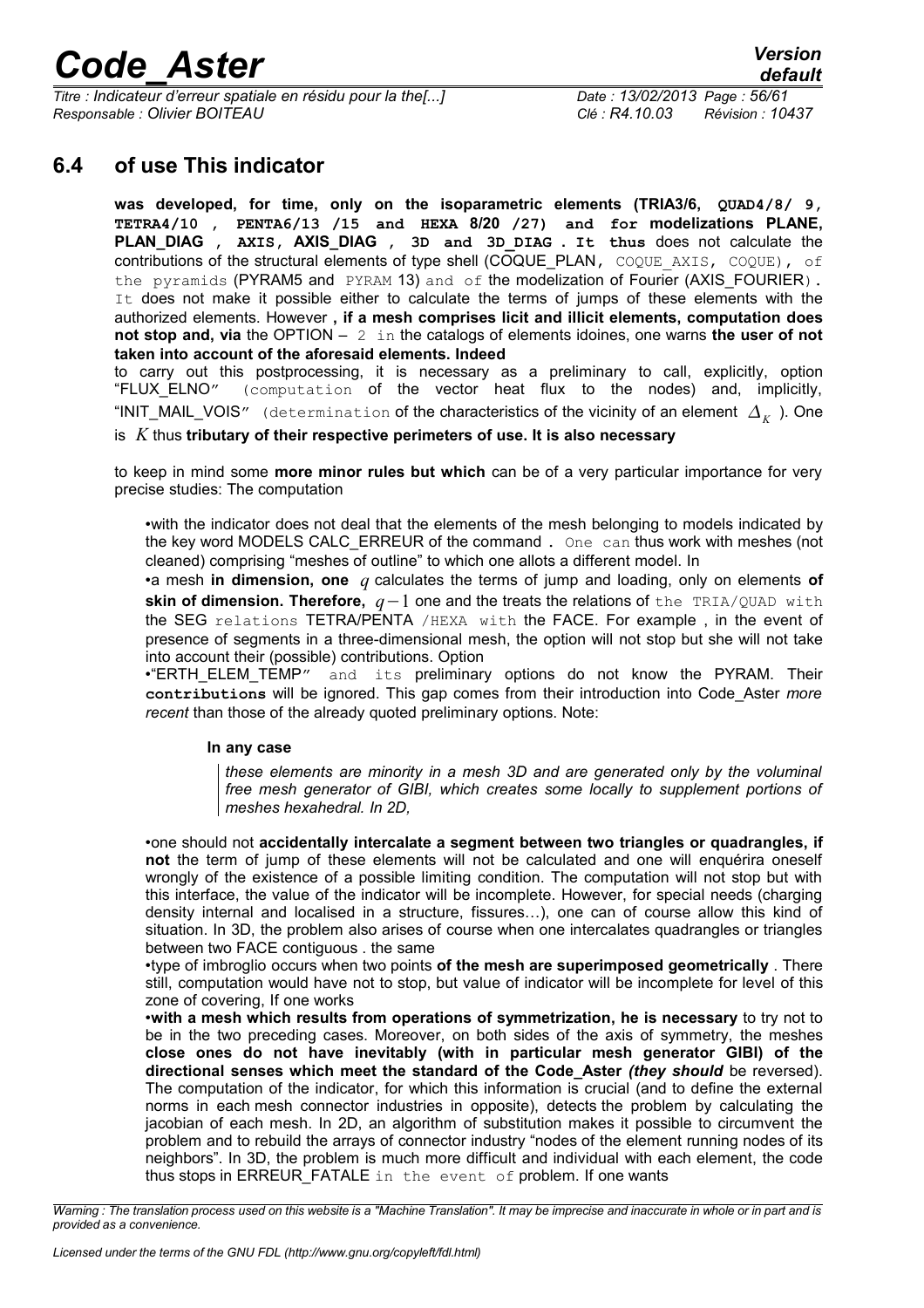*Titre : Indicateur d'erreur spatiale en résidu pour la the[...] Date : 13/02/2013 Page : 57/61 Responsable : Olivier BOITEAU Clé : R4.10.03 Révision : 10437*

•**to refine or déraffiner his mesh with MACR\_ADAP** MAIL [U7.03.01], the mesh should comprise only triangles or tetrahedrons. Concerning the surface or voluminal loadings, the "good practice" consists in using only mesh groups. If nodes groups are used, one must expect distorted computations, because after some refinements, other points will have probably formed part geometrically of the zone concerned with the GROUP NO without seeing itself affecting any loading (one cannot modify the composition of a GROUP NO in the course of session!). For

specific loadings or points of statement (on which go, for example, to rest POST\_RELEVE T) the GROUP NO is licit . On the other hand, it is not advised to use directly meshes (MA) or (NO) nodes (apart from group), because in this case, to the liking of the renumberings, HOMARD probably will lose their trace. It can preserve the memory of meshes or the nodes only through one name of GROUP MA or GROUP NO. Thanks to this mechanism, it can adopt a Lagrangian vision of becoming of these meshes or these points! The computation

**of the indicator takes place indifferently on an EVOL\_THER coming from THER\_LINEAIRE or THER\_NON\_LINE , steady or transitory, isotropic or orthotropic, and, on a motionless structure with a grid by elements answering the preceding criteria. Into nonlinear**

one takes into account non-linearities of the materials and the modification of the problem in enthalpy. However the possible contributions of nonlinear loadings are not treated (FLUX\_NL and RAYONNEMENT). The user is informed by an ALARME, just like it by it is informed not taken into account of a limiting condition of type ECHANGE\_PAROI . Indeed, into linear one recognizes, for time, only the contributions of loadings SOURCE, FLUX REP and ECHANGE. For the taking into account of these loadings, particular rules of overload are applied (cf [§6.2]). Example

#### **6.5 of use**

<span id="page-56-0"></span>to familiarize itself with the use of this indicator in thermal and its possible coupling with the HOMARD encapsulation (for more information, one will be able to consult the site http://www.code aster.com/outils/homard) via MACR ADAP MAIL [U7.03.01 ] one can take as a starting point the case test TPLL01J [V4.02.001]. In this

other example extracted Internet site of HOMARD, coupling ERTH\_ELEM /MACR\_ADAP\_MAIL [U7.03.01] simulates the circulation of a "hot" fluid on both sides of a bent metal part (in top and bottom, via a condition of ECHANGE depending on time in AFFE CHAR THER  $F$ ). The circulation of the fluid is carried out left towards the line. The accuracy

is especially necessary at the ends of structure, on the level of the propagation of the fluid: thanks to the coupling error indicator/tools of refinement-coarsening, the mesh thus remains fine out of edge of part, in the zone where concentrates the "hot" fluid. Finally it is déraffiné in the back, once the fluid passed. It is also noted

that, as envisaged by the theory (cf remarks [§2.2]), the resolution of the thermal problem "is blunted" in the returning corners and that the error indicator (although it is also penalized in these zones) announces this irrefutable fact (even when the part cooled). Example

*Warning : The translation process used on this website is a "Machine Translation". It may be imprecise and inaccurate in whole or in part and is provided as a convenience.*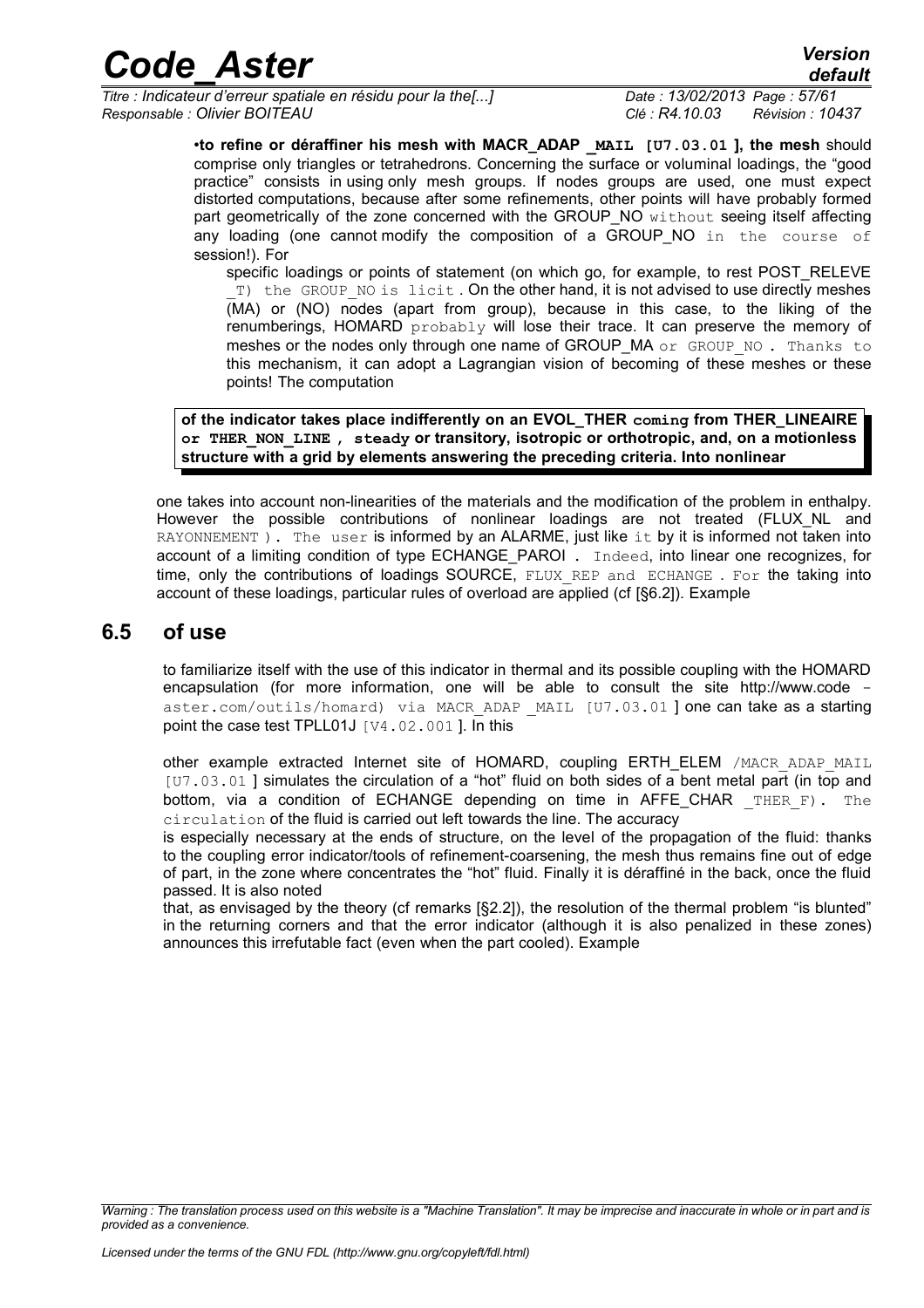*Titre : Indicateur d'erreur spatiale en résidu pour la the[...] Date : 13/02/2013 Page : 58/61 Responsable : Olivier BOITEAU Clé : R4.10.03 Révision : 10437*



*Warning : The translation process used on this website is a "Machine Translation". It may be imprecise and inaccurate in whole or in part and is provided as a convenience.*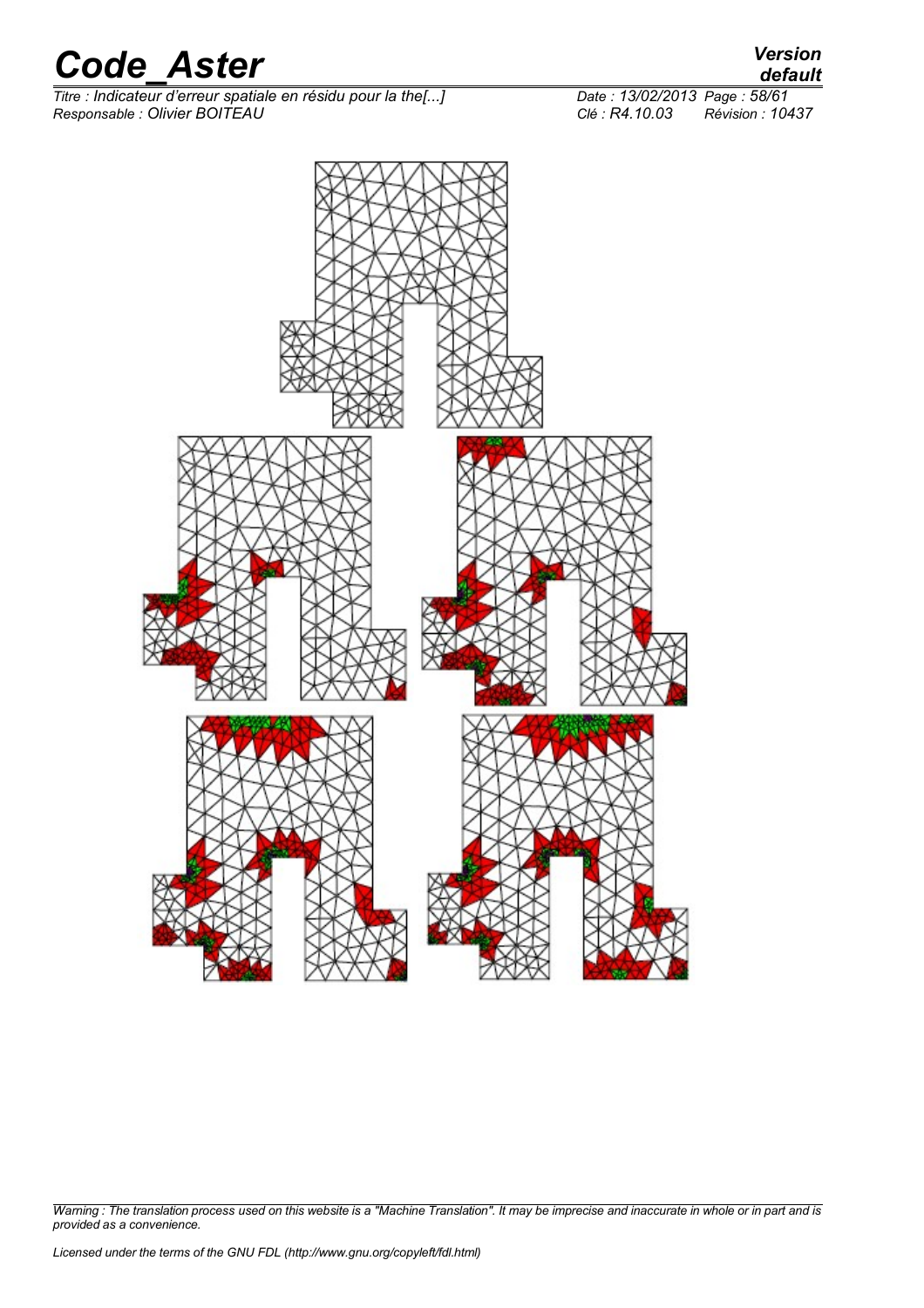*Titre : Indicateur d'erreur spatiale en résidu pour la the[...] Date : 13/02/2013 Page : 59/61 Responsable : Olivier BOITEAU Clé : R4.10.03 Révision : 10437*



**6.5-2: Use of option "ERTH\_ELEM " coupled with HOMARD Conclusion**

*Warning : The translation process used on this website is a "Machine Translation". It may be imprecise and inaccurate in whole or in part and is provided as a convenience.*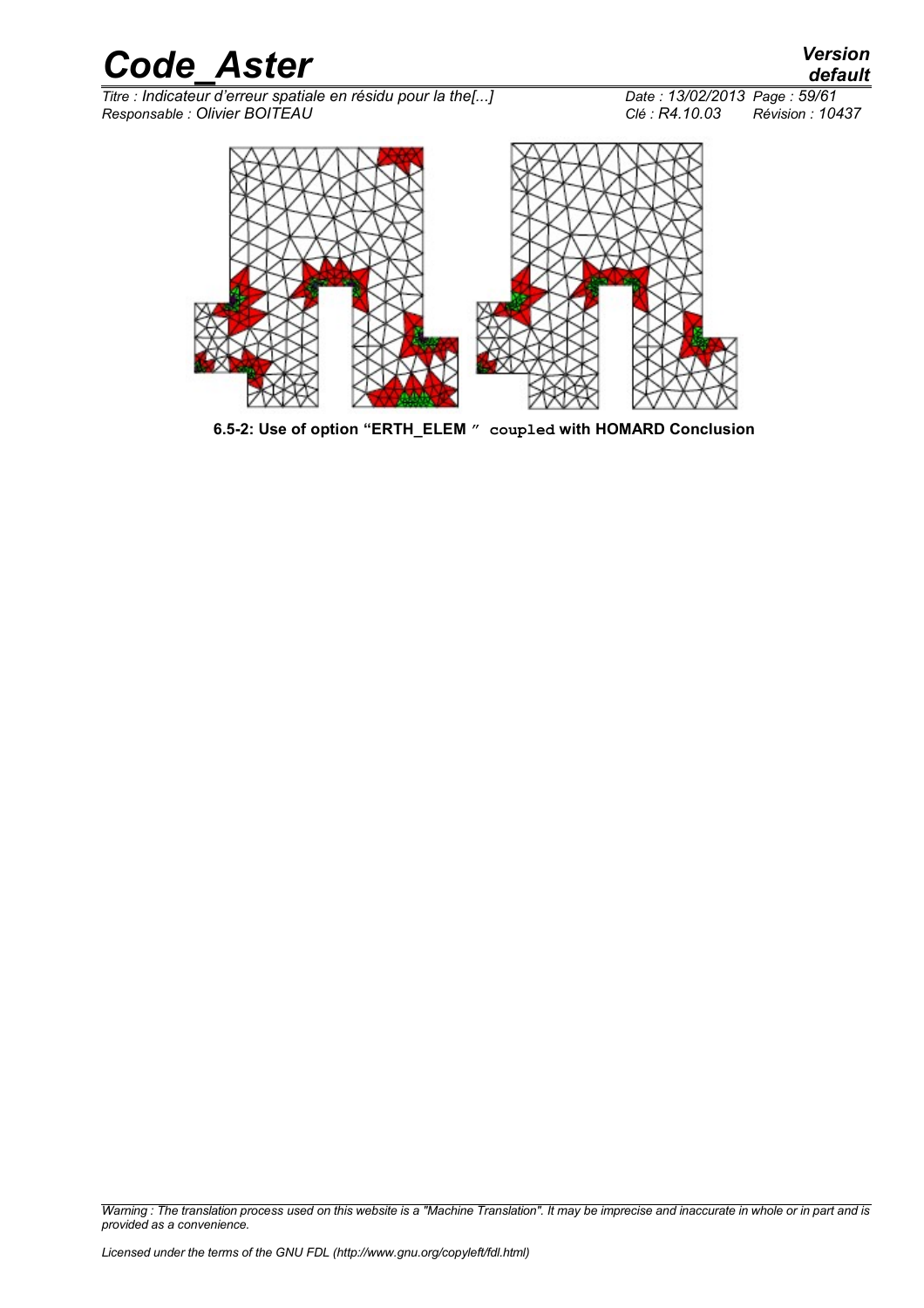*Titre : Indicateur d'erreur spatiale en résidu pour la the[...] Date : 13/02/2013 Page : 60/61 Responsable : Olivier BOITEAU Clé : R4.10.03 Révision : 10437*

### **7 – Prospect During**

<span id="page-59-0"></span>computational simulations by finite elements, obtaining result gross is not sufficient any more. The user **is increasingly petitioning of spatial error analysis compared to the mesh. He needs for bearing methodological and pointed tools "numériquo-data processing" to measure the quality of his studies and to improve. To this end**

, the error indicators spatial a posteriori make it possible to locate, on each element, a cartography of error on which the tools of mending of meshes will be able to rest: the first computation on a coarse mesh makes it possible to exhume the card of error starting from the data and of the solution discretized (from where the term "a posteriori"), refinement is carried out then locally by treating on a hierarchical basis this information. The new

indicator a posteriori which has just been established post-to treat the thermal problems of the Code\_Aster *is based* on their local residues extracted the semi-discretizations in time. Via option "ERTH\_ELEM" of CALC\_ERREUR, it uses the thermal fields (EVOL\_THER) emanating from THER\_LINEAIRE and THER NON LINE . This new

indicator supplements the offer of the code in term of advanced tools making it possible to improve quality of the studies, their mutualisations and their comparisons. Indeed, error indicators in mechanics and macro of refinement/coarsening MACR\_ADAP MAIL [U7.03.02 ] are already available. It remains to supplement the perimeter of use of these tools and, to pack them, in particular for better managing non-linearities and the interactions spatial error/temporal error. Note:

#### **Estimator**

*by lissage of stresses of Zhu & Zienkiewicz (CALC\_ERREUR + OPTION " ERZ1/ ERZ2\_ELEM" [R4.10.01 ]) and indicator in pure residue ("ERME\_ELEM" [R4.10.02 ]). Thereafter*

, the prospects for this work are several orders: From a functional

- **point of view, the complétude** of this indicator could also improve in taking into account the possible ones nonlinear limit conditions (FLUX\_NL and RAYONNEMENT ) and exchanges between walls (ECHANGE PAROI). In the long term, it would also be necessary to be able to lean on of the finite elements structure (shell…), pyramids and power process of the problems of convection-diffusion (operator THER\_NON LINE\_MO [R5.02.04 ]). From a theoretical
- **point of view, when** new limiting conditions are used and/or when one leans on new modelizations (shell, beam…), a study "numériquo - functional" similar to that of this document, should be carried out to consider limitations theoretical and practical (with respect to the Code\_Aster *) of such* an indicator and to exhume its adhoc formulation. Let us recall
- finally that a string of **error indicators a posteriori are available, and, that** rather little were tested and validated on industrial cases. In order to refine diagnoses, to establish comparisons and to set up strategies of mending of meshes per class of problem, it would be interesting to pack the list of the indicators available. Various indicators in residue plus local problem thus appeared more effective (but also more expensive) during numerical tests (into elliptic) in N3S [bib5]. Note:

#### **The indicator**

*is the norm of the solution of a local, of the same problem standard than the initial problem, but discretized on spaces moreover high degree and whose second member is the residue. According to the limiting conditions affixed with this local problem, one distinguishes some from various types. They thus mix the vision "bases hierarchical" and the aspects "residue" with the error indicators a posteriori. The ideal*

• consists in discretizing simultaneously in time and space on of the finite elements suitable and controlling their "space-time" errors in a coupled way. This " **space-time" indicator gives access** to a complete control of the error and it makes it possible to avoid unfortunate decouplings as for possible refinements/coarsenings controlled by a criterion with respect to the other (cf discussion [§4.5]). It is however very heavy to set up in a large industrial code such as the Code\_Aster *. It supposes* indeed, to be optimal, nothing less than one separate management time step by finite elements. What from the point of view of architecture supporting the finite elements of the code is a true challenge! Bibliography

*Warning : The translation process used on this website is a "Machine Translation". It may be imprecise and inaccurate in whole or in part and is provided as a convenience.*